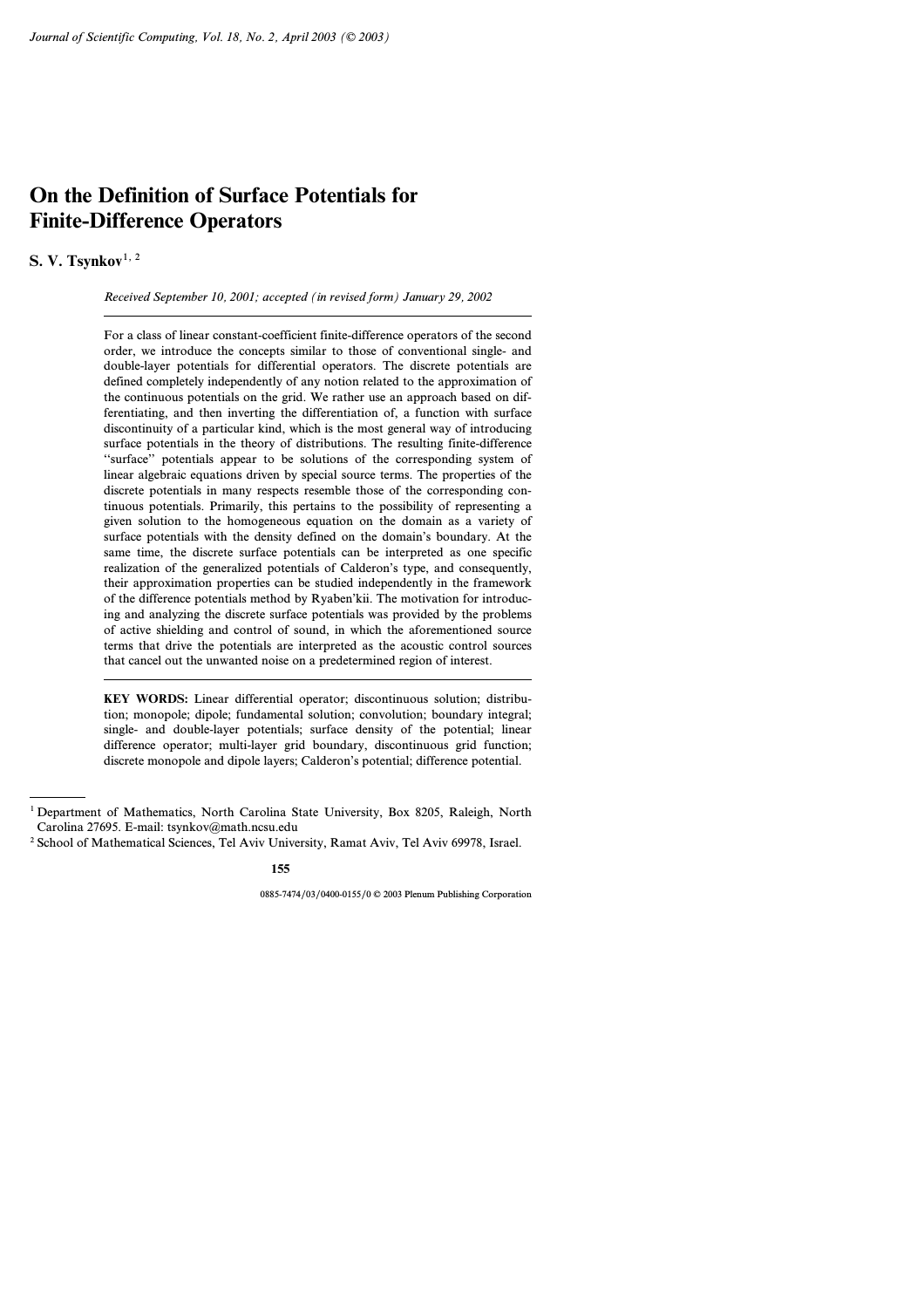# **1. INTRODUCTION**

For the systems of linear algebraic equations that originate from mesh discretizations of elliptic differential operators, we define solutions of the special structure that may be considered immediate discrete analogues of the continuous single- and double-layer potentials, i.e., surface potentials with the monopole and dipole type density, respectively. Our definition reproduces, on the mesh level, the following general approach to introducing surface potentials of linear constant-coefficient differential operators that is common in the theory of distributions. For a given domain of interest and its complement, and for a given linear homogeneous differential equation, the potential is defined as its piece-wise smooth classical solution that has, generally speaking, a discontinuity along the interface separating the domains. Applying the corresponding differential operator to this solution throughout the entire region of interest, we generate a particular collection of singular layers  $(\delta$ -type distributions) along the interface. In the case of second-order differential operators, only the discontinuity in the function itself and its first derivatives will matter, and the corresponding singular layers on the interface will only be of the monopole and dipole type (i.e.,  $\delta$ -function and its first derivatives). Subsequently, the original piece-wise smooth solution on both subdomains can be reconstructed as convolution of the resulting singular layers with the fundamental solution of the differential operator (or any other Green's function if the overall region of interest is smaller than the entire space, and some specific farfield boundary conditions are involved.) The resulting construction, i.e., the corresponding collection of convolution-type boundary integrals, is often referred to as Calderon's (surface) potential [Calderon (1963)], in the particular formulation provided by Seeley [Seeley (1966)]. This potential is a combination of a conventional single-layer and double-layer potential. The (vector-)function on the surface formed by the magnitudes of the corresponding singular layers, is called the density of the potential.

In the classical potential theory for second-order differential operators, the single- and double-layer potentials (driven by scalar densities) are typically introduced and studied independently, for the sake of solving specific boundary-value problems, namely those of the Neumann and Dirichlet type, respectively. In the foregoing general framework, the ''pure'' singleand double-layer potentials are obtained as particular cases when the interface discontinuity has a special structure—continuous function and discontinuous derivative<sup>3</sup> for the single layer (monopoles), and the other way around for the double layer (dipoles). This allows one to represent a

 $3$  The direction of differentiation for the operators that we consider should be normal to the interface, see Sec. 2.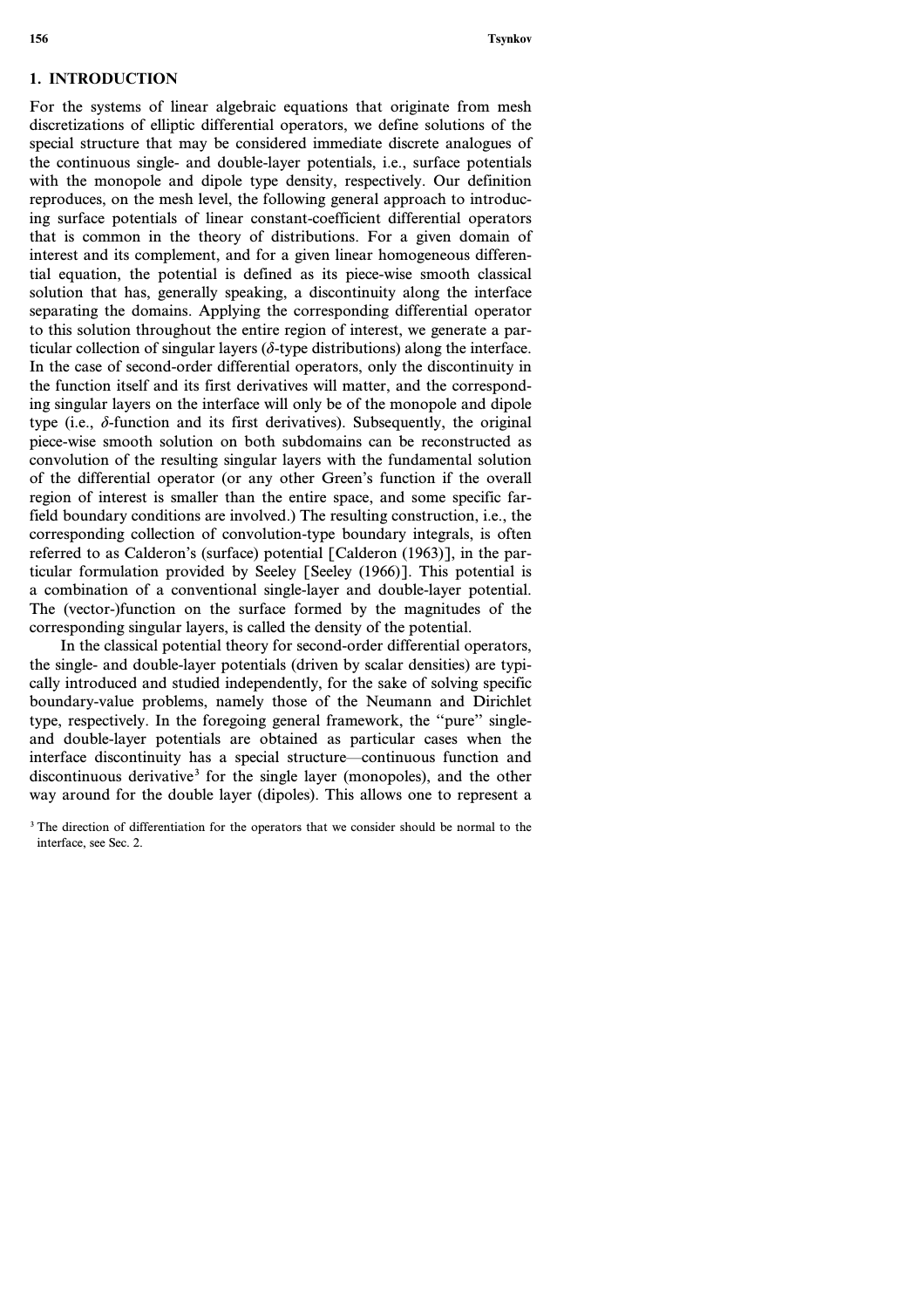given solution to the homogeneous equation on the specified domain as either only a single-layer potential, or only a double-layer potential, or, basically, any combination of the two. We note that different representations of a given solution may have certain advantages with respect to one another for the applications related, e.g., to active control of time-harmonic wave fields, as explained in Sec. 4. In practice, to obtain the density of the single-layer potential one will need to solve a complementary problem of the Dirichlet type, and to obtain the density of the double-layer potential one will need to solve a complementary problem of the Neumann type, see Sec. 2.

To implement similar considerations on the discrete level, we first need to introduce counterparts to the differential operator and its inverse, i.e., convolution with the fundamental solution (or a Green's function). This is done as follows. Given a large region, we first mesh it and choose an appropriate finite-difference operator, and then select a far-field boundary condition at the outer boundary of the region so that the resulting finitedifference problem (a linear algebraic system) be uniquely solvable for any right-hand side. Next, analogously to the continuous case we define the discrete potential as a pair of independent grid functions, so that each one solves the linear homogeneous finite-difference equation with the operator that we have chosen on one of the two predetermined subdomains of the overall region of interest. We emphasize that even when the subdomains have irregular shape, we can still use regular grids, which is convenient (see Sec. 3).

Applying the finite-difference operator to the aforementioned pair of solutions throughout the overall region, we obviously generate a right-hand side on the grid. Specific values of this right-hand side, as well as specific grid subsets, on which it will differ from zero, will be determined by the stencil of the discrete operator and the behavior of each solution from the pair near the boundary that separates the subdomains. In Sec. 3, we will see that the latter behavior can be conveniently categorized in terms of ''surface discontinuities'' of the grid functions. As concerns the resulting right-hand side, for finite-difference operators of the second order it will always be defined on a two-layer ''curvilinear'' subset of grid nodes that follows the geometry of the continuous interface. This right-hand side is called the density of the discrete potential. The potential itself is reconstructed by solving the foregoing finite-difference problem driven by the density. If, in so doing, we consider some special classes of surface discontinuities on the grid, see Sec. 3, then we can recover the discrete single-layer potential, for which the grid density is concentrated only on one layer of nodes, and the discrete double-layer potential, for which the density can be represented as a collection of grid dipoles aligned with the coordinate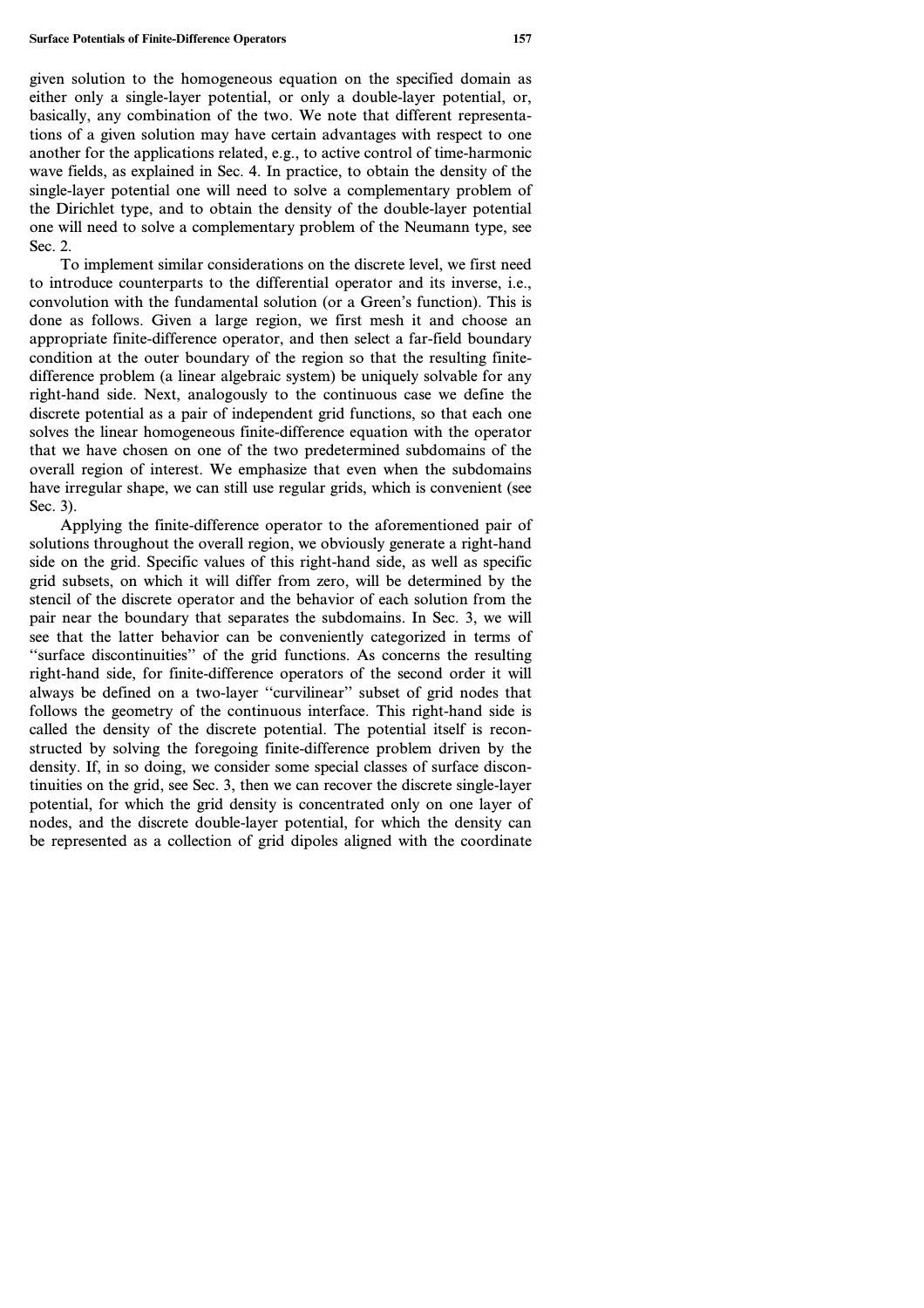directions and defined on a two-layer fringe of nodes. The key result in the discrete framework is that similarly to the continuous case, one can represent a given solution of the homogeneous finite-difference equation as a variety of discrete surface potentials, including a pure single-layer potential, a pure double-layer potential, as well as combinations of the two.

Let us emphasize that our definitions of discrete surface potentials are not related in any respect to the notion of an approximation of the continuous single- and double-layer potentials on the grid. Strictly speaking, we introduce the potentials of finite-difference operators rather than approximations to the potentials of differential operators. As such, our approach is fundamentally different from the previous techniques that have used mesh analogues of surface potentials, e.g., the method of capacitance matrices [Proskurowski and Widlund (1976)], in which specific boundary conditions (of either Dirichlet or Neumann type) are built into the construction of the grid potential from the very beginning, using interpolations between the regular grid and irregular continuous boundary. Nonetheless, the discrete potentials that we define here do approximate their continuous counterparts as well. To this end, we need to mention that the roots of our approach can be found in the work by Ryaben'kii [Ryaben'kii (1971)], that has later developed into the difference potentials method (DPM), see [Ryaben'kii (1987), Ryaben'kii (2002)]. It turns out that the discrete surface potentials introduced in this paper can be considered a particular version of the so-called generalized difference potentials of [Ryaben'kii (1987), Ryaben'kii (2002)]. As such, one can establish the approximation properties of the discrete surface potentials independently, using general apparatus of the DPM, see [Ryaben'kii (1987), Ryaben'kii (2002), Ryaben'kii (1985)]. We should also mention that a more abstract approach to constructing discrete analogues of surface potentials has been proposed in [Kamenetskii (1995), Kamenetskii (1998), Kamenetskii (1999), Kamenetskii (2000)], see also a brief account of this work in [Ryaben'kii (2002), Part II, Sec. 2.4.5]. This approach, although more general in its nature, does not, however, reduce to the construction presented hereafter in any particular case.

The motivation for defining surface potentials of finite-difference operators and analyzing their properties comes from the problems of active control of time-harmonic wave fields, in particular, common environmental noises, see, e.g., the general reference [Nelson and Elliot (1999)], which is a comprehensive monograph on the subject, as well as our own recent papers [Lončarić et al. (2001), Lončarić and Tsynkov (2002a), Lončarić and Tsynkov (2002b)]. In this framework, the densities of the discrete surface potentials can be conveniently interpreted as near-surface acoustic control sources that are employed to cancel out the adverse component of the overall acoustic field on a predetermined domain of interest. Depending on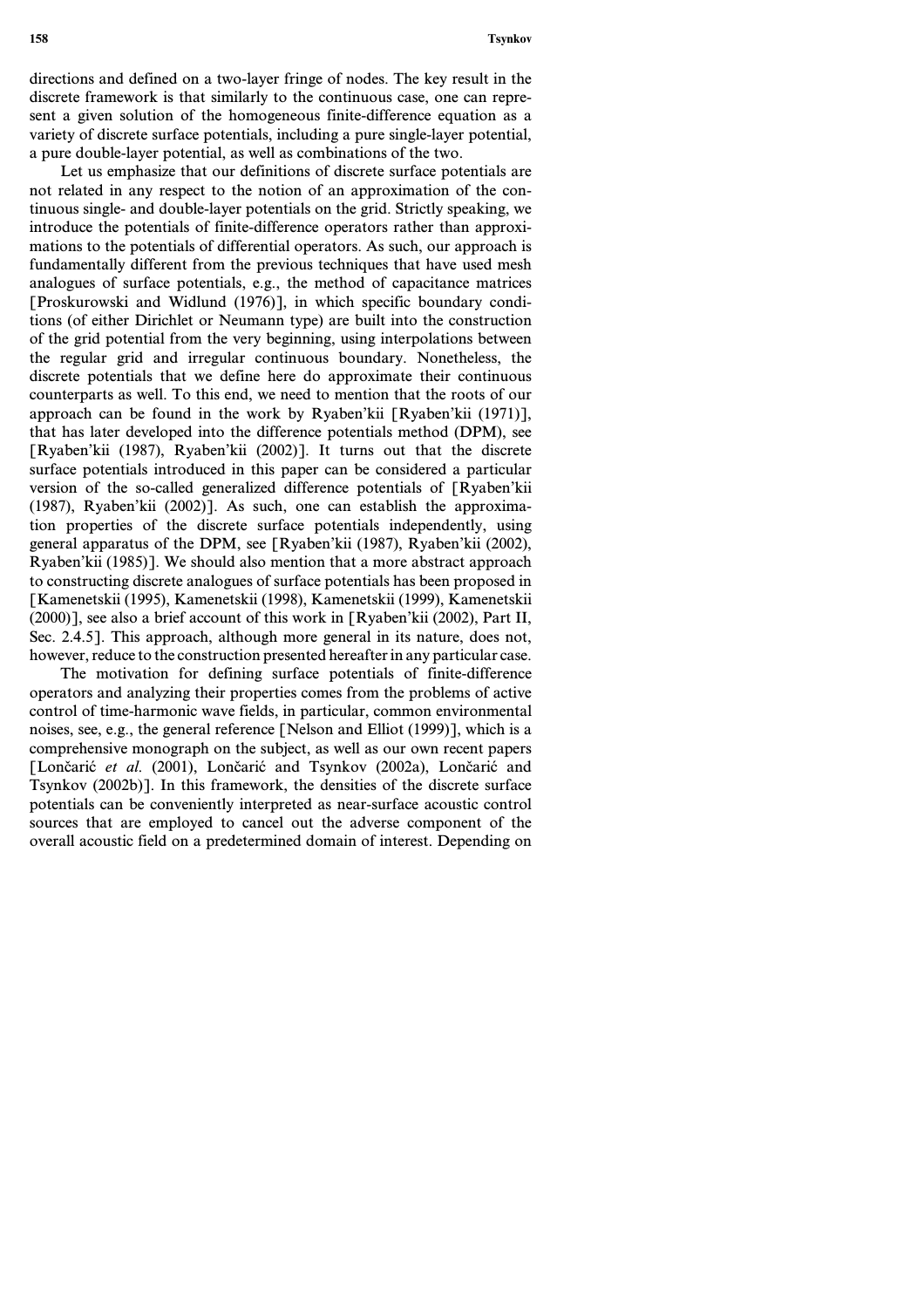a particular setting, either monopole or dipole type sources may be preferable from the standpoint of engineering implementation. Moreover, some of these sources may appear optimal with respect to specific criteria, e.g., the overall acoustic power or integral volume velocity, see [Lončarić and Tsynkov (2002a), Lončarić and Tsynkov (2002b)].

In connection with the aforementioned optimality and optimization of the control sources, we should emphasize that the apparatus developed in the current paper, which extends and complements the approach to active noise suppression of [Ryaben'kii (2002), Part VIII] and [Lončarić *et al.* (2001)], can be used to obtain general solutions for controls. Subsequently, those general solutions provide search spaces for the optimization algorithms. In many important cases, the only feasible approach to optimization is numerical. As such, the parametric description of the control sources given in [Ryaben'kii (2002), Part VIII], [Lončarić *et al.* (2001)], and in the current paper, constitutes an irreplaceable part of the computational methodologies aimed at obtaining optimal controls for active noise cancellation. In a more general perspective, as the discrete surface potentials constructed hereafter can be considered in the framework of the generalized difference potentials of [Ryaben'kii (1987), Ryaben'kii (2002)], they can be employed as a part of any numerical algorithm based on the method of difference potentials, see [Ryaben'kii (2002)]. The corresponding algorithms have proven successful for a variety of problems that originate from many different applications.

The rest of the paper is structured as follows. A summary of the results from the classical potential theory that are relevant to our current study is provided in Sec. 2. Discrete counterparts to the continuous surface potentials are introduced and analyzed in Sec. 3. Finally, in Sec. 4 we outline a mathematical framework for active noise control, and discuss some results in both continuous and discrete formulation, including the connection between the two formulations, which relates to the approximation properties of the discrete potentials.

### **2. SURFACE POTENTIALS OF DIFFERENTIAL OPERATORS**

In this section, we adopt the framework of distributions as it will be convenient for introducing finite-difference analogues in Sec. 3. Further detail on classical potentials can be found in, e.g., [Tikhonov and Samarskii (1963), Vladimirov (1971)].

Any second-order elliptic differential operator of the type

$$
\mathbf{L}u \equiv \sum_{i,j=1}^{n} a_{ij} \frac{\partial^2 u}{\partial x_j \partial x_i} + cu \tag{1}
$$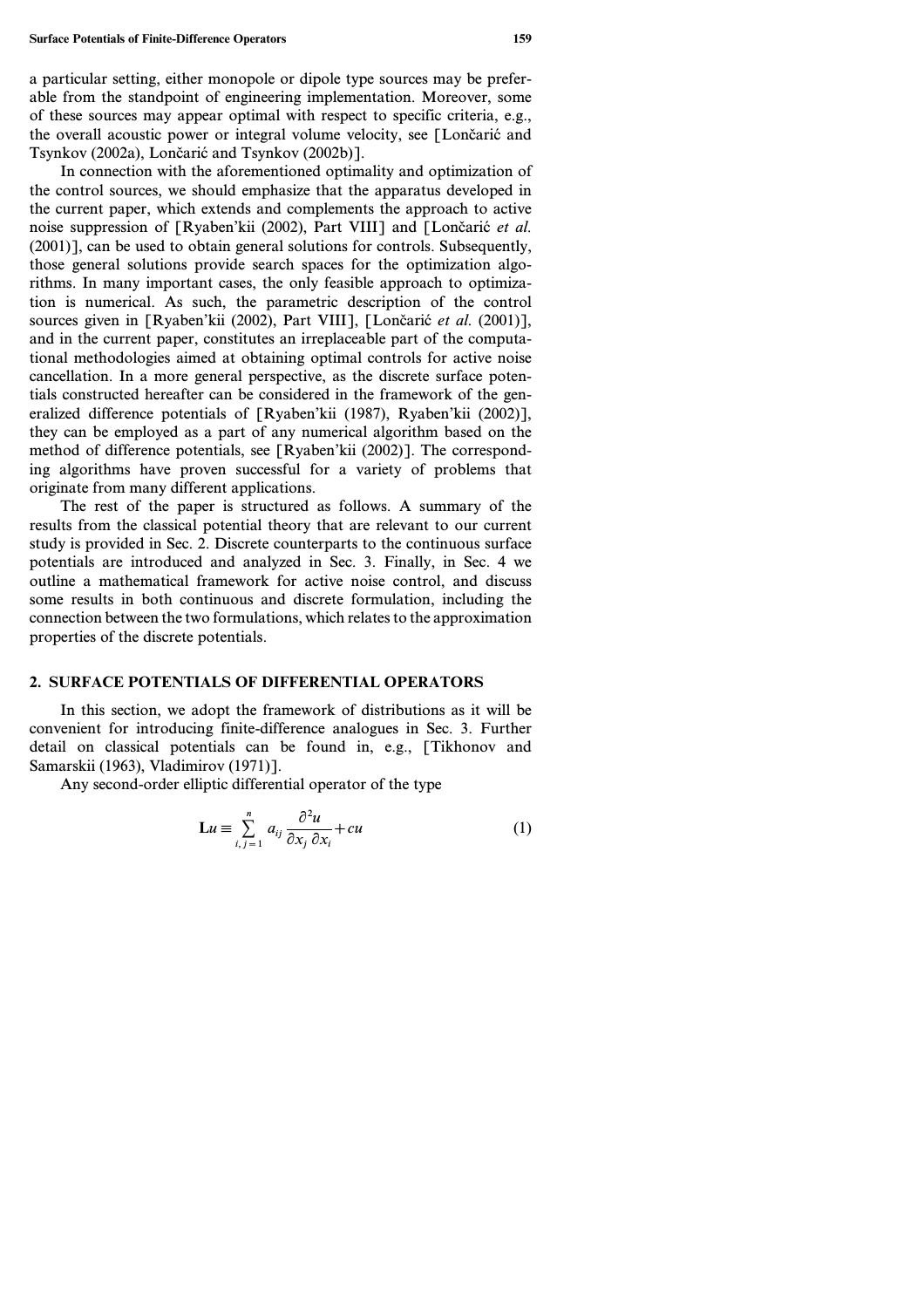on R*<sup>n</sup>* can be reduced to the canonical form

$$
Lu = \Delta u + cu \tag{2}
$$

where  $\Delta$  is the *n*-dimensional Laplacian, by a non-degenerate linear transformation of the independent variables  $x_j$ ,  $j=1,\dots, n$ . Provided that the coefficients  $a_{ij}$  in (1) are constant, this transformation will not depend on the spatial location,<sup>4</sup> i.e., will be one and the same for all  $x \in \mathbb{R}^n$ . In this case, which is the only case that we are going to study in this paper, we can effectively disregard the original form (1) and consider the operator **L** given by (2) from the very beginning, assuming, if necessary, that the corresponding transformation has already been applied. The coefficient  $c$  in  $(2)$ is also assumed constant; the case  $c = -k^2$  (where  $\mathbb{R} \ni k > 0$ ) corresponds to the Yukawa operator, the case  $c=0$ —to the Laplace operator, and the case  $c = k^2$ —to the Helmholtz operator. The dimension *n* of the space can be arbitrary, although from the standpoint of applications it is interesting to study either  $n=2$  or  $n=3$ . The finite-difference analysis in Sec. 3 addresses primarily the case  $n=2$ , for the reason of simplicity.

Let us introduce the domain  $\Omega \subset \mathbb{R}^n$  and its complement  $\Omega_1 = \mathbb{D} \setminus \overline{\Omega}$  to a larger domain  $D \subseteq \mathbb{R}^n$ , which may, in particular, coincide with the entire space  $\mathbb{R}^n$ .  $\Omega$  and  $\Omega_1$  are the subdomains, and  $\mathbb D$  is the overall large region, that we have referred to in Sec. 1. We also introduce the boundary between the subdomains and denote it  $\Gamma = \partial \Omega$ . To avoid possible uncertainties, we will assume that the domain  $\Omega$  is bounded, whereas its complement  $\Omega$ <sup>1</sup>, along with  $D$ , may be either bounded or unbounded.

Next, we will need to introduce a special class of functions *U* defined on D, which will contain the solutions of the inhomogeneous differential equation  $Lu = f$ . The functions  $u \in U$  are assumed locally integrable on  $D$ :  $U \subset L_1^{\text{loc}}(\mathbb{D})$  (as such, every  $u \in U$  is a regular distribution), although later we will restrict ourselves to an even more narrow set of functions as solutions, namely, piece-wise smooth, so that the operator **L** of (2) can be applied to  $u$  in the classical sense everywhere on  $D$  except, maybe, at the interface  $\Gamma$ . The functions  $u \in U$  shall also satisfy some linear homogeneous boundary condition on the outer boundary  $\partial D$  that would guarantee uniqueness of the solution, i.e., that the only solution of  $Lu = 0$  on  $D$ ,  $u \in U$ , is trivial. We will sometimes refer to this boundary condition that essentially defines the class *U* as *the far-field boundary condition.* The choice of the far-field boundary condition is typically not unique for a given

<sup>4</sup> If there were first-order terms in (1) as well, they could be eliminated by a slightly more elaborate transformation, see [Tikhonov and Samarskii (1963)], so that the canonical form will still remain as given by  $(2)$ .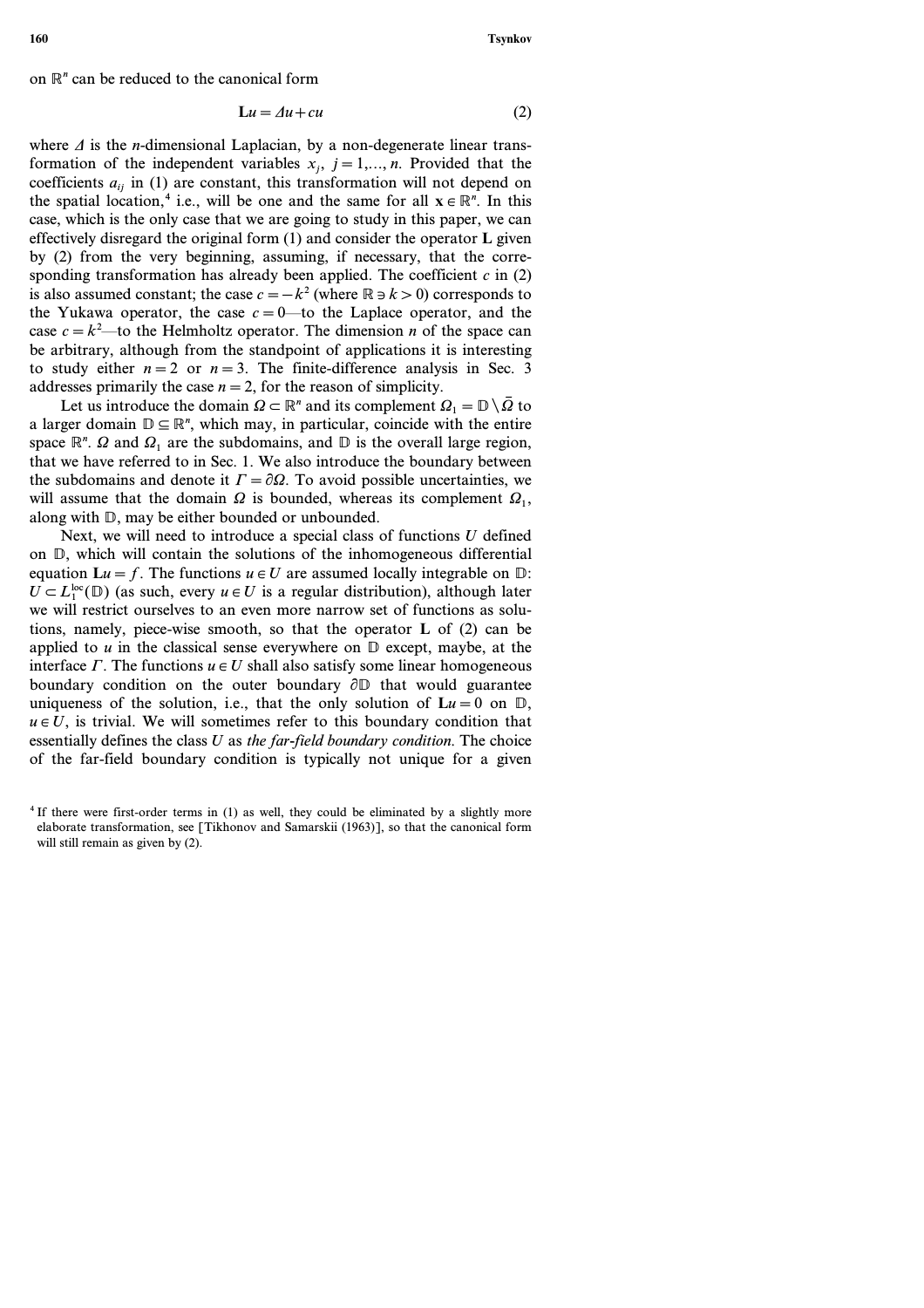setting. Its specific form will in any event depend on the configuration of D and the type of the operator **L** of (2). In this connection we emphasize that whereas for any particular application we may need to consider the farfield boundary condition of an appropriate type determined by this application, for the general analysis of the current section we only need to ensure uniqueness, and as such, any far-field boundary condition that provides it will be appropriate. For example, if  $D = \mathbb{R}^n$ , then for the Yukawa equation we only have to require that the solution vanish at infinity, for the Laplace equation it either has to be bounded or, again, vanish, depending on whether  $n=2$  or  $n>2$ , and for the Helmholtz equation is has to satisfy the so-called Sommerfeld radiation boundary condition, see [Tikhonov and Samarskii (1963)]. For that, the function  $u \in U$  has to possess additional regularity near  $\partial \mathbb{D}$ , namely, it has to be at least  $C<sup>1</sup>$ -smooth outside some large sphere, see [Vladimirov (1971)]. If  $D$  is bounded, then, for example, the zero Dirichlet boundary condition at  $\partial D$ will be appropriate, provided that in the Helmholtz case the domain  $D$  is not resonant, i.e., that  $-k^2$  is not an eigenvalue of the Laplacian on  $\mathbb{D}$ .

Let us first consider the unbounded case  $D = \mathbb{R}^n$ . The fundamental solution of the operator **L** [see, e.g., Vladimirov (1971)] is a solution  $\mathscr{E} = \mathscr{E}(\mathbf{x})$  to the inhomogeneous equation

$$
L\mathscr{E} = \delta(x) \tag{3}
$$

that is defined on the entire space  $\mathbb{R}^n$  and belongs to the corresponding class *U*:  $\mathcal{E} \in U$ . For  $n=3$ , the fundamental solutions  $\mathcal{E} \in U$  of the Yukawa, Laplace, and Helmholtz operators are given by the expressions

$$
\mathscr{E}(\mathbf{x}) = -\frac{e^{-k|x|}}{4\pi |\mathbf{x}|}, \qquad \mathscr{E}(\mathbf{x}) = -\frac{1}{4\pi |\mathbf{x}|}, \qquad \text{and} \qquad \mathscr{E}(\mathbf{x}) = -\frac{e^{-ik|x|}}{4\pi |\mathbf{x}|} \tag{4}
$$

respectively. For  $n=2$ , the corresponding expressions for  $c \neq 0$  involve Bessel functions, and the fundamental solution of the Laplace operator is logarithmic, see [Tikhonov and Samarskii (1963), Vladimirov (1971)].

For any distribution *f* such that the convolution  $\mathscr{E} * f$  exists in *U*, this convolution gives a unique solution  $u \in U$  to the inhomogeneous equation **L***u*= f. Indeed, **L**( $\mathcal{E} * f$ ) = **L** $\mathcal{E} * f = \delta * f = f$ ; and uniqueness follows from the definition of class *U*. This, in particular, means that a given function  $u \in U$  can be represented as

$$
u = \mathscr{E} * \mathcal{L}u \tag{5}
$$

provided, again, that the convolution exists in *U*. Indeed, denoting  $f = Lu$ and assuming that  $\exists \mathscr{E} * f \in U$ , we conclude, by the previous consideration,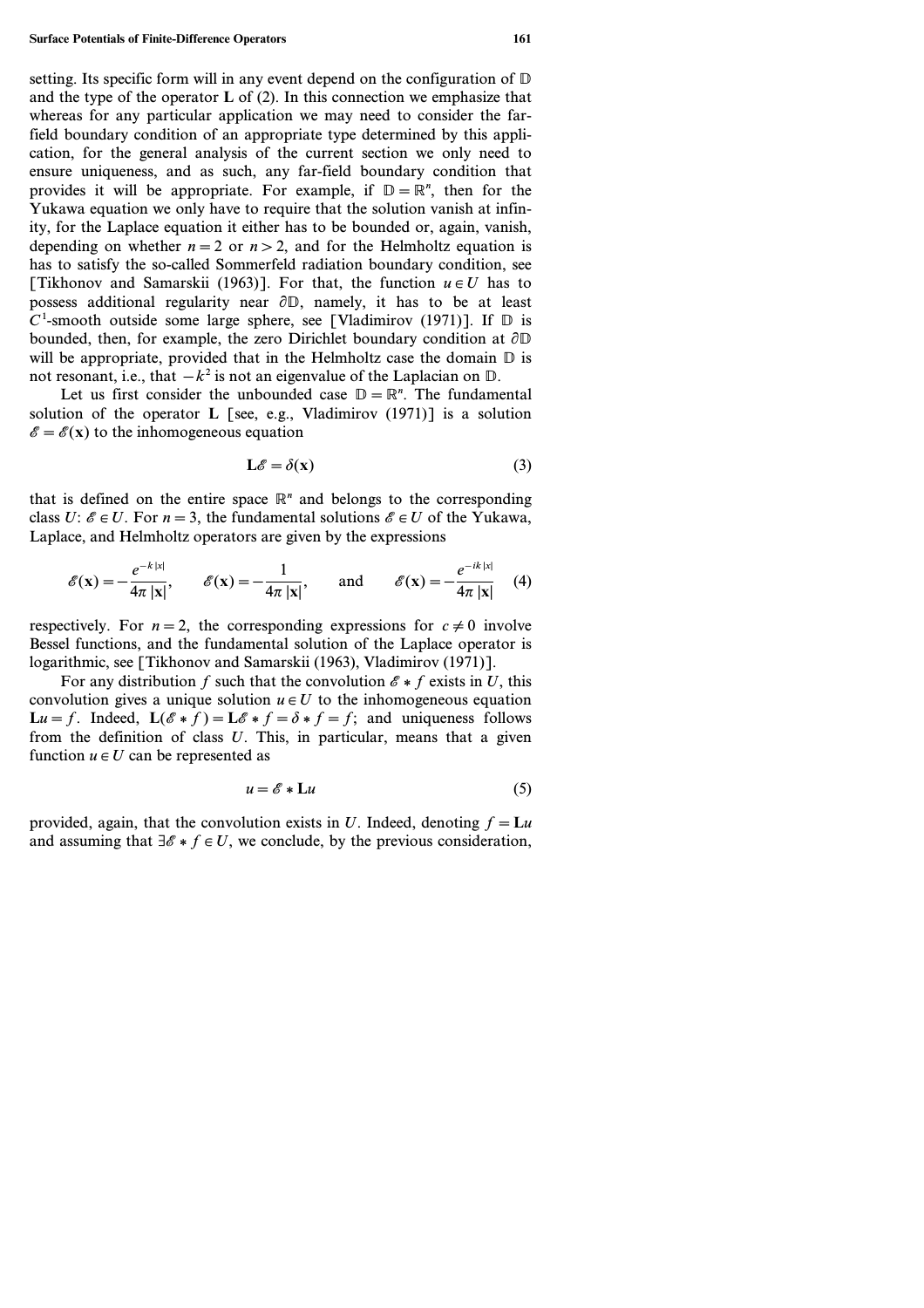that this convolution, i.e., the right-hand side of (5), yields a unique solution of the equation  $\mathbf{L}u = f$  in the class U; as such, it has to coincide with *u*. We also note that representation (5) is unique, i.e., if  $\exists g$  such that  $U \ni u = \mathscr{E} * g$ , then it has to be  $g = Lu$ . Indeed, subtracting the equality  $u = \mathscr{E} * g$  from (5) we obtain  $\mathscr{E} * (Lu - g) = 0$ , and then, applying the operator **L** we have  $L(e^* * (Lu-g)) = L(e^* * (Lu-g)) = \delta * (Lu-g) = Lu-g$ *=0*.

We will now focus on a particular subset of functions  $u = u(\mathbf{x}) \in U$ ,  $\mathbf{x} \in \mathbb{R}^n$ , namely:

$$
u(\mathbf{x}) = \begin{cases} v(\mathbf{x}) & \text{for } \mathbf{x} \in \Omega \\ w(\mathbf{x}) & \text{for } \mathbf{x} \in \Omega_1 \end{cases}
$$
 (6)

where  $Lv = 0$  on  $\Omega$ , and  $Lw = 0$  on  $\Omega$ <sub>1</sub>. In other words,  $u(x)$  is composed of two independent branches  $v(x)$  and  $w(x)$ , such that  $v(x)$  solves the homogeneous equation on the domain  $\Omega$ , and  $w(\mathbf{x})$  solves the homogeneous equation on its complement  $\Omega_1$  and satisfies the appropriate far-field boundary condition. On the interface  $\Gamma$  the function  $u(\mathbf{x})$  is, generally speaking, discontinuous.

It is clear that the application of the operator  $\bf{L}$  of (2) to the function  $\bf{u}$ of (6) yields a singular distribution with the support on the interface *C* only: supp  $\text{L}u \subseteq \Gamma$ . Specifically, let  $(u, \phi)$  denote the linear functional associated with a given distribution  $u$ , here  $\phi$  is a test function. Then, differentiating *u* of (6) once in the sense of distributions, we obtain

$$
(\nabla u, \phi) = -(u, \nabla \phi) = -\int_{\mathbb{R}^n} u(\mathbf{x}) \nabla \phi(\mathbf{x}) d\mathbf{x}
$$
  
\n
$$
= -\int_{\Omega} v(\mathbf{x}) \nabla \phi(\mathbf{x}) d\mathbf{x} - \int_{\Omega_1} w(\mathbf{x}) \nabla \phi(\mathbf{x}) d\mathbf{x}
$$
  
\n
$$
= -\int_{\Omega} \nabla (v(\mathbf{x}) \phi(\mathbf{x})) d\mathbf{x} + \int_{\Omega} \phi(\mathbf{x}) \nabla v(\mathbf{x}) d\mathbf{x}
$$
  
\n
$$
- \int_{\Omega_1} \nabla (w(\mathbf{x}) \phi(\mathbf{x})) d\mathbf{x} + \int_{\Omega_1} \phi(\mathbf{x}) \nabla w(\mathbf{x}) d\mathbf{x}
$$
  
\n
$$
= \int_{\mathbb{R}^n} \phi(\mathbf{x}) \{ \nabla u(\mathbf{x}) \} d\mathbf{x} - \int_{\Gamma} v(\mathbf{x}) \phi(\mathbf{x}) \mathbf{n} d\sigma + \int_{\Gamma} w(\mathbf{x}) \phi(\mathbf{x}) \mathbf{n} d\sigma
$$
  
\n
$$
= \int_{\mathbb{R}^n} \phi(\mathbf{x}) \{ \nabla u(\mathbf{x}) \} d\mathbf{x} + \int_{\Gamma} [u]_{\Gamma} (\mathbf{x}) \phi(\mathbf{x}) \mathbf{n} d\sigma
$$
  
\n
$$
= (\{ \nabla u(\mathbf{x}) \} + [u]_{\Gamma} \mathbf{n} \delta(\Gamma), \phi)
$$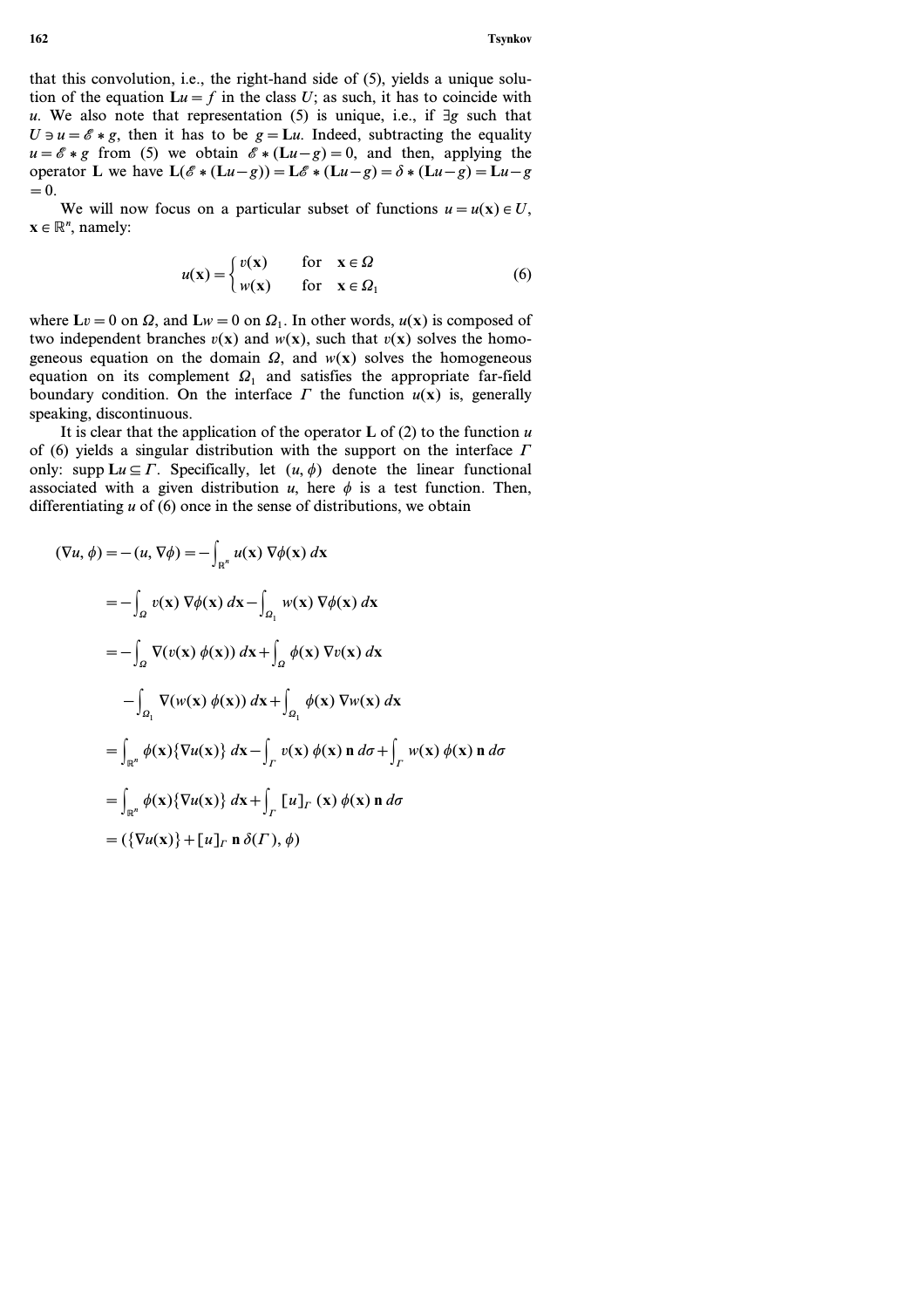where  $dx$  and  $d\sigma$  correspond to the volume and surface integration, respectively, **n** is a unit normal to *C* pointing toward  $\Omega_1$ ,  $\{\nabla u(\mathbf{x})\}$  denotes the regular part of the gradient calculated in the classical sense where it exists, i.e., on  $\Omega \cup \Omega_1$ , and  $\lceil u \rceil_r$  stands for the discontinuity of the function  $u(\mathbf{x})$  across the interface:  $[u]_F(\mathbf{x}) = \lim_{\mathbf{x}' \to \mathbf{x}} w(\mathbf{x}') - \lim_{\mathbf{x}' \to \mathbf{x}} v(\mathbf{x}'')$ , where  $\mathbf{x} \in \Gamma$ ,  $\mathbf{x}' \in \Omega_1$ , and  $\mathbf{x}'' \in \Omega$ . In other words, we have

$$
\nabla u = \{ \nabla u(\mathbf{x}) \} + [u]_T \mathbf{n} \, \delta(\Gamma) \tag{7}
$$

For every coordinate direction  $x_j$ ,  $j=1,\ldots,n$ , the second term on the righthand side of  $(7)$  is a single layer on the surface  $\Gamma$  with the magnitude  $[u]_F(x)$   $n_i(x)$ ,  $x \in \Gamma$ . Let us now apply the divergence operator to both sides of equality (7), and implement the same rules and notations as before when differentiating the function  $\{\nabla u(\mathbf{x})\}$ , which is possibly discontinuous across *C*. This yields:

$$
\varDelta u = \{\varDelta u\} + \langle [\nabla u]_r, \mathbf{n} \rangle \, \delta(\Gamma) + \langle \nabla, [u]_r \, \mathbf{n} \, \delta(\Gamma) \rangle \tag{8}
$$

where  $\langle \cdot, \cdot \rangle$  denotes a standard dot product of *n*-dimensional vectors. The second and third terms on the right-hand side of equality (8) can be rewritten using the conventional definitions of differential operators in the space of distributions:

$$
\begin{aligned}\n&\left(\langle \left[\nabla u\right]_r, \mathbf{n}\right\rangle \delta(\Gamma), \phi\n\end{aligned}\n\right) =\n\int_{\Gamma} \left\langle \left[\nabla u\right]_r, \mathbf{n}\right\rangle \phi \, d\sigma =\n\int_{\Gamma} \left(\langle \nabla w, \mathbf{n}\right\rangle - \langle \nabla v, \mathbf{n}\right\rangle) \phi \, d\sigma
$$
\n
$$
= \int_{\Gamma} \left(\frac{\partial w}{\partial \mathbf{n}} - \frac{\partial v}{\partial \mathbf{n}}\right) \phi \, d\sigma =\n\int_{\Gamma} \left[\frac{\partial u}{\partial \mathbf{n}}\right]_r \phi \, d\sigma =\n\left(\left[\frac{\partial u}{\partial \mathbf{n}}\right]_r \delta(\Gamma), \phi\right)
$$

where normal derivatives  $\frac{\partial w}{\partial n}$  and  $\frac{\partial v}{\partial n}$  on *C* shall be understood as uniform limits from the side of  $\Omega_1$  and  $\Omega$ , respectively, provided  $\Gamma$  is sufficiently smooth, and

$$
(\langle \nabla, [u]_{\Gamma} \mathbf{n} \, \delta(\Gamma) \rangle, \phi)
$$
  
=  $-\sum_{j=1}^{n} \left( [u]_{\Gamma} n_j \, \delta(\Gamma), \frac{\partial \phi}{\partial x_j} \right) = -\sum_{j=1}^{n} \int_{\Gamma} [u]_{\Gamma} n_j \frac{\partial \phi}{\partial x_j} d\sigma$   
=  $- \int_{\Gamma} [u]_{\Gamma} \langle \nabla \phi, \mathbf{n} \rangle d\sigma = - \int_{\Gamma} [u]_{\Gamma} \frac{\partial \phi}{\partial \mathbf{n}} d\sigma = \left( \frac{\partial}{\partial \mathbf{n}} ([u]_{\Gamma} \, \delta(\Gamma)), \phi \right)$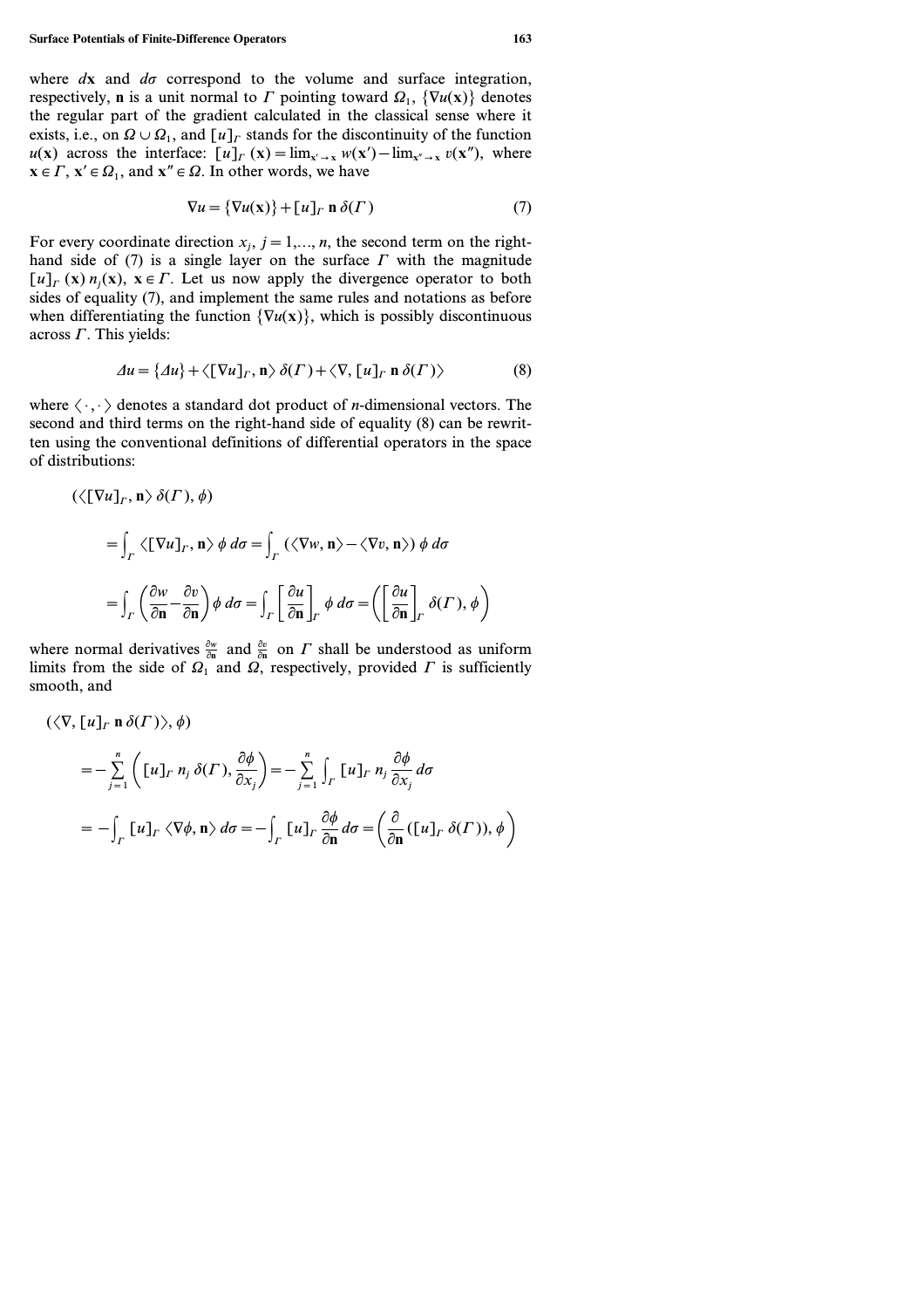Altogether, from equality (8) we obtain

$$
\Delta u = \{\Delta u\} + \left[\frac{\partial u}{\partial \mathbf{n}}\right]_r \delta(\Gamma) + \frac{\partial}{\partial \mathbf{n}}([\mu]_r \delta(\Gamma))
$$
(9)

The second term on the right-hand side of (9) is a single layer on the surface *C* with the magnitude  $\left[\frac{\partial u}{\partial n}\right]_F(x)$ ,  $x \in \Gamma$ , and the third term on the right-hand side of (9) is a double layer on the surface  $\Gamma$  with the magnitude  $\lceil u \rceil_r$  (**x**),  $x \in \Gamma$ . Finally, for the operator **L** of (2) we have

$$
\mathbf{L}u = \left[\frac{\partial u}{\partial \mathbf{n}}\right]_r \delta(\Gamma) + \frac{\partial}{\partial \mathbf{n}} ([u]_r \delta(\Gamma)) \tag{10}
$$

because the zeroth-order term *c u* contributes only to the regular part, and  ${L}u$ } = 0.

The right-hand side of expression (10) is compactly supported; consequently, its convolution with the fundamental solution  $\mathscr E$  exists in the sense of distributions. Moreover, it can be shown that this convolution does belong to the class *U* [see Tikhonov and Samarskii (1963), Vladimirov (1971)], i.e., satisfies the far-field boundary condition at infinity that is appropriate for every particular type of operator (2), i.e., Yukawa, Laplace, or Helmholtz. As such, we can use formula (5) and obtain

$$
u = \int_{\Gamma} \left( \mathcal{E}(\mathbf{x} - \mathbf{y}) \left[ \frac{\partial u}{\partial \mathbf{n}} \right]_{\Gamma} (\mathbf{y}) - [u]_{\Gamma} (\mathbf{y}) \frac{\partial \mathcal{E}}{\partial \mathbf{n}} (\mathbf{x} - \mathbf{y}) \right) d\sigma_{\mathbf{y}}
$$
(11)

The integral on the right-hand side of (11) reconstructs the original function  $u(\mathbf{x})$ , i.e., it coincides with  $v(\mathbf{x})$  for  $\mathbf{x} \in \Omega$  and with  $w(\mathbf{x})$  for  $\mathbf{x} \in \Omega_1$ . This integral is called *the surface potential,* and it has two components—a single-layer potential and a double-layer potential. Hereafter, we will, for simplicity, refer to the vector function  $(\left[\frac{\partial u}{\partial n}\right]_F, \left[u\right]_F)^T$  on the interface  $\Gamma$  as to *the density of the potential.* We reiterate, however, that the actual density of the potential is a singular distribution  $\left[\frac{\partial u}{\partial n}\right] \delta(\Gamma) + \frac{\partial}{\partial n} (\left[u\right] \delta(\Gamma))$  with the support on  $\Gamma$ , which, by its nature, is a right-hand side to the differential equation that we study.

We see that the density of the potential is fully determined by the discontinuity of the function *u* of (6) itself and its normal derivative. This is a key consideration in our analysis, namely that *the behavior of a piece-wise smooth solution to the homogeneous equation is completely controlled by the location and type of discontinuities that it has.* A similar consideration will be employed in Sec. 3, when discussing the discrete formulation. We also notice that when  $w(x) \equiv 0$ ,  $x \in \Omega_1$ , then formula (11) reduces to the standard Green's formula that recovers the solution *u* of the homogeneous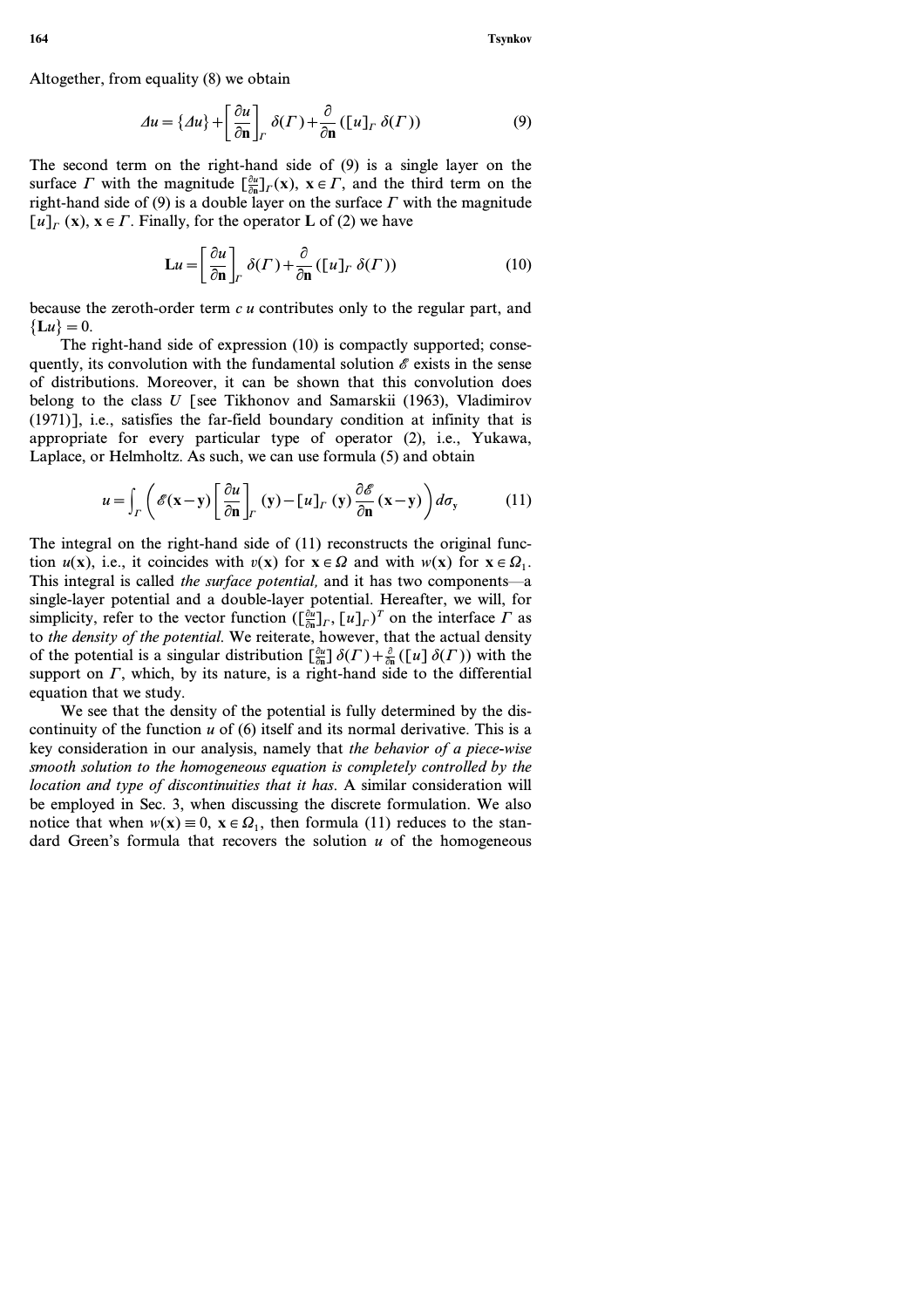equation  $\mathbf{L}u = 0$  on the domain  $\Omega$  through its values on the boundary  $\Gamma$ . Reciprocally, if  $v(x) \equiv 0$ ,  $x \in \Omega$ , then (11) becomes the Green's formula for the complementary domain  $\Omega_1$ .

From the definition of the potential (11) one can see that changing the function  $w(\mathbf{x})$  on the domain  $\Omega_1$  does not change the values of the potential on the domain  $\Omega$ . As such, the following natural question arises: Given a fixed function  $v(\mathbf{x})$ ,  $\mathbf{L}v = 0$ ,  $\mathbf{x} \in \Omega$ , describe all its possible representations on  $\Omega$  in the form of the potential

$$
v = \int_{\Gamma} \left( \mathcal{E}(\mathbf{x} - \mathbf{y}) \, \xi_0(\mathbf{y}) - \xi_1(\mathbf{y}) \, \frac{\partial \mathcal{E}}{\partial \mathbf{n}}(\mathbf{x} - \mathbf{y}) \right) d\sigma_{\mathbf{y}} \tag{12}
$$

where  $\xi_0$  and  $\xi_1$  are scalar densities defined on the boundary *Γ*. The answer is given by

**Proposition 2.1.** Surface integral (12) coincides with the given function *v*(**x**), **L***v* = 0, on the domain  $\Omega$ , if and only if  $\xi_0 = \frac{\partial w}{\partial n} - \frac{\partial v}{\partial n}$  and  $\xi_1 = w - v$ on *C*, where  $w(x)$  is some solution to the equation  $Lw = 0$  that is defined on  $\Omega_1$  and satisfies the appropriate far-field boundary condition.

In other words, by considering the entire variety of appropriate auxiliary functions  $w(x)$ ,  $x \in \Omega_1$ , we obtain all possible representations of the given  $v(\mathbf{x})$ ,  $\mathbf{x} \in \Omega$ , in the form of the potential (12).

*Proof.* One implication has already been established, namely, we have constructed the potential (11) so that it reconstructs the given  $v$  for any  $w$ ,  $Lw = 0$  on  $\Omega_1$ . Conversely, assume that *v* is represented by formula (12) on  $\Omega$ . We need to show that there is a function *w* that solves equation  $Lw = 0$  on  $\Omega_1$ , satisfies the far-field boundary condition, and such that  $\xi_1$ and  $\xi_0$  will be discontinuities between *w* and *v* on the surface *C*; more precisely,  $\xi_1$  will be discontinuity of the function itself, and  $\xi_0$  will be discontinuity of the normal derivative. Consider the standard Green's formula for  $v(x)$ ,  $x \in \Omega$ ,

$$
v = \int_{\Gamma} \left( -\mathscr{E}(\mathbf{x} - \mathbf{y}) \frac{\partial v}{\partial \mathbf{n}}(\mathbf{y}) + v(\mathbf{y}) \frac{\partial \mathscr{E}}{\partial \mathbf{n}}(\mathbf{x} - \mathbf{y}) \right) d\sigma_{\mathbf{y}}
$$

and subtract it from the general representation (12). The result will be identically equal to zero on  $\Omega$ . On the complementary domain  $\Omega_1$ , the resulting function

$$
w = \int_{\Gamma} \left( \mathcal{E}(\mathbf{x} - \mathbf{y}) \left( \xi_0(\mathbf{y}) + \frac{\partial v}{\partial \mathbf{n}}(\mathbf{y}) \right) - (\xi_1(\mathbf{y}) + v(\mathbf{y})) \frac{\partial \mathcal{E}}{\partial \mathbf{n}}(\mathbf{x} - \mathbf{y}) \right) d\sigma_{\mathbf{y}} \tag{13}
$$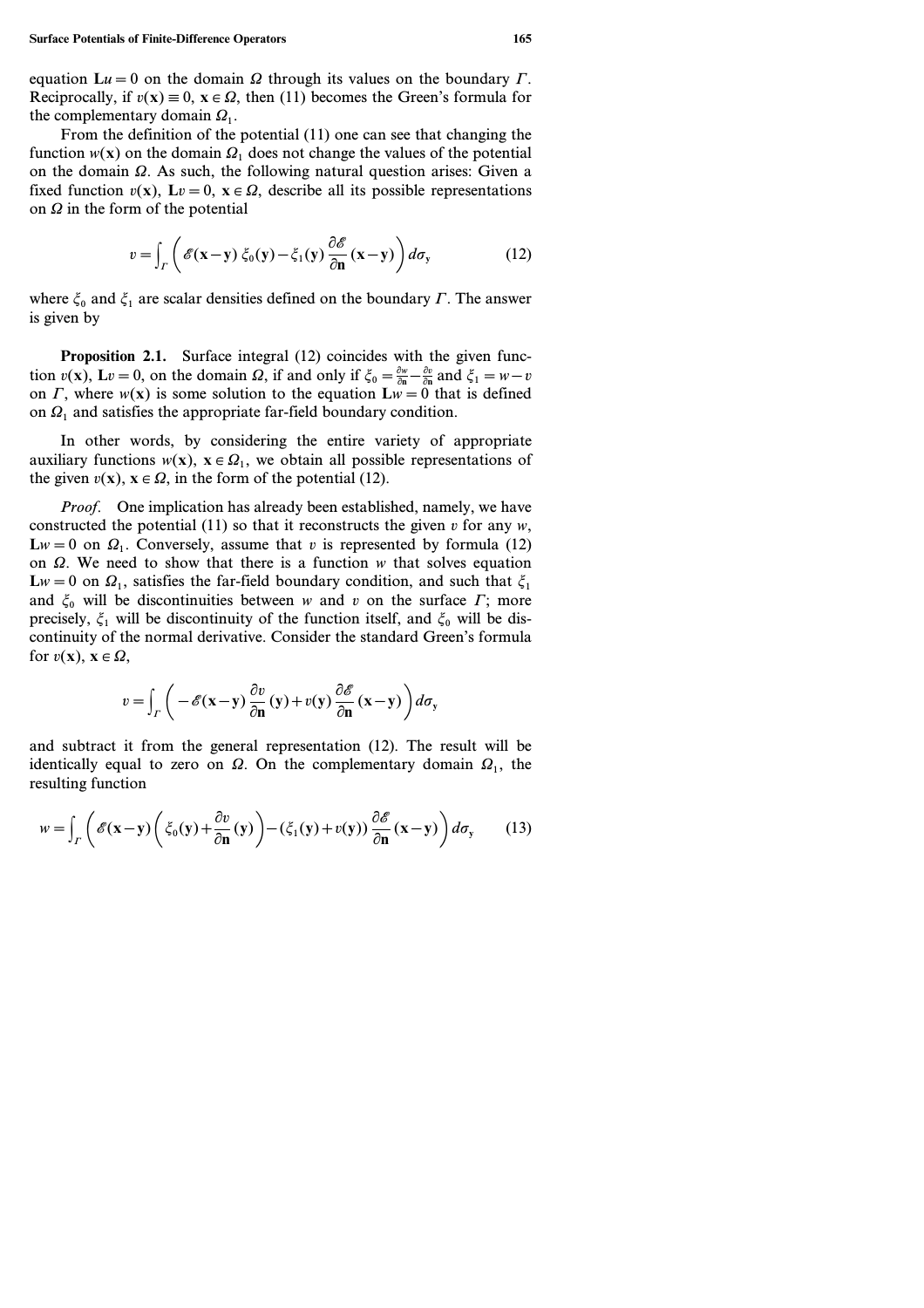satisfies  $Lw = 0$  because the source terms are concentrated only on  $\Gamma$ . The far-field boundary condition can again be verified directly for every specific case (Yukawa, Laplace, Helmholtz) by analyzing the properties of the integrals, [Tikhonov and Samarskii (1963), Vladimirov (1971)]. Consequently, the foregoing general argument on representing a given function in the form  $(5)$ , or more precisely  $(11)$ , can be applied to the function that is identically equal to zero on  $\Omega$  and equal to *w* of (13) on  $\Omega_1$ , which allows us to conclude that  $\xi_0 + \frac{\partial v}{\partial n} = \frac{\partial w}{\partial n}$  and  $\xi_1 + v = w$  on  $\Gamma$ .

As Proposition 2.1 describes the entire variety of representations for *v* in the form of a boundary potential, one can easily identify some important special cases. For example, we can represent  $v(\mathbf{x})$ ,  $\mathbf{x} \in \Omega$ , as a single-layer potential only. To do that, we need to find  $w(x)$ ,  $x \in \Omega_1$ , such that the overall function  $u(x)$  of (6) would have the discontinuity only in its normal derivative, and not in the function itself. This  $w(\mathbf{x})$  will be a solution of the following external Dirichlet problem:

$$
\mathbf{L}w = 0, \qquad \mathbf{x} \in \Omega_1,
$$
  
\n
$$
w|_{\Gamma} = u|_{\Gamma}, \qquad w \in U
$$
\n(14)

where the inclusion  $w \in U$  simply means that *w* has to satisfy the appropriate far-field boundary condition. Problem (14) is always uniquely solvable on  $\Omega_1 = \mathbb{R}^n \setminus \Omega$ . Similarly,  $v(\mathbf{x})$ ,  $\mathbf{x} \in \Omega$ , can also be represented as a doublelayer potential only. In this case, the function  $w(\mathbf{x})$ ,  $\mathbf{x} \in \Omega_1$ , has to be such that  $u(x)$  given by (6) would have discontinuity only in the function itself, and not in the derivative. This function  $w(x)$  shall solve the following external Neumann problem:

$$
\mathbf{L}w = 0, \qquad \mathbf{x} \in \Omega_1,
$$
  
\n
$$
\frac{\partial w}{\partial \mathbf{n}}\Big|_F = \frac{\partial u}{\partial \mathbf{n}}\Big|_F, \qquad w \in U
$$
\n(15)

We note that the additional necessary solvability condition of zero total flux through the interface that needs to be imposed for the two-dimensional Laplace equation in problem (15) is satisfied because the boundary data themselves come from the harmonic function on *W*. Of course, besides the two ''polar'' cases of a pure single-layer potential and pure double-layer potential, the function  $v(x)$  on  $\Omega$  can be represented as a variety of combinations of the two potentials, see Proposition 2.1. As described in Sec. 4 later, different representations of a given field  $v$  in the form of a surface potential may exhibit different properties in the framework of active control of sound.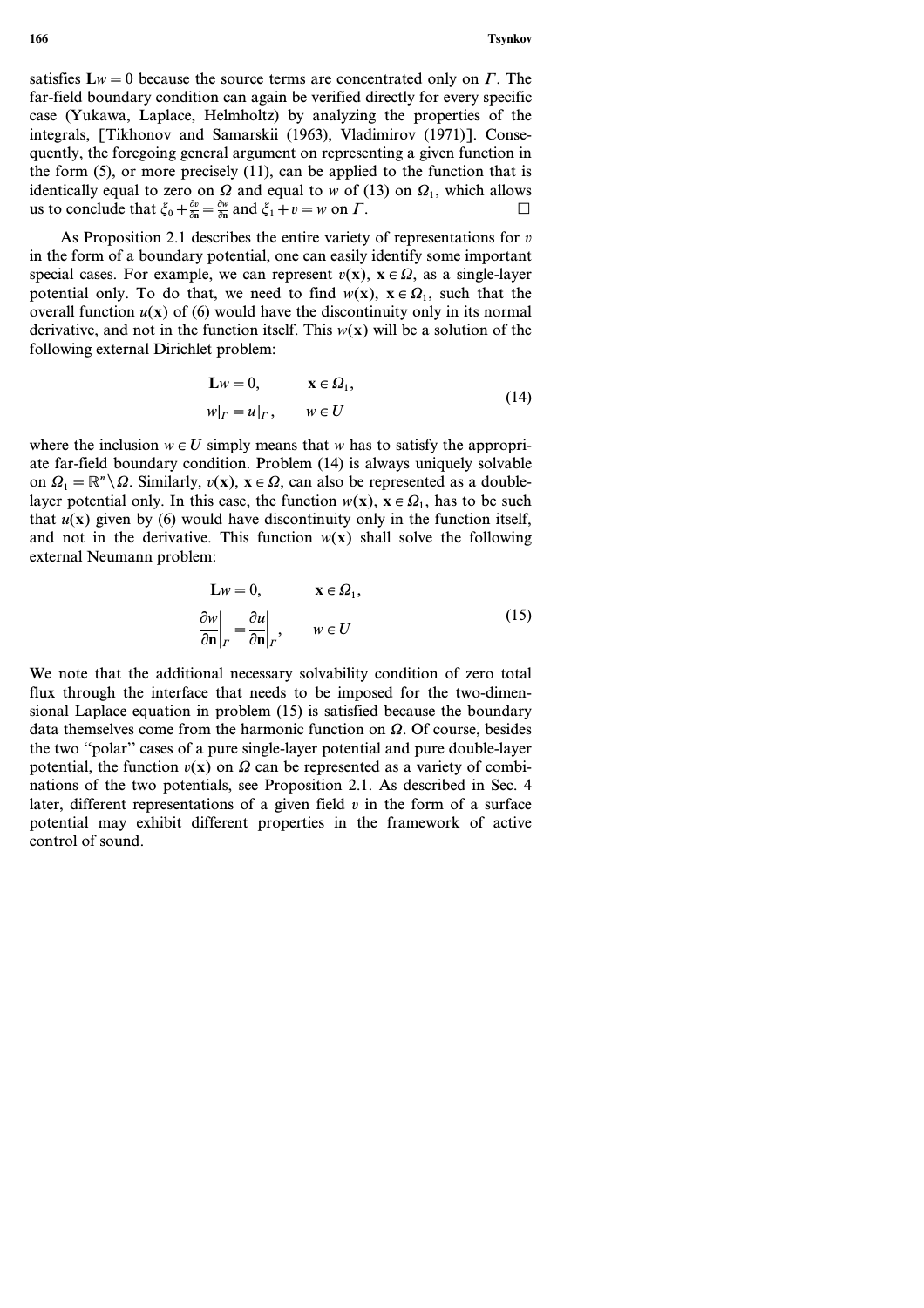#### **Surface Potentials of Finite-Difference Operators 167**

Let us also note that the argument employed when proving Proposition 2.1 provides for another useful way of looking at the properties of surface potentials. Consider an arbitrary pair of functions  $\xi_0$  and  $\xi_1$  on  $\Gamma$ and introduce  $\xi = \xi_0 \delta(\Gamma) + \frac{\partial}{\partial n} (\xi_1 \delta(\Gamma))$ . Then the potential with the density  $\xi$  is given by  $u = \mathscr{E} * \xi$ , or by the integral on the right-hand side of (12). Obviously, it satisfies the equation  $\mathbf{L}u = \xi$ , and one can also show that  $u \in U$ . Then,  $\xi_0 = \left[\frac{\partial u}{\partial n}\right]_T$  and  $\xi_1 = \left[u\right]_T$ . If we now denote  $v(\mathbf{x}) = u(\mathbf{x})|_{\mathbf{x} \in \Omega}$ and  $w(\mathbf{x}) = u(\mathbf{x})|_{\mathbf{x} \in \Omega_1}$  as in (6), then we conclude that for a given  $\xi$  on  $\Gamma$  the potential  $\mathscr{E} * \xi$  renders the decomposition of  $\xi$  into the part  $(-\frac{\partial v}{\partial n}|_F, -v|_F)^T$ that can be extended to  $\Omega$  so that the extension  $v(\mathbf{x})$  satisfies  $\mathbf{L}v = 0$  on  $\Omega$ , and the remaining part  $(\frac{\partial w}{\partial n}|_F, w|_F)^T$  that can be extended to  $\Omega_1$  so that the extension  $w(\bf{x})$  satisfies  $Lw = 0$  on  $\Omega_1$ . In the framework of the Helmholtz equation the meaning of the field *v* is the incoming wave with respect to the domain  $\Omega$ , because  $Lv = 0$  on  $\Omega$ , and as such *v* can be attributed to some (unknown) sources outside  $\Omega$ , i.e., on  $\Omega_1$ . Reciprocally, *w* shall be understood as the outgoing wave with respect to  $\Omega$ . We therefore can say that for a given  $\xi|_{r}$  that consists of the traces of both incoming and outgoing waves, the potential  $\mathscr{E} * \xi$  automatically reconstructs only the incoming part of the field on the domain  $\Omega$  and only the outgoing part of the field on the domain  $\Omega_1$ . This capability is important for active noise control, as explained in Sec. 4.

To conclude this section we should only notice that the case of a bounded domain D can be analyzed similarly. Instead of the fundamental solution  $\mathscr E$  we will need to use the Green's function  $\mathscr G$  that satisfies the specific far-field boundary condition on  $\partial D$  (for example, the zero Dirichlet boundary condition). The Green's function is a function of two (*n*-dimensional) variables **x** and **y**,  $\mathcal{G} = \mathcal{G}(x, y)$ ; it is defined as

$$
\mathcal{G}(\mathbf{x}, \mathbf{y}) = -\mathcal{E}(\mathbf{x} - \mathbf{y}) + \lambda(\mathbf{x}, \mathbf{y}), \qquad \forall \mathbf{y} \in \mathbb{D} : \mathcal{G}(\mathbf{x}, \mathbf{y}) \in U \tag{16}
$$

where  $\forall y \in D : L_x \lambda(x, y) = 0, x \in D$ . In other words, the Green's function is obtained by adding to *−*E*(***x***−***y***)* another function *l(***x***,* **y***)*, which is a solution to the homogeneous equation with respect to the variable **x** on D, and such that the sum satisfies the boundary condition on  $\partial \mathbb{D}$  with respect to **x** for any **y**. When one uses the Green's function, the expressions for surface potentials in the form of boundary integrals remain the same as before with only *−*E*(***x***−***y***)* replaced by G*(***x***,* **y***)*; and the result of Proposition 2.1 also holds. Of course, in this case one needs to remember that every time a function *w* on  $\Omega_1$  is considered that satisfies the far-field boundary condition, this boundary condition is a boundary condition at  $\partial D$  rather than at infinity. As far as uniqueness of the solution for problems (14) and (15) in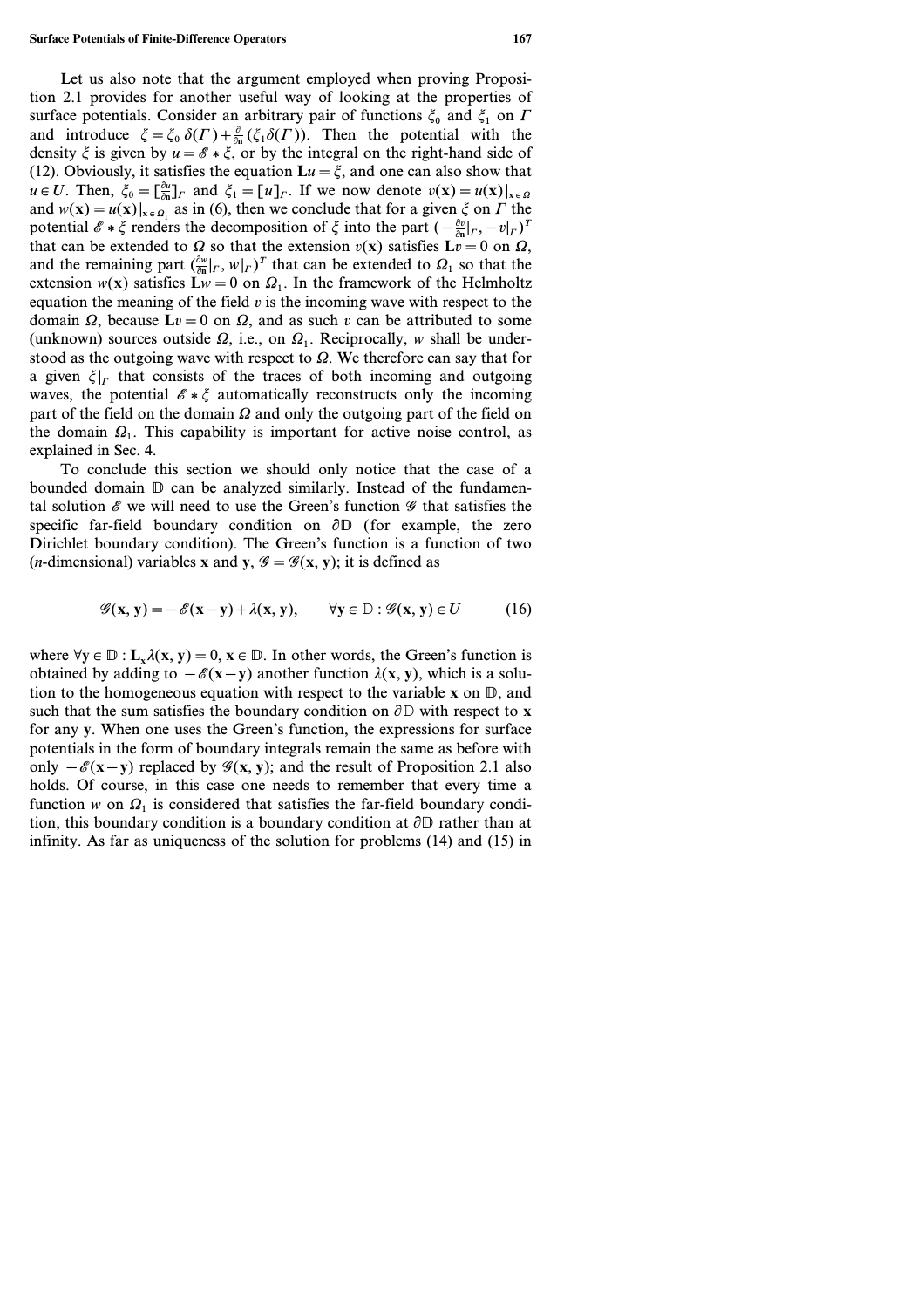the new space *U*, it follows from the maximum principle for the Yukawa and Laplace equations, and for the Helmholtz equation we need to assume that the complementary domain  $\Omega_1$  is not resonant.

The use of the Green's function  $\mathscr G$  of (16) as an alternative to the fundamental solution  $\mathscr E$  allows one to take into account specific boundary conditions on  $\partial \mathbb{D}$ , in case this is important. As concerns the representation of  $v(x)$  on  $\Omega$  in the form of a surface potential, replacing  $\mathscr E$  by  $\mathscr G$  does not change the results in any respect. Consequently, one can use a specific Green's function instead of the fundamental solution not only when it is necessary, but also when it is convenient. In particular, in the following Sec. 3, when discussing the discrete formulation, we adopt the framework of a finite domain D with the zero Dirichlet boundary condition on its boundary  $\partial \mathbb{D}$ .

# **3. SURFACE POTENTIALS OF FINITE-DIFFERENCE OPERATORS**

Let us introduce a discrete grid  $\mathbb N$  on the domain  $\mathbb D$ . For simplicity we can assume that  $\mathbb D$  is a large rectangle aligned with the Cartesian coordinate directions, and  $\mathbb N$  is a regular square-cell grid with the size *h*. We will denote by  $u^{(h)}$ ,  $v^{(h)}$ , etc., the discrete functions on the grid N. Having constructed the grid and defined the grid functions, we discretize the differential operator **L** of (2) and denote its discrete counterpart by  $L^{(h)}$ . In this paper, we use finite differences to construct discretizations, and consider only second-order finite-difference operators. The simplest of the latter involves standard central differences for the Laplacian, and in the twodimensional case is built on the symmetric five-node stencil:

$$
\mathbf{L}^{(h)}u^{(h)}|_{i,j} = \frac{u_{i+1,j}^{(h)} + u_{i-1,j}^{(h)} + u_{i,j+1}^{(h)} + u_{i,j-1}^{(h)} - 4u_{i,j}^{(h)}}{h^2} + cu_{i,j}^{(h)}
$$
(17)

We emphasize that in general we can consider more complex grids and domains, as well as more sophisticated discretizations. However, for the purpose of demonstrating the concept, hereafter we rather adhere to the most straightforward constructions, namely, a uniform Cartesian grid on the rectangle D, and the central-difference discretization (17). Moreover, we should emphasize that one of the overall key benefits from using the general apparatus of difference potentials [Ryaben'kii (1971), Ryaben'kii (1987), Ryaben'kii (2002), Ryaben'kii (1985)], and in particular the apparatus that we develop in the current paper, is the capability of readily dealing with complex geometries on regular grids. As such, the discrete formulations that we analyze in this section should not be regarded as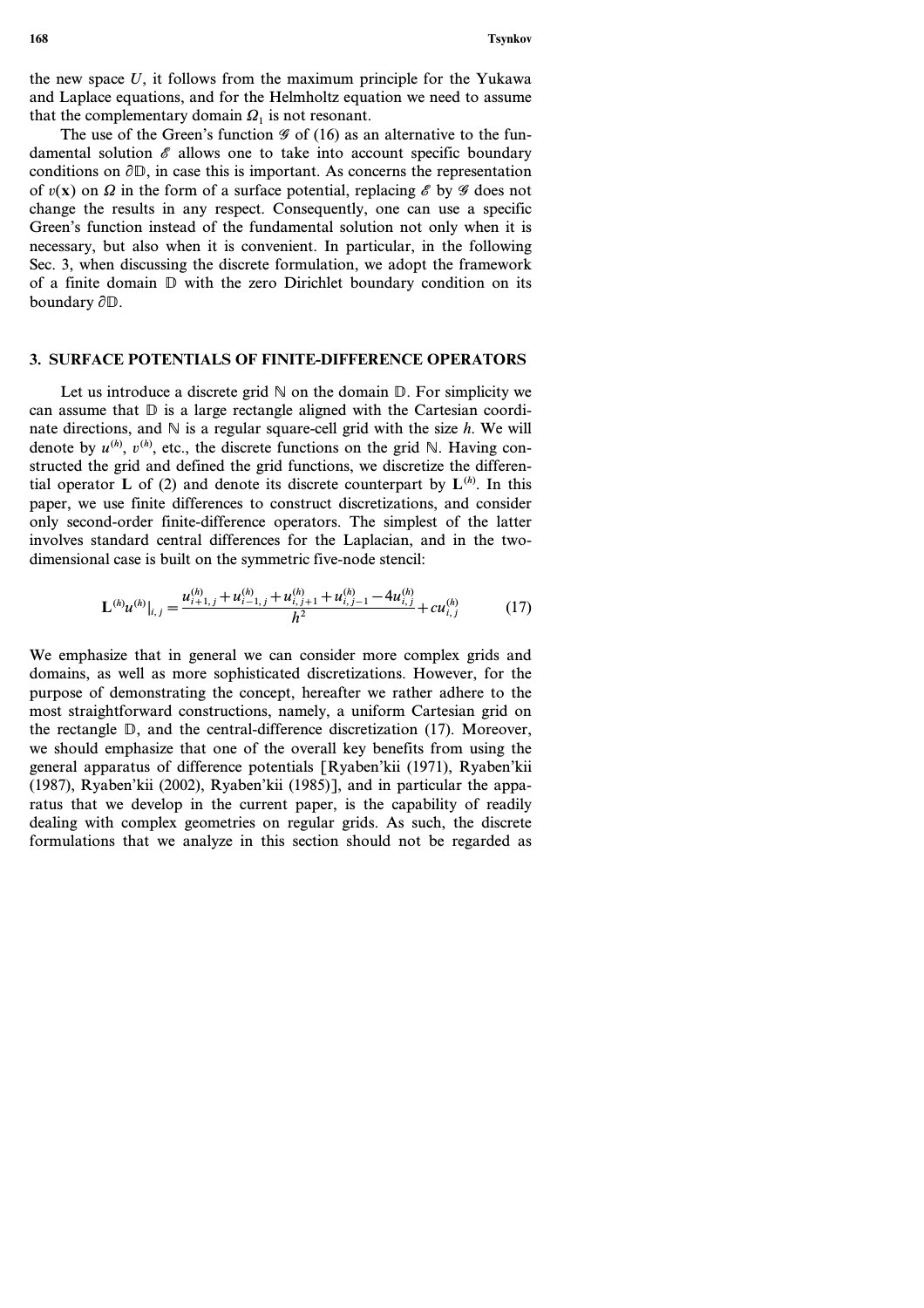#### **Surface Potentials of Finite-Difference Operators 169**

model examples only, but rather as an outline of the direct finite-difference approach to analyzing the applied problems (see Sec. 4 for more detail).

Similarly to the continuous case, the operator  $L^{(h)}$  needs to be supplemented by the far-field boundary condition on  $\partial \mathbb{D}$ . It is natural to assume that the outermost collection of nodes of the grid N belongs to the rectangular perimeter  $\partial \mathbb{D}$ . Then, it is easy, for example, to impose a zero Dirichlet boundary condition. If we choose a generic notation *n* for the nodes of the grid  $\mathbb{N}$  (*n*, in fact, is a pair of indexes  $(i, j)$ ), then we simply say that

$$
u_n^{(h)} = 0 \qquad \text{for all} \quad n \in \{ \mathbb{N} \cap \partial \mathbb{D} \}
$$
 (18)

In general, we define the space of grid functions  $U^{(h)}$  as all those and only those functions on  $\mathbb N$  that satisfy the discrete boundary condition on  $\partial \mathbb D$ that we have selected.

Besides the grid  $\mathbb N$  and the space of functions  $U^{(h)}$  defined on it, we will also need to introduce the grid, on which the residuals of the operator  $L^{(h)}$  of (17) are defined. Subsequently, the discrete right-hand sides of the inhomogeneous finite-difference equation will be considered on this grid. We will call this new grid M, and the generic notation for its nodes will be *m* (*m* is also a pair of indexes). The structure of the stencil of  $\mathbf{L}^{(h)}$ , see (17), implies that  $m \in \mathbb{M}$  if and only if  $\exists n \in \mathbb{N}$ :  $n \notin \partial \mathbb{D}$  and  $m = n$ . In other words, for our simple formulation the grid  $M$  can be obtained from  $N$  by throwing away the outermost nodes of  $\mathbb N$  that belong to  $\partial \mathbb D$ . We assume that for any discrete right-hand side  $f^{(h)} = f_m^{(h)}$ ,  $m \in \mathbb{M}$ , the inhomogeneous finitedifference equation  $\mathbf{L}^{(h)}u^{(h)} = f^{(h)}$  is uniquely solvable in the class  $U^{(h)}$ . If the class  $U^{(h)}$  is defined by the zero Dirichlet boundary condition (18) (this case is our primary example), then the unique solvability for the Yukawa and Laplace equations follows from the maximum principle. As for the Helmholtz equation, we need to additionally assume that the domain is not resonant, as we did in the continuous case. The aforementioned unique solvability allows us to introduce the inverse operator to  $L^{(h)}$ . We will denote it  $\mathbf{G}^{(h)}$  so that for a given discrete right-hand side  $f^{(h)} = f_m^{(h)}$ ,  $m \in \mathbb{M}$ , the solution  $U^{(h)} \ni u^{(h)} = u_n^{(h)}$ ,  $n \in \mathbb{N}$ , of the finite-difference boundary-value problem on N is given by  $u^{(h)} = G^{(h)} f^{(h)}$ . The operator  $G^{(h)}$  is a finitedifference analogue of the convolution with the Green's function  $\mathscr G$ described in Sec. 2.

Let us now introduce a special notation for the stencil of the difference operator  $\mathbf{L}^{(h)}$  of (17). For  $m=(i, j)$  the stencil  $\mathbb{N}_m$  centered at  $m \in \mathbb{M}$ consists of the following five nodes of the grid  $\mathbb{N}: \mathbb{N}_m = \{(i, j), (i+1, j),\}$  $(i-1, j)$ ,  $(i, j+1)$ ,  $(i, j-1)$ }. Next, in accordance with the partition of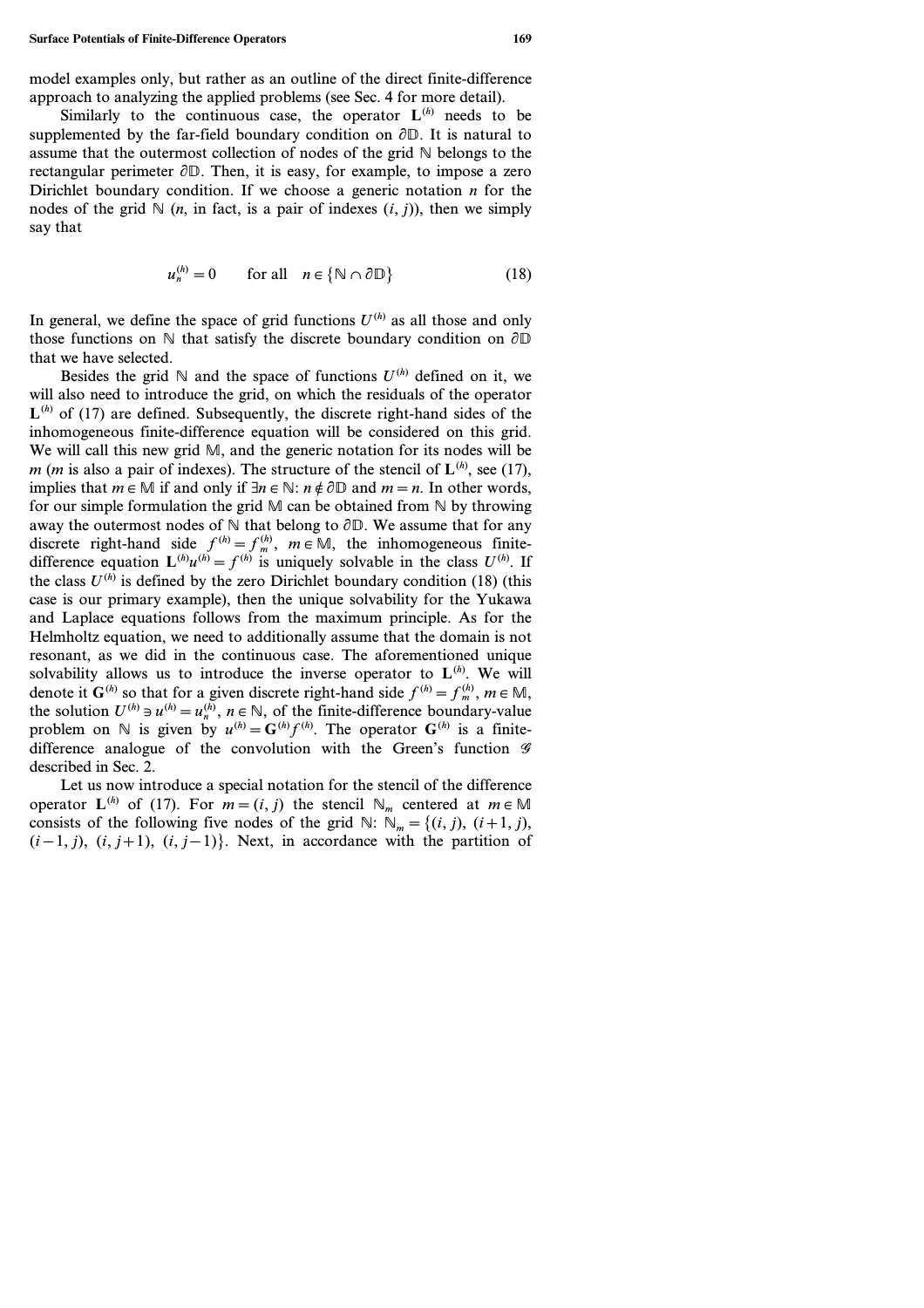

**Fig. 1.** Schematic geometry of the domains and the grid boundary: hollow bullets— $\gamma^+$ , solid bullets—*c<sup>−</sup>*.

domain  $\mathbb D$  into  $\Omega$  and its complement  $\Omega_1$ , we define the corresponding subsets of the previously constructed grids:

$$
\mathbb{M}^{+} = \mathbb{M} \cap \bar{\Omega}, \qquad \mathbb{M}^{-} = \mathbb{M} \setminus \mathbb{M}^{+} = \mathbb{M} \cap \Omega_{1},
$$
\n
$$
\mathbb{N}^{+} = \bigcup_{m \in \mathbb{M}^{+}} \mathbb{N}_{m}, \qquad \mathbb{N}^{-} = \bigcup_{m \in \mathbb{M}^{-}} \mathbb{N}_{m}, \qquad (19)
$$
\n
$$
\gamma = \mathbb{N}^{+} \cap \mathbb{N}^{-}, \qquad \gamma^{+} = \mathbb{N}^{-} \cap \bar{\Omega}, \qquad \gamma^{-} = \mathbb{N}^{+} \cap \Omega_{1}
$$

We emphasize, that the grid M that pertains to the right-hand side of the finite-difference equation is partitioned into M*<sup>+</sup>* and M*<sup>−</sup>* directly, i.e., following the partition of  $\mathbb D$ . In contradistinction to that, the grid  $\mathbb N$  is not partitioned directly, we rather consider the collection of all nodes of  $\mathbb N$ swept by the stencil  $\mathbb{N}_m$  when its center belongs to  $\mathbb{M}^+$ , and call this subgrid  $\mathbb{N}^+$ , see (19). Obviously, some of the nodes of  $\mathbb{N}^+$  obtained by this approach happen to be outside  $\overline{Q}$ , i.e., in  $\Omega_1$ , and these nodes are called  $\gamma^-$ . The sets N<sup>−</sup> and  $\gamma$ <sup>+</sup> are defined similarly starting from M<sup>−</sup>. The key idea is that whereas the grids  $M^+$  and  $M^-$  do not overlap, the grids  $N^+$  and  $N^-$  do overlap, and their overlap is denoted *y*; obviously,  $\gamma = \gamma^+ \cup \gamma^-$ . The subset of grid nodes  $\gamma$  is called the grid boundary, it is a two-layer fringe of nodes<sup>5</sup> that is located near the continuous boundary  $\Gamma$  and in some sense straddles it. The geometry of the domains and the grid boundary is schematically shown in Fig. 1.

Next, we consider a grid function  $u^{(h)} = u_n^{(h)} \in U^{(h)}$ 

$$
u_n^{(h)} = \begin{cases} v_n^{(h)} & \text{for } n \in \mathbb{N}^+ \\ w_n^{(h)} & \text{for } n \in \mathbb{N}^- \end{cases}
$$
 (20a)

<sup>5</sup> For more elaborate stencils it may be a "thicker" multi-layer fringe.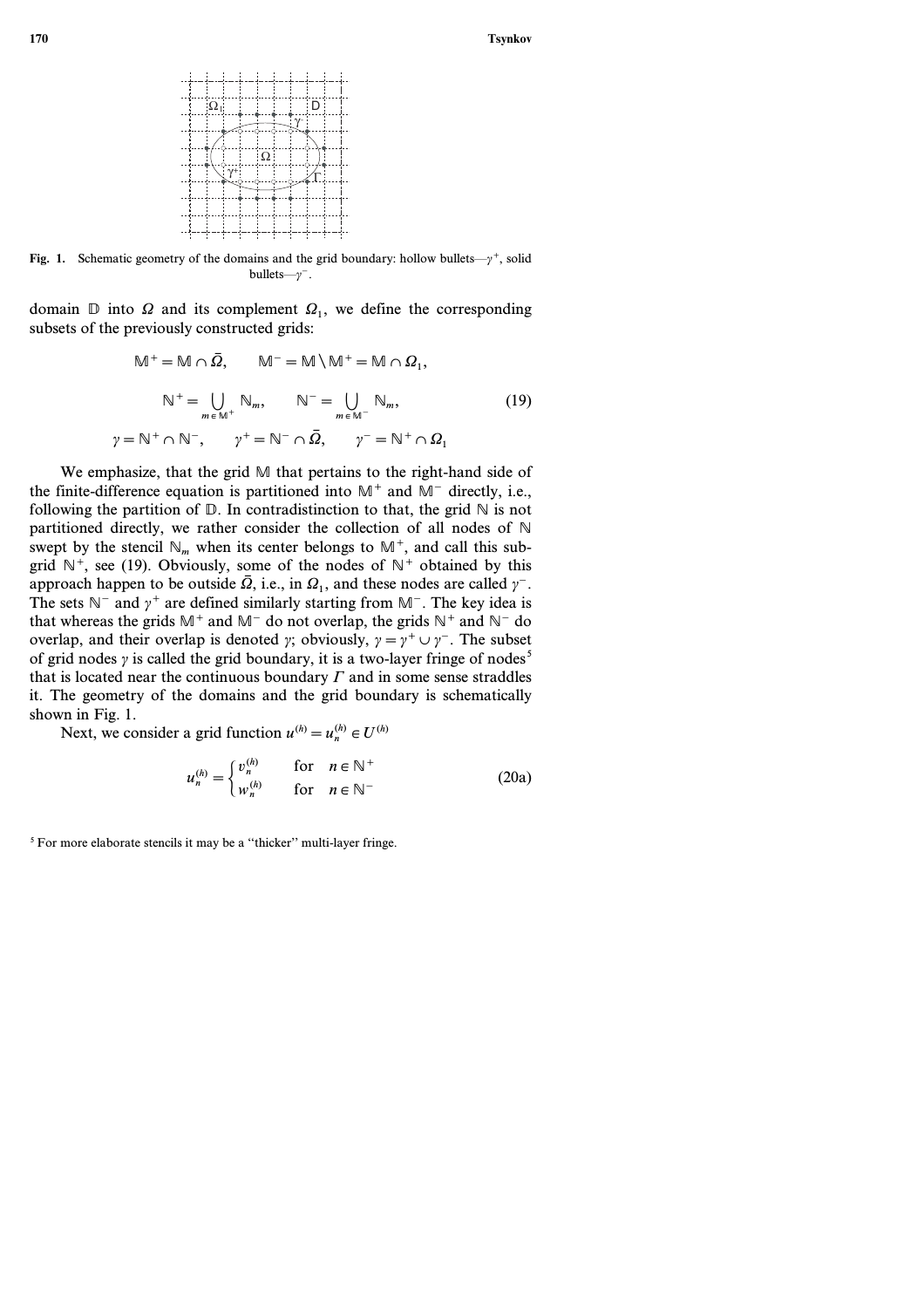#### **Surface Potentials of Finite-Difference Operators 171**

where  $\mathbf{L}^{(h)}v^{(h)} = 0$  on  $\mathbb{M}^+$  and  $\mathbf{L}^{(h)}w^{(h)} = 0$  on  $\mathbb{M}^-$ . Similarly to the continuous case, see (6), the function  $u^{(h)}$  of (20a) is composed of two independent branches defined on N*<sup>+</sup>* and N*<sup>−</sup>*, so that each of them solves the homogeneous finite-difference equation on the corresponding sub-grid M*<sup>+</sup>* or M*<sup>−</sup>*, respectively. On the grid boundary  $\gamma$  the function  $u^{(h)}$  is defined doublevalued. The notion  $u^{(h)} \in U^{(h)}$  only means that  $w^{(h)}$  satisfies the far-field boundary condition that we have chosen, e.g., (18).

Along with considering the function  $u^{(h)}$  of (20a), we will also need to eliminate the "ambiguity" in its definition on  $\gamma$  and introduce  $\tilde{u}^{(h)} =$  $\widetilde{u}_n^{(h)} \in U^{(h)}$ :

$$
\tilde{u}_n^{(h)} = \begin{cases} \tilde{v}_n^{(h)} & \text{for } n \in \mathbb{N}^+ \setminus \gamma^- \\ \tilde{w}_n^{(h)} & \text{for } n \in \mathbb{N}^- \setminus \gamma^+ \end{cases}
$$
 (20b)

where  $\tilde{v}^{(h)}$  and  $\tilde{w}^{(h)}$  are again solutions of the homogeneous finite-difference equation, but considered on smaller grid subsets; namely,  $L^{(h)}\tilde{v}^{(h)} = 0$  on  $M^+$ ∖ $\gamma^+$  and  $L^{(h)}\tilde{w}^{(h)} = 0$  on  $M^-$ ∖ $\gamma^-$ . The function  $\tilde{u}^{(h)}$  of (20b) is uniquely defined everywhere. We emphasize though, that formula (20b) defines a class of functions, which is wider than that defined by (20a). Indeed, every function  $u^{(h)}$  of (20a) can be reduced to the corresponding  $\tilde{u}^{(h)}$  of (20b) simply by means of truncation; however, given a function  $\tilde{u}^{(h)}$  of (20b) we will not necessarily always be able to extend its branches  $\tilde{v}^{(h)}$  and  $\tilde{w}^{(h)}$  from N*<sup>+</sup>*0*c<sup>−</sup>* and N*<sup>−</sup>* 0*c<sup>+</sup>*, respectively, to N*<sup>+</sup>* and N*<sup>−</sup>*, respectively, so that the extensions satisfy the homogeneous equation in the same sense as the branches of  $u^{(h)}$  do. This is easy to see already from the following simple example. Assume that we have a solution to the homogeneous difference Laplace equation that we want to extend from  $\mathbb{N}^- \setminus \gamma^+$  to  $\mathbb{N}^-$ . Even if this particular extension does exist, we cannot, generally speaking, continue extending it further and further "inwards." Otherwise, we will eventually end up with a solution to the homogeneous equation on the entire grid  $\mathbb N$ that satisfies boundary condition (18). This solution can only be trivial, because any non-trivial solution of this kind will violate the maximum principle (uniqueness).

The single-valued function  $\tilde{u}^{(h)}$  of (20b) will be needed mostly for ''technical'' purposes, namely, to first apply the finite-difference operator  $\mathbf{L}^{(h)}$ , and then use the inverse operator  $\mathbf{G}^{(h)}$ , which altogether will allow us to define grid analogues of continuous surface potentials. As for the function  $u^{(h)}$  of (20a), its double-valued property on  $\gamma$  can be conveniently termed as "discontinuity" of the grid function on the grid boundary  $\gamma$ . In this perspective, the function  $u^{(h)}$  of (20a) will allow us to analyze various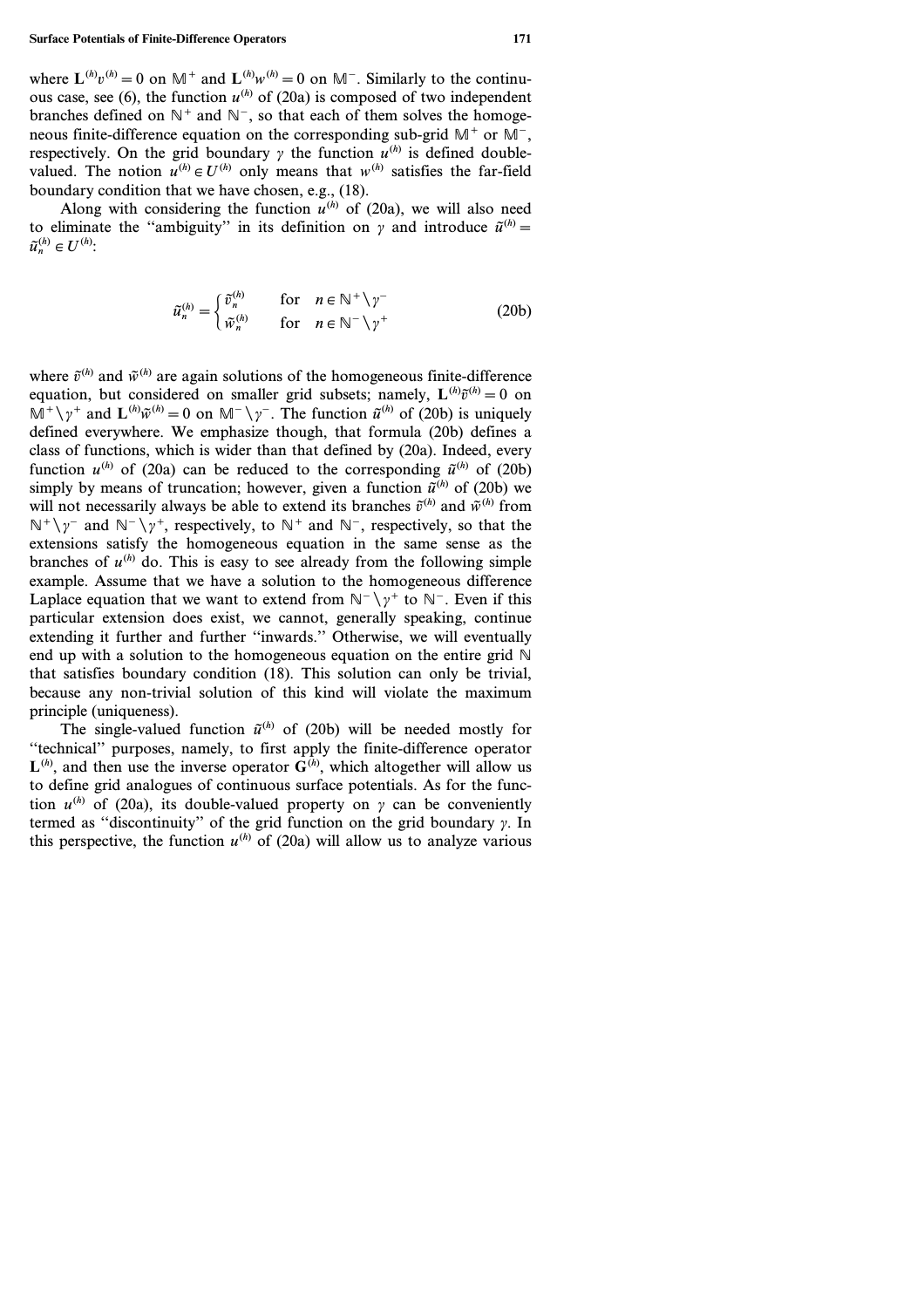kinds of such discontinuities and accordingly identify different types of discrete surface potentials, in particular, the single-layer potential and the double-layer potential.

Applying the operator  $\mathbf{L}^{(h)}$  of (17) to the grid function  $\tilde{u}^{(h)}$  of (20b), we generate a right-hand side on the grid. By construction, this right-hand side may only be concentrated on the grid boundary  $\gamma$ . Indeed, consider, for example, the interior sub-grid  $\mathbb{M}^+$ . For every  $m \in \mathbb{M}^+$  such that  $\mathbb{N}_m$   $\cap$   $\gamma$ <sup>−</sup> =  $\emptyset$ , we obviously have  $\mathbf{L}^{(h)}\tilde{u}^{(h)}|_m = 0$ , because for all such *m*'s clearly  $\mathbf{L}^{(h)}\tilde{\mathbf{u}}^{(h)}|_{m} \equiv \mathbf{L}^{(h)}\tilde{v}^{(h)}|_{m}$ , and  $\tilde{v}^{(h)}$  is a solution of the homogeneous equation on  $\mathbb{M}^+\backslash \gamma^+$ . Consequently, the only nodes  $m \in \mathbb{M}^+$ , for which  $\mathbf{L}^{(h)}\tilde{u}^{(h)}|_{m}$  may differ from zero, are those that satisfy  $\mathbb{N}_{m} \cap \gamma^{-} \neq \emptyset$ . By construction of the grid sets (see Fig. 1), these are the nodes  $\gamma^{+}$ . Reciprocally, the only nodes  $m \in \mathbb{M}^-$ , for which  $\mathbf{L}^{(h)}\tilde{u}^{(h)}|_m$  may differ from zero, are those that satisfy  $\mathbb{N}_m \cap \gamma^+ \neq \emptyset$ , and these are the nodes  $\gamma^-$ . Altogether, we can write

$$
\mathbf{L}^{(h)}\tilde{u}^{(h)} = f_{\gamma}^{(h)}, \qquad \text{where} \quad \forall m \in \mathbb{M} \setminus \gamma : f_{\gamma}^{(h)}|_{m} = 0 \tag{21}
$$

Next, applying the inverse operator  $G^{(h)}$  to the grid right-hand side  $f_{\gamma}^{(h)}$  of (21), we obviously restore the original function  $\tilde{u}^{(h)}$  on  $\mathbb{N}$  (due to the aforementioned unique solvability of the discrete problem):

$$
\tilde{u}^{(h)} = \mathbf{G}^{(h)} f_{\gamma}^{(h)} \tag{22}
$$

We will call the representation of  $\tilde{u}^{(h)}$  in the form (22), where the source term  $f^{(h)}$  is concentrated only on the grid boundary  $\gamma$ , *the discrete surface potential* with the density  $f_{\gamma}^{(h)}$ . Similarly to the continuous case, see formula (11) and subsequent discussion, the density of the potential by its nature is the right-hand side to the equation.

Now in the discrete framework, we are ready to formulate a question similar to that previously addressed by Proposition 2.1 in the continuous case. Namely, for a given function  $\tilde{v}^{(h)}$  on  $\tilde{N}^+\backslash \gamma^-$ ,  $L^{(h)}\tilde{v}^{(h)} = 0$  on  $\mathbb{M}^+\backslash \gamma^+$ , describe all its possible representations in the form (22), where again, the source terms may only differ from zero on the gird boundary  $\gamma$ . The answer to this question is given by the following

**Proposition 3.1.** Expression (22), where supp  $f_{\gamma}^{(h)} = \gamma$ , coincides with the given function  $\tilde{v}^{(h)}$ ,  $\mathbf{L}^{(h)}\tilde{v}^{(h)} = 0$ , on the grid  $\mathbb{N}^{\perp}\setminus\gamma^{-}$ , if and only if  $f^{(h)}_{\gamma} = \mathbf{L}^{(h)} \tilde{u}^{(h)}$ , where the function  $\tilde{u}^{(h)}$  is composed of  $\tilde{v}^{(h)}$  and  $\tilde{w}^{(h)}$  according to the definition (20b). In so doing,  $\tilde{w}^{(h)}$  should be a grid function on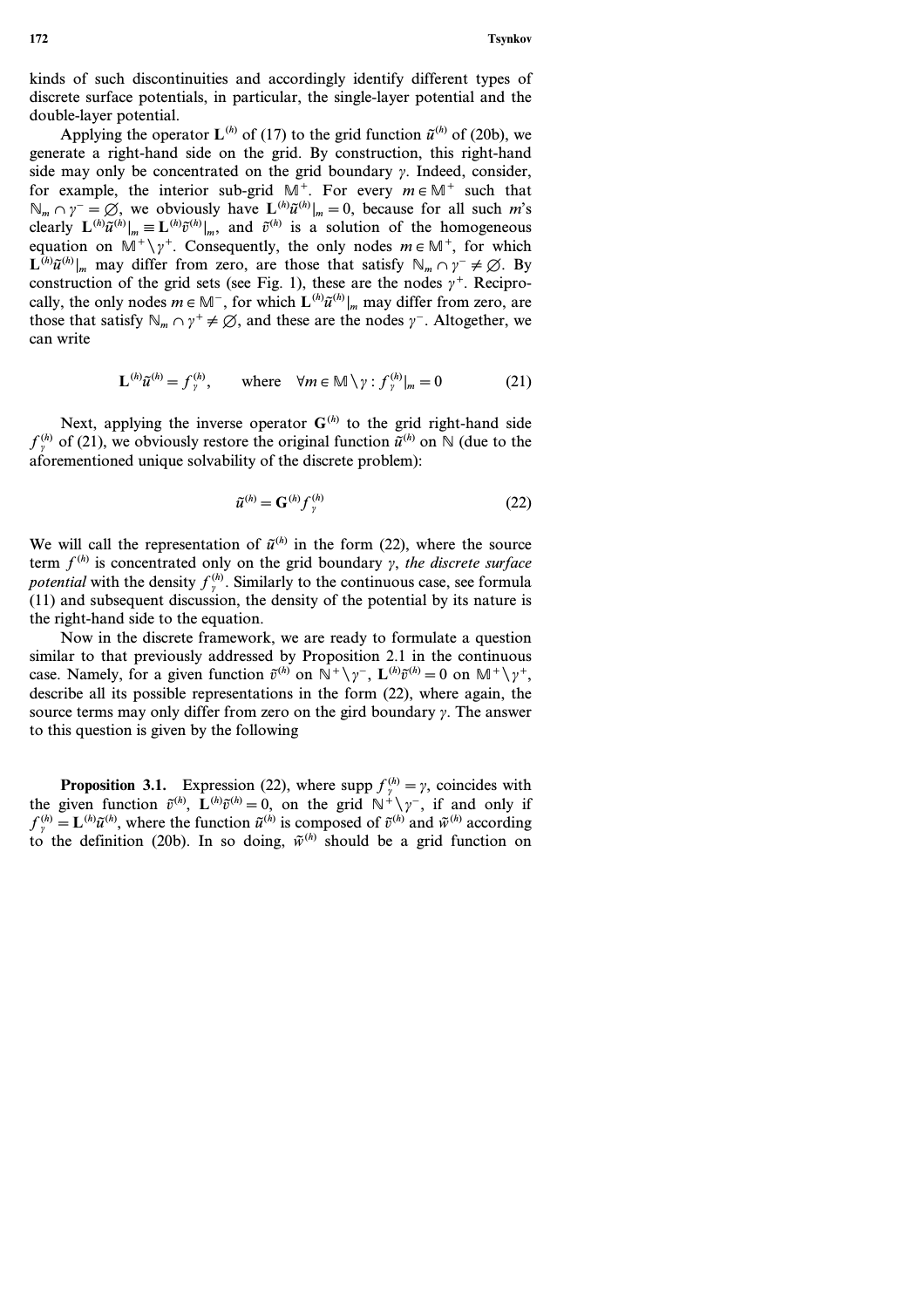N<sup>−</sup>  $\gamma^+$  that satisfies the equation  $L^{(h)}\tilde{w}^{(h)} = 0$  on M<sup>-</sup>  $\gamma^-$  and the selected far-field boundary condition, e.g., (18).

*Proof.* One implication has already been shown, namely that for any given  $\tilde{v}^{(h)}$  and arbitrary  $\tilde{w}^{(h)}$ , the potential (22) with the density  $f^{(h)}_{\gamma}$ obtained through (21) will reconstruct the original  $\tilde{v}^{(h)}$  on  $\mathbb{N}^+\backslash \gamma^-$ . Conversely, assume that there is  $f_{\gamma}^{(h)}$  on M such that  $f_{\gamma}^{(h)} = 0$  on  $M \setminus \gamma$ , and  ${\bf G}^{(h)}f^{(h)}_{\gamma}|_{\mathbb{N}^+ \setminus \gamma^-} = \tilde{v}^{(h)}.$  Consider

$$
\hat{u}_n^{(h)} = \begin{cases} \tilde{v}_n^{(h)} & \text{for } n \in \mathbb{N}^+ \setminus \gamma^- \\ 0 & \text{for } n \in \mathbb{N}^- \setminus \gamma^+ \end{cases}
$$
 (23)

and define  $g_{\gamma}^{(h)} = \mathbf{L}^{(h)} \hat{u}^{(h)}$ ; clearly,  $g_{\gamma}^{(h)} = 0$  on M  $\setminus \gamma$ . Let  $\tilde{w}^{(h)} = \mathbf{G}^{(h)} (\mathcal{f}_{\gamma}^{(h)} - g_{\gamma}^{(h)})$ . Because of (23), we have  $\tilde{w}^{(h)}|_{\mathbb{N}^+\setminus\gamma^-} = 0$ . Moreover,  $\mathbf{L}^{(h)}\tilde{w}^{(h)} = 0$  on  $\mathbb{M}^-\setminus\gamma^$ since both  $f^{(h)}_{\gamma}$  and  $g^{(h)}_{\gamma}$  may only differ from zero on  $\gamma$ . Finally,  $\tilde{w}^{(h)}$  satisfies the far-field boundary condition by construction. If we now assemble  $\tilde{u}^{(h)}$  of  $\tilde{v}^{(h)}$  and  $\tilde{w}^{(h)}$  according to (20b), then it is easy to see that  $\tilde{u}^{(h)} = \hat{u}^{(h)}$  $+\tilde{w}^{(h)}$  on the entire N. Consequently,  $\mathbf{L}^{(h)}\tilde{u}^{(h)} = \mathbf{L}^{(h)}\hat{u}^{(h)} + \mathbf{L}^{(h)}\mathbf{G}^{(h)}(f^{(h)}_{y} - g^{(h)}_{y})$  $= g_{\gamma}^{(h)} + f_{\gamma}^{(h)} - g_{\gamma}^{(h)} = f_{\gamma}^{(h)}$  $\sum_{\gamma}$  .

From Proposition 3.1 we can conclude that by varying the auxiliary function  $\tilde{w}^{(h)}$  on  $\mathbb{N}^- \setminus \gamma^+$  we obtain all possible representations of the given  $\tilde{v}^{(h)}$  on  $\mathbb{N}^+\setminus\gamma^-$  in the form (22), where supp  $f^{(h)}_\gamma = \gamma$ .

Let us now return to the more narrow class of functions  $u^{(h)}$  defined by (20a); these functions are double-valued on  $\gamma$ . First of all, using Proposition 3.1 we can easily see that for a given function  $v^{(h)}$  defined on  $\mathbb{N}^+$  such that  $\mathbf{L}^{(h)}v^{(h)} = 0$  on  $\mathbb{M}^+$ , its truncated counterpart  $v^{(h)}|_{\mathbb{N}^+ \setminus \mathbb{V}^-}$  can be represented as a discrete surface potential (22) with the density  $f_{\gamma}^{(h)}$  concentrated on  $\gamma$ , and all such representations are parameterized by the function  $w^{(h)}$ defined on  $\mathbb{N}^{-}\setminus\gamma^{+}$ . Formally, we can say that the entire  $v^{(h)}$  on  $\mathbb{N}^{+}$  is represented as a discrete surface potential; for that, we only need to supplement  $G^{(h)}f^{(h)}_{\gamma}|_{\mathbb{N}^+\setminus\gamma^-}$  with the values  $v^{(h)}|_{\gamma^-}$ , which are known. Next, we recall that  $w^{(h)}$  of (20a) is, in fact, defined on  $\mathbb{N}^-$ . This will allow us to analyze the structure of the right-hand side  $f_{\gamma}^{(h)}$  of (21), i.e., the density of the potential.

Consider a fragment of the grid boundary schematically shown on Fig. 2 and take an arbitrary node, say, node *b*. If now, as before, we denote the truncated functions:  $\tilde{v}^{(h)} = v^{(h)}|_{\mathbb{N}^+\setminus\gamma^-}$  and  $\tilde{w}^{(h)} = w^{(h)}|_{\mathbb{N}^-\setminus\gamma^+}$ , and have  $\tilde{u}^{(h)}$ defined according to (20b), then on  $\mathbb{N}^+$  we can represent  $\tilde{u}^{(h)}$  in the form

$$
\tilde{u}^{(h)}|_{\mathbb{N}^{+}}=v^{(h)}|_{\mathbb{N}^{+}}+(w^{(h)}-v^{(h)})|_{\gamma}
$$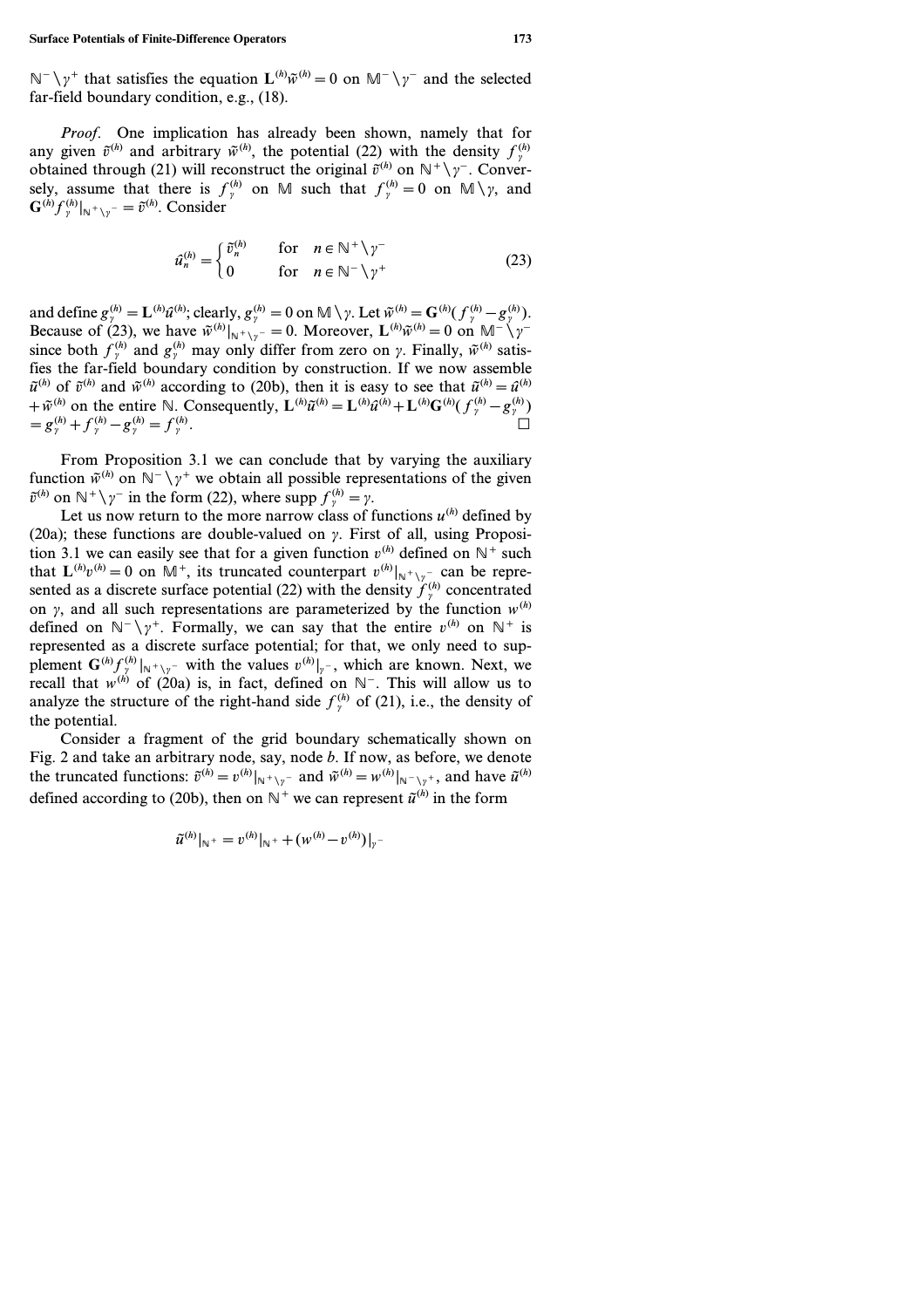

**Fig. 2.** Schematic for a fragment of the grid boundary: hollow bullets—*c<sup>+</sup>*, solid bullets—*c<sup>−</sup>*.

and, since  $b \in \gamma^+ \subset \mathbb{M}^+$ , and  $a \in \gamma^-$  and  $c \in \gamma^-$ , obtain

$$
f_{\gamma}^{(h)}|_{b} = \mathbf{L}^{(h)} \tilde{u}^{(h)}|_{b} = \underbrace{\mathbf{L}^{(h)} v^{(h)}|_{b}}_{0} + \frac{w_{a}^{(h)} - v_{a}^{(h)}}{h^{2}} + \frac{w_{c}^{(h)} - v_{c}^{(h)}}{h^{2}}
$$
\n
$$
= \left[ \frac{w_{a}^{(h)} - v_{b}^{(h)}}{h^{2}} - \frac{v_{a}^{(h)} - v_{b}^{(h)}}{h^{2}} \right] + \left[ \frac{w_{c}^{(h)} - v_{b}^{(h)}}{h^{2}} - \frac{v_{c}^{(h)} - v_{b}^{(h)}}{h^{2}} \right] \tag{24}
$$

Similarly, for the neighboring node *c* we have

$$
f_{\gamma}^{(h)}|_{c} = -\left[\frac{w_{c}^{(h)} - v_{b}^{(h)}}{h^{2}} - \frac{w_{c}^{(h)} - w_{b}^{(h)}}{h^{2}}\right] - \left[\frac{w_{c}^{(h)} - v_{d}^{(h)}}{h^{2}} - \frac{w_{c}^{(h)} - w_{d}^{(h)}}{h^{2}}\right]
$$
(25)

From formulae (24) and (25) we first conclude, that for every given node from  $\gamma$ , the value of  $f_{\gamma}^{(h)}$  at this node gets contributions from those and only those neighboring nodes that are on the other side of the continuous interface *Γ*. More precisely, if  $m \in \gamma^+$ , then the value of  $f_{\gamma}^{(h)}|_{m}$  will be affected by the values of  $v^{(h)}$  and  $w^{(h)}$  at those and only those nodes of  $\gamma^-$ , for which  $\mathbb{N}_m \cap \gamma^- \neq \emptyset$ , as well as by  $v^{(h)}|_m$  itself. Reciprocally, if  $m \in \gamma^-$ , then the value of  $f_{\gamma}^{(h)}|_{m}$  will be affected by the values of  $w^{(h)}$  and  $v^{(h)}$  at those and only those nodes of  $\gamma^+$ , for which  $\mathbb{N}_m \cap \gamma^+ \neq \emptyset$ , as well as by  $w^{(h)}|_{m}$  itself. In other words, the inhomogeneity is generated when the finitedifference stencil spans across two *different* solutions of the homogeneous equation. It is generated only on  $\gamma$  because everywhere else on the grid the stencil only applies to one branch of  $\tilde{u}^{(h)}$ , i.e., either  $\tilde{v}^{(h)}$  or  $\tilde{w}^{(h)}$ , and does not touch the other one. In this sense, it will be convenient to say that the discrete function  $\tilde{u}^{(h)}$  of (20b) is "discontinuous" on the grid boundary  $\gamma$ . And the double-valued property of its parent function  $u^{(h)}$  on  $\gamma$  (see (20a)) will, in fact, help us identify different types of such discontinuities.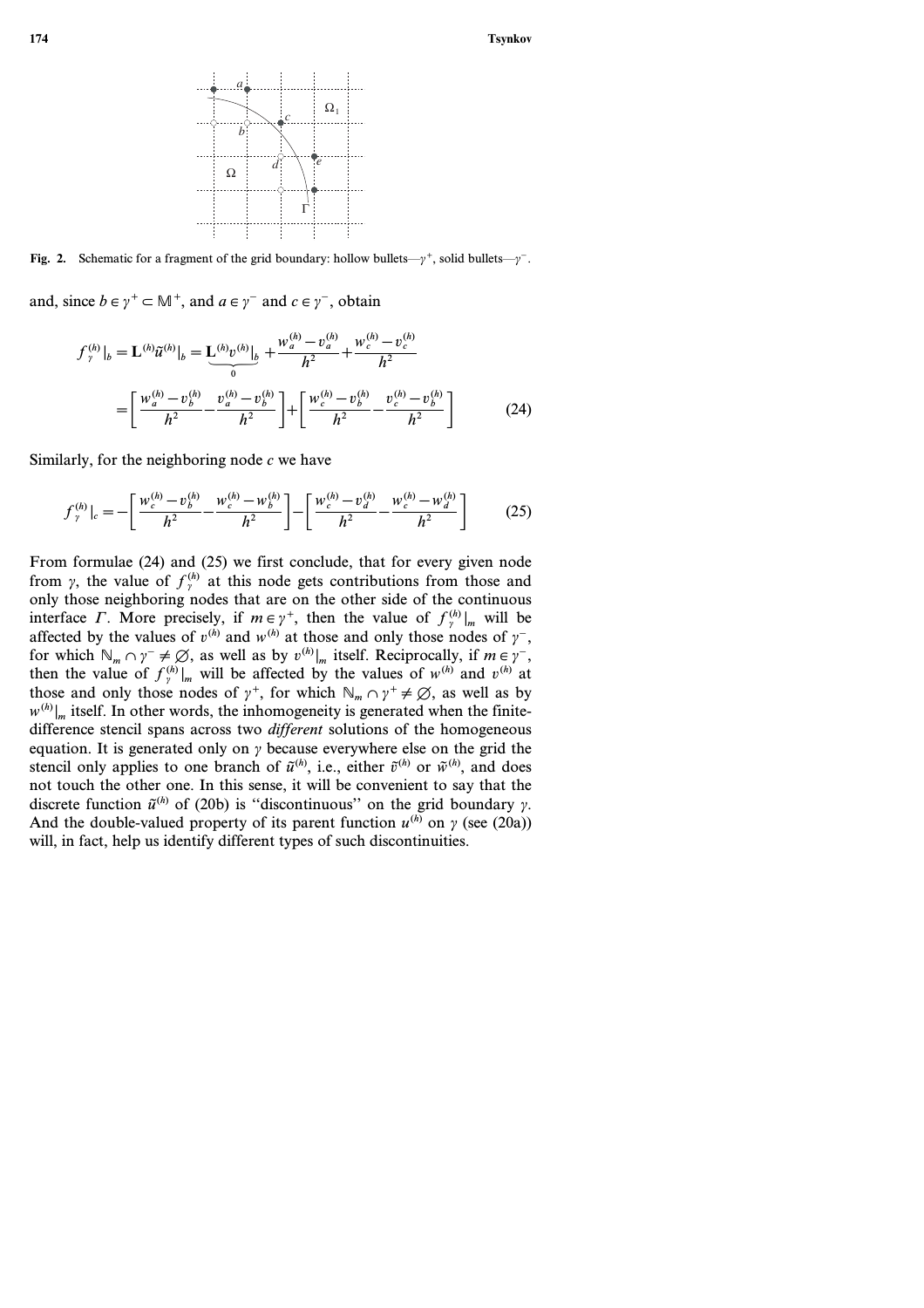#### **Surface Potentials of Finite-Difference Operators 175**

To do that let us first consider the segment of the grid line between the nodes *b* and *c*, see Fig. 2. Analyzing the formulae (24) and (25), one can see that this segment contributes both to the value of  $f^{(h)}_{\gamma}|_b$  and to that of  $f_{\gamma}^{(h)}|_{c}$ . Indeed, the contribution of the segment  $[b, c]$  to  $f_{\gamma}^{(h)}|_{b}$  is

$$
f_{\gamma}^{(h)}|_{b} ([b, c]) = \left[ \frac{w_{c}^{(h)} - v_{b}^{(h)}}{h^{2}} - \frac{v_{c}^{(h)} - v_{b}^{(h)}}{h^{2}} \right]
$$
(26)

and the contribution of the segment  $[b, c]$  to  $f_{\gamma}^{(h)}|_c$  is

$$
f_{\gamma}^{(h)}|_{c} ([b, c]) = -\left[\frac{w_{c}^{(h)} - v_{b}^{(h)}}{h^{2}} - \frac{w_{c}^{(h)} - w_{b}^{(h)}}{h^{2}}\right]
$$
(27)

To obtain the full value of  $f_\gamma^{(h)}|_b$  one obviously needs to add up the contributions from all segments that originate in  $b$  and intersect  $\Gamma$ , i.e.,  $f_{\gamma}^{(h)}|_{b} = f_{\gamma}^{(h)}|_{b} ([b, c]) + f_{\gamma}^{(h)}|_{b} ([b, a]).$  Similarly, the full value of  $f_{\gamma}^{(h)}|_{c}$ is given by all segments that originate in *c* and intersect *C*, i.e.,  $f_{\gamma}^{(h)}|_{c} = f_{\gamma}^{(h)}|_{c}([b, c]) + f_{\gamma}^{(h)}|_{c}([d, c])$ , and the same is, of course, true for every node from  $\gamma$ . This is just another way of expressing the fact that for a given node in  $\gamma$ , the value of  $f_{\gamma}^{(h)}$  is affected by the neighboring nodes on the other side of the interface. Alternatively, one can say that all those and only those grid segments that have one endpoint in  $\gamma^+$  and the other one in *c*<sup>*c*</sup> contribute toward the values of the right-hand side  $f^{(h)}_y$ .

For a given grid segment of the foregoing type (i.e., with one endpoint in  $\gamma$ <sup>+</sup> and the other one in  $\gamma$ <sup>−</sup>), say, segment [b, c], it may happen, in particular, that  $f_{\gamma}^{(h)}|_{c}([b, c]) = -f_{\gamma}^{(h)}|_{b}([b, c])$ . Formulae (26) and (27) show that a necessary and sufficient condition for this is given by the equality

$$
\frac{1}{h}\nabla_{bc}^{(h)}(v) \equiv \frac{v_c^{(h)} - v_b^{(h)}}{h^2} = \frac{w_c^{(h)} - w_b^{(h)}}{h^2} \equiv \frac{1}{h}\nabla_{bc}^{(h)}(w)
$$
\n(28)

In other words, if we have a grid segment with the endpoints on different sides of  $\Gamma$ , and if we want the contributions of this segment toward the values of  $f_{\gamma}^{(h)}$  at both endpoints be equal in magnitude and opposite in sign, then we have to require that the difference quotients  $\nabla_{bc}^{(h)}(v)$  and  $\nabla_{bc}^{(h)}(w)$  of the original functions  $v^{(h)}$  and  $w^{(h)}$  along this segment be equal,  $\nabla_{bc}^{(h)}(v) = \nabla_{bc}^{(h)}(w) = \nabla_{bc}^{(h)}$ , see formula (28). In this case, it is natural to associate *a discrete dipole* with the moment  $q_{bc}$ :

$$
q_{bc} = h \cdot [f_{\gamma}^{(h)}|_{c} ([b, c]) - f_{\gamma}^{(h)}|_{b} ([b, c])] = -2 \left[ \frac{w_{c}^{(h)} - v_{b}^{(h)}}{h} - \nabla_{bc}^{(h)} \right]
$$
(29)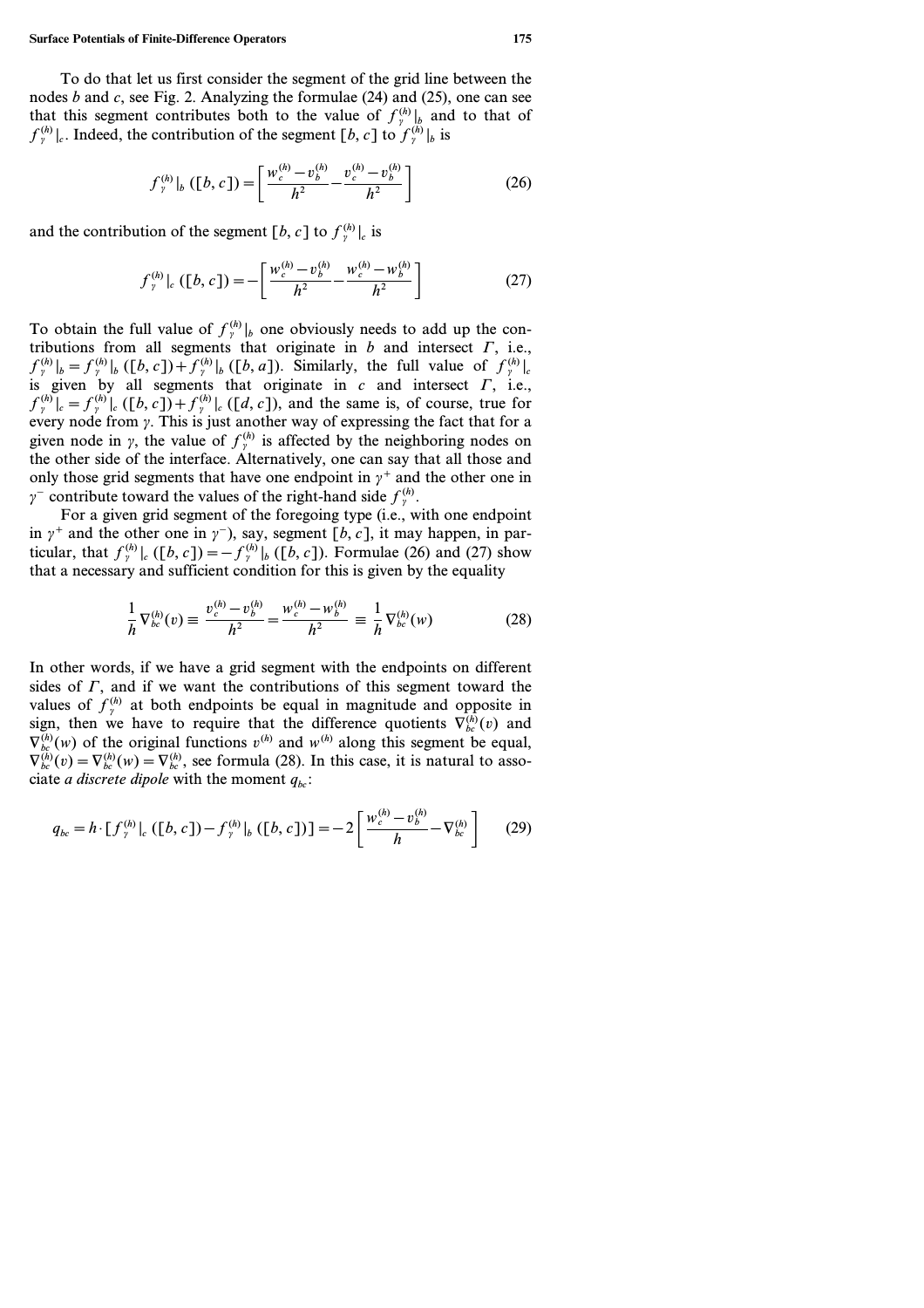with this segment *[b, c]*. For the particular example that we have analyzed, the dipole  $q_{bc}$  of (29) is aligned with the Cartesian direction *x*, see Fig. 2. Obviously, a dipole aligned with the direction *y* can be constructed similarly.

Assume now that *for every segment* with endpoints in  $\gamma^+$  and  $\gamma^-$  the corresponding difference quotients of  $v^{(h)}$  and  $w^{(h)}$  are equal. In other words,

$$
\forall (n_1, n_2) \text{ such that } n_1 \in \gamma^+, n_2 \in \gamma^- \cap \mathbb{N}_{n_1} : \frac{1}{h} \nabla_{n_1 n_2}^{(h)}(v) \equiv \frac{v_{n_2}^{(h)} - v_{n_1}^{(h)}}{h^2} = \frac{w_{n_2}^{(h)} - w_{n_1}^{(h)}}{h^2} \equiv \frac{1}{h} \nabla_{n_1 n_2}^{(h)}(w) \tag{30}
$$

Then, we can associate a pure discrete dipole with every such segment  $[n_1, n_2]$ :

$$
q_{n_1n_2} = h \cdot [f_{\gamma}^{(h)}|_{n_2} ([n_1, n_2]) - f_{\gamma}^{(h)}|_{n_1} ([n_1, n_2])] = -2 \left[ \frac{w_{n_2}^{(h)} - v_{n_1}^{(h)}}{h} - \nabla_{n_1n_2}^{(h)} \right]
$$
\n(31)

where  $\nabla_{n_1n_2}^{(h)} = \nabla_{n_1n_2}^{(h)}(v) = \nabla_{n_1n_2}^{(h)}(w)$ . Moreover, in this case we can formally restore the actual nodal values of  $f_{\gamma}^{(h)}$  from the dipole moments using the formulae

$$
\forall n_1 \in \gamma^+ : f_{\gamma}^{(h)}|_{n_1} = \sum_{n_2 \in \gamma^- \cap N_{n_1}} -\frac{1}{2h} \cdot q_{n_1 n_2},
$$
  

$$
\forall n_2 \in \gamma^- : f_{\gamma}^{(h)}|_{n_2} = \sum_{n_1 \in \gamma^+ \cap N_{n_2}} \frac{1}{2h} \cdot q_{n_1 n_2}
$$
 (32)

Thus, we can give the following

**Definition 3.1.** If the functions  $v^{(h)}$  and  $w^{(h)}$  of (20a) satisfy boundary conditions (30), while the function  $\tilde{u}^{(h)}$  of (20b) is obtained simply from the truncated components:  $\tilde{v}^{(h)} = v^{(h)}|_{\mathbb{N}^+\setminus\mathbb{V}^-}$  and  $\tilde{w}^{(h)} = w^{(h)}|_{\mathbb{N}^-\setminus\mathbb{V}^+}$ , then the corresponding  $f_{\gamma}^{(h)}$  of (21) is called the density of the discrete double-layer potential, and expression (22) defines the discrete double-layer potential itself.

As we have seen, once the boundary conditions (30) hold we can equivalently re-define the density of the discrete double-layer potential through a collection of dipoles  $q_{n,n}$  on the grid boundary  $\gamma$ . These dipoles (31) are associated with the grid segments that have one endpoint in  $\gamma^+$  and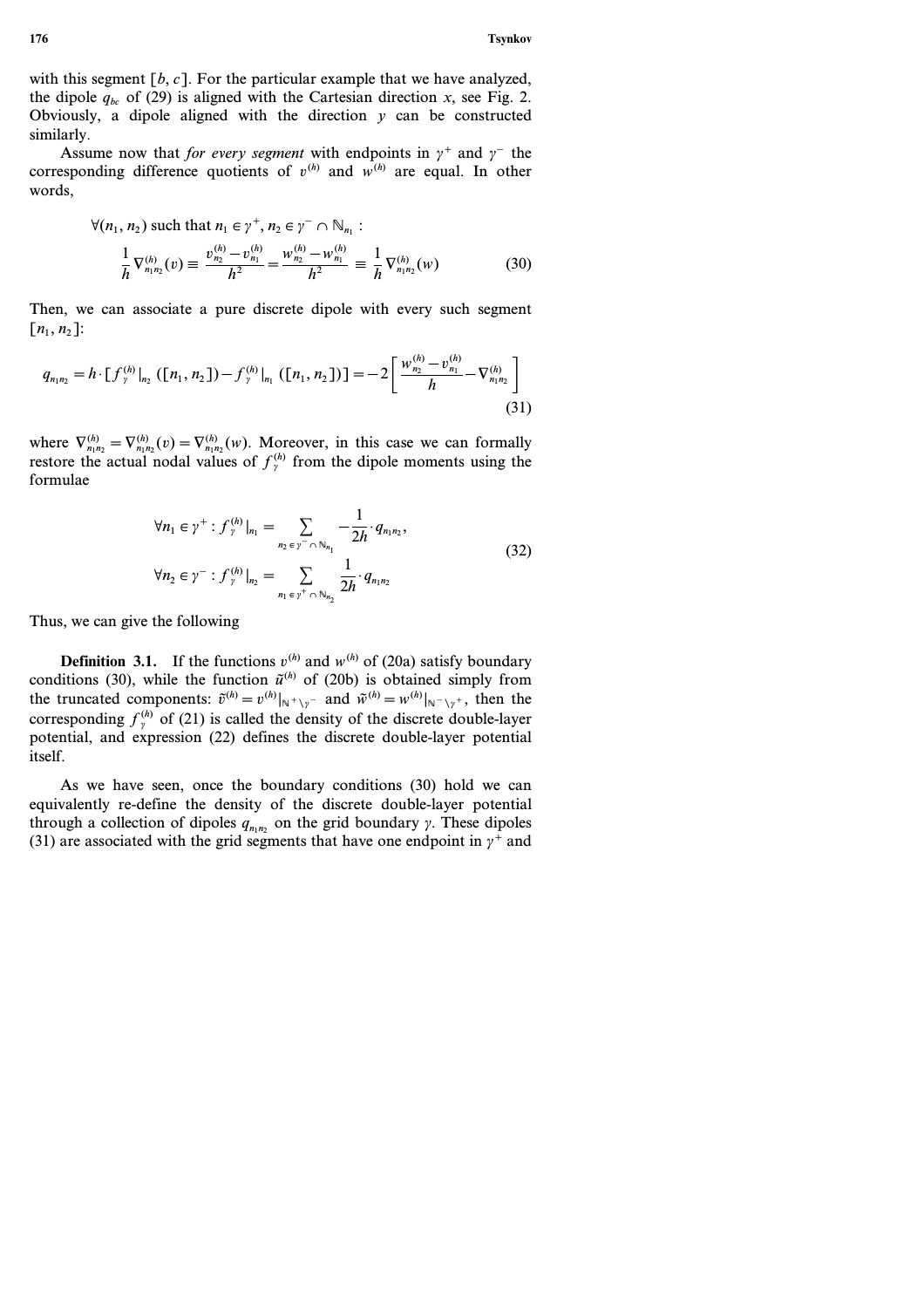the other one in  $\gamma$ <sup>−</sup>. In contradistinction to the continuous case of Sec. 2, in which the orientation of the dipole layer was normal to the boundary  $\Gamma$ , here we work on a particular structured grid, and the discrete dipoles are aligned with the grid-specific coordinate directions (Cartesian in this case). The point-wise values of the potential density can be reconstructed from the dipole moments using formulae (32). Let us also note that hereafter it is important to maintain that  $n_1 \in \gamma^+$  is the interior endpoint, and  $n_2 \in \gamma^-$  is the exterior endpoint of a given segment  $[n_1, n_2]$ ; this way one can easily verify that all the difference quotients that we are considering, see formulae (30)–(32), will always be taken with the correct sign, no matter whether it is actually a forward difference or a backward difference in every particular instance.

Definition 3.2 is a natural finite-difference analogue to the notion of the continuous double-layer potential introduced in Sec. 2. Indeed, a pure continuous double-layer potential is defined by the discontinuity  $\lceil u \rceil$ *C* in the function itself, and not in its derivative. Accordingly, boundary conditions (30) that Definition 3.2 hinges upon essentially say that there is no derivative-type discontinuity in the grid function  $u^{(h)}$  on the grid boundary  $\gamma$  because the first difference quotients on all segments from  $\gamma$  are equal from both sides. On the other hand, conditions (30) do allow, generally speaking, for a discontinuity of the function itself, which may generate a non-trivial density of the potential in this case.

**Lemma 3.2.** Any  $v^{(h)}$  defined on  $\mathbb{N}^+$  such that  $L^{(h)}v^{(h)} = 0$  on  $\mathbb{M}^+$ , where  $\mathbf{L}^{(h)}$  is the operator of (17) with  $c \le 0$ , i.e., either Yukawa or Laplace operator, can be represented in the form of a discrete double-layer potential.

*Proof.* What we essentially need to show is that for any *v(h)* that meets the requirements of the lemma, there will always be a function  $w^{(h)}$ on  $\mathbb{N}^-$  that solves the homogeneous equation  $\mathbf{L}^{(h)}w^{(h)} = 0$  on  $\mathbb{M}^-$ , and satisfies the far-field boundary condition (18) and boundary conditions (30) on *y*. The problem of finding the appropriate function  $w^{(h)}$  on  $\mathbb{N}^-$  can be called a discrete exterior problem of Neumann's type, because boundary conditions (30) are formulated for the first difference quotients. In this sense, this problem is analogous to the continuous problem (15) that needs to be solved in order to represent a continuous  $v(\mathbf{x})$  on  $\Omega$  in the form of a double-layer potential.

To show that the discrete problem for  $w^{(h)}$  on  $\mathbb{N}^-$  is always uniquely solvable, we will consider the corresponding homogeneous problem

$$
\mathbf{L}^{(h)}w^{(h)} = 0 \quad \text{on} \quad \mathbb{M}^-,
$$
  

$$
\forall (n_1, n_2), \qquad n_2 \in \gamma^-, \qquad n_1 \in \gamma^+ \cap \mathbb{N}_{n_2} : w_{n_2}^{(h)} - w_{n_1}^{(h)} = 0 \tag{33}
$$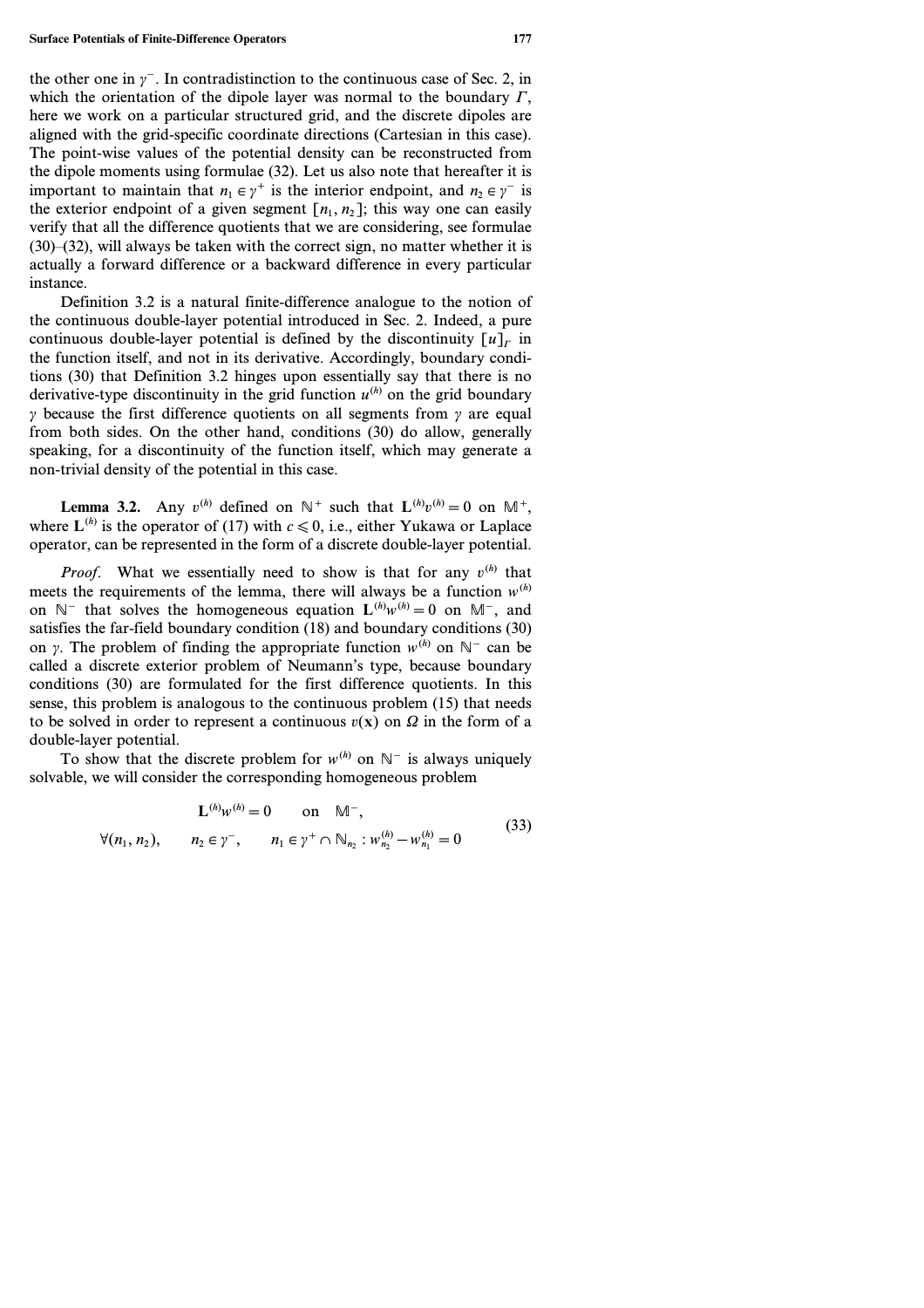and prove that its only solution is trivial. First of all, it is easy to see that the number of equations and the number of unknowns in problem (33) are the same; they are equal to the number of nodes of the grid M*<sup>−</sup>*. Next, to show that the system is non-singular, we are going to employ an argument based on the maximum principle. Assume that there is a non-trivial solution *w*<sup>(*h*)</sup> to problem (33) on the grid  $\mathbb{N}^-$  and denote  $\tilde{w}^{(h)} = w^{(h)}|_{\mathbb{N}^- \setminus v^+}$ . The truncated function  $\tilde{w}^{(h)}$  can reach neither its positive maximum nor its negative minimum at any interior point of the grid, on which it is defined, i.e., at any node from M*<sup>−</sup>* 0*c<sup>−</sup>*. We will prove the case of a positive maximum, the other case can be analyzed similarly. Take some  $m \in \mathbb{M}^- \setminus \gamma^$ such that  $\exists n \in \mathbb{N}_m \setminus \{m\} : \tilde{w}^{(h)}|_{n} < \tilde{w}^{(h)}|_{m}$ . Obviously, if no such *m* exists, then the value of the function  $\tilde{w}^{(h)}$  is constant on the entire grid, and because of the far-field boundary condition (18) this constant is equal to zero. On the other hand, having found such a node  $m \in M^{-} \setminus \gamma^{-}$  with positive maximum, we apply the operator  $\mathbf{L}^{(h)}$  to the function  $\tilde{\mathbf{w}}^{(h)}$  at this node and immediately see that the result can only be negative,  $\mathbf{L}^{(h)}\tilde{w}^{(h)}|_{m} < 0$ , which contradicts one of our previous assumptions, see (33). Consequently,  $\tilde{w}^{(h)}$  may only reach its positive maximum on the boundary  $\gamma^-$ , and moreover, if  $\tilde{w}^{(h)}$  ≠ const, and  $m \in \gamma^-$  is one of the boundary nodes at which the maximum is reached, then  $\forall n \in \mathbb{N}_m \cap \{ \mathbb{M}^-\setminus \gamma^-\}$  is has to be  $\tilde{w}^{(h)}|_n < \tilde{w}^{(h)}|_m$ . (Otherwise, it will be an interior node with the maximum value.) Calculating the value of  $\mathbf{L}^{(h)}\tilde{w}^{(h)}|_m$  we obtain zero contributions from all those segments of the stencil  $\mathbb{N}_m$  that have the other endpoint (besides *m* itself) in  $\gamma^+$ because of the boundary condition on  $\gamma$  in (33); we may obtain zero or negative contributions from all those segments (if any) that have the other endpoint in  $\gamma$ <sup>−</sup> because  $\tilde{w}_m^{(h)}$  is a maximum; and the contributions from all the segments with the other endpoint in  $M^{-} \gamma^{-}$  will be negative. As such we again arrive at a contradiction:  $\mathbf{L}^{(h)}\tilde{w}^{(h)}|_{m} < 0$ , which proves the lemma.

To prove the result similar to that of Lemma 3.3 for the Helmholtz equation, one actually needs to assume that the corresponding exterior Neumann-type problem is solvable (i.e., that there are no resonances of the complementary domain); then, the justification is straightforward.

Let us now return to formulae (26), (27) and assume that condition (28) does not hold. This means that we will not be able to associate a pure discrete dipole with the grid segment *[b, c]*, because we will no longer have the property  $f_{\gamma}^{(h)}|_c$  ([b, c]) =  $-f_{\gamma}^{(h)}|_b$  ([b, c]). Instead, we can write

$$
f_{\gamma}^{(h)}|_{c} ([b, c]) = -f_{\gamma}^{(h)}|_{b} ([b, c]) + \left[ \frac{w_{c}^{(h)} - w_{b}^{(h)}}{h^{2}} - \frac{v_{c}^{(h)} - v_{b}^{(h)}}{h^{2}} \right]
$$
  
= 
$$
-f_{\gamma}^{(h)}|_{b} ([b, c]) + p|_{c} ([b, c])
$$
 (34)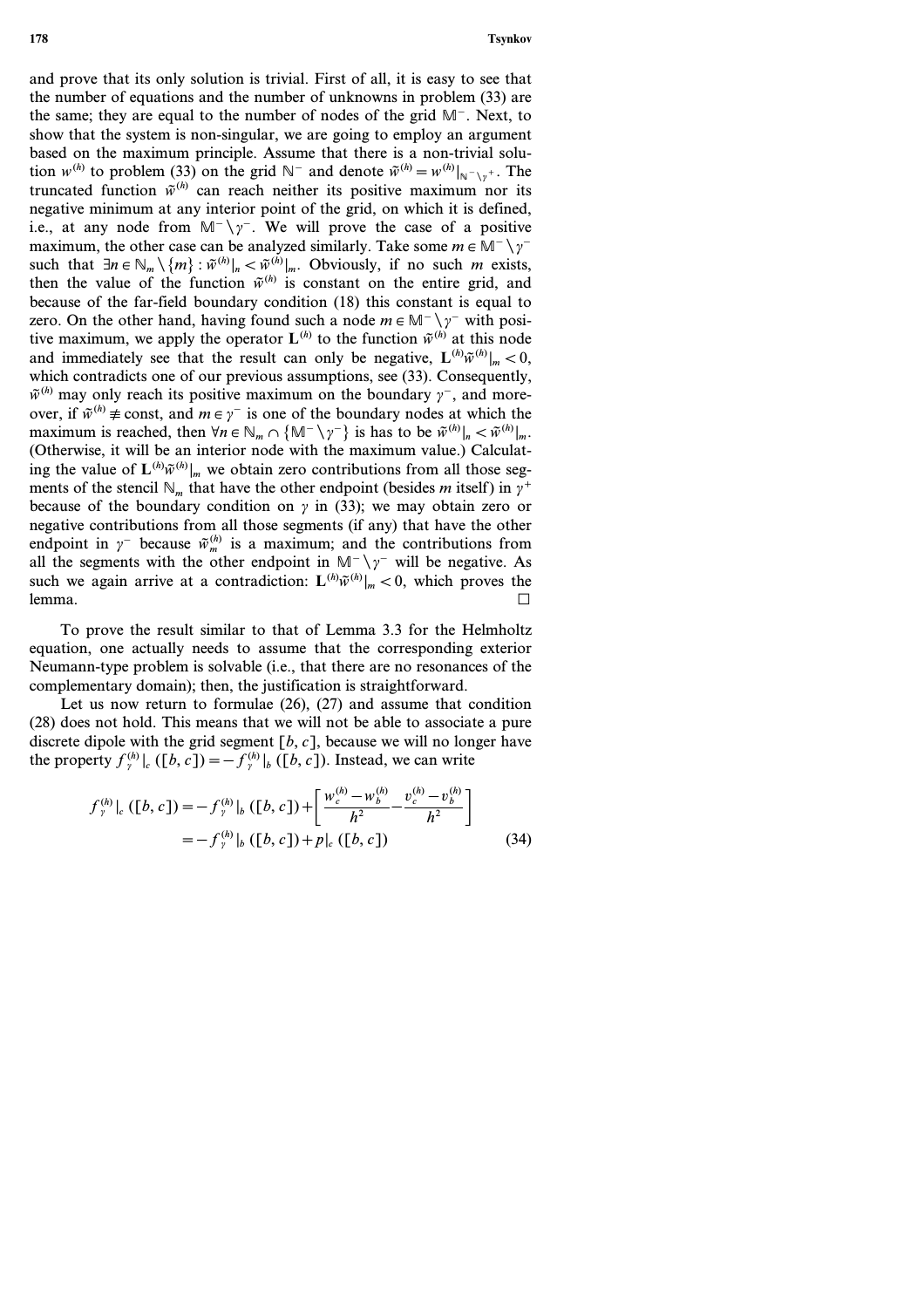#### **Surface Potentials of Finite-Difference Operators 179**

The term  $p|_{c}$  ([b, c]) in (34) accounts for the discrepancy between the first difference quotients of the functions  $w^{(h)}$  and  $v^{(h)}$  along the grid segment [b, c]. This is analogous to the discontinuity of the first derivative (with respect to  $x$ , see Fig. 2) in the continuous case. Recall, in the continuous framework (see Sec. 2) the discontinuity in the function  $[u]_T$  gave rise to the double layer, whereas the discontinuity in the derivative  $\left[\frac{\partial u}{\partial n}\right]_T$  gave rise to the single layer. Similarly in the discrete case, we can still associate a dipole  $q_{bc} = -2h \cdot f_{\gamma}^{(h)}|_{b}$  ([b, c]) with the segment [b, c] (cf. Eq. (29)), but because (28) does not hold we will need to compensate for the discrepancy by adding *the monopole term*  $p|_{c}$  ([b, c]) so that

$$
f_{\gamma}^{(h)}|_{b}([b, c]) = -\frac{1}{2h}q_{bc} \quad \text{and} \quad f_{\gamma}^{(h)}|_{c}([b, c]) = \frac{1}{2h}q_{bc} + p|_{c}([b, c])
$$
\n(35)

These considerations easily generalize to the entire grid boundary  $\gamma$ . Namely, for every pair of nodes  $(n_1, n_2)$  such that  $n_1 \in \gamma^+$  and  $n_2 \in \gamma^- \cap \mathbb{N}_n$ , i.e., for every grid segment with the endpoints on different sides of *C*, we can introduce a discrete dipole with the moment (cf. Eq. (31))

$$
q_{n_1n_2} = -2h \cdot [f_{\gamma}^{(h)}|_{n_1} ([n_1, n_2])] = -2 \left[ \frac{w_{n_2}^{(h)} - v_{n_1}^{(h)}}{h} - \nabla_{n_1n_2}^{(h)}(v) \right]
$$
(36)

and a discrete monopole with the intensity

$$
p_{n_2}([n_1, n_2]) = \frac{1}{h} \left[ \nabla_{n_1 n_2}^{(h)}(w) - \nabla_{n_1 n_2}^{(h)}(v) \right]
$$
 (37)

The reconstruction formulae that generalize (35) then become (cf. formulae (32)):

$$
\forall n_1 \in \gamma^+ : f_{\gamma}^{(h)}|_{n_1} = \sum_{n_2 \in \gamma^- \cap N_{n_1}} -\frac{1}{2h} \cdot q_{n_1 n_2},
$$
  

$$
\forall n_2 \in \gamma^- : f_{\gamma}^{(h)}|_{n_2} = \sum_{n_1 \in \gamma^+ \cap N_{n_2}} \left[ \frac{1}{2h} \cdot q_{n_1 n_2} + p_{n_2}([n_1, n_2]) \right]
$$
(38)

We call the terms  $p_n$ , of the type (37) grid monopoles because they are due to ''discontinuity'' of the discrete derivative, i.e., discrepancy between the first difference quotients of  $v^{(h)}$  and  $w^{(h)}$  from the two sides of  $\Gamma$ , and they contribute toward the value of  $f_{\gamma}^{(h)}$  only at one node of each respective pair  $(n_1, n_2)$ , see (38). We must mention though that the latter decision, namely, to attribute the monopole sources from each appropriate grid segment only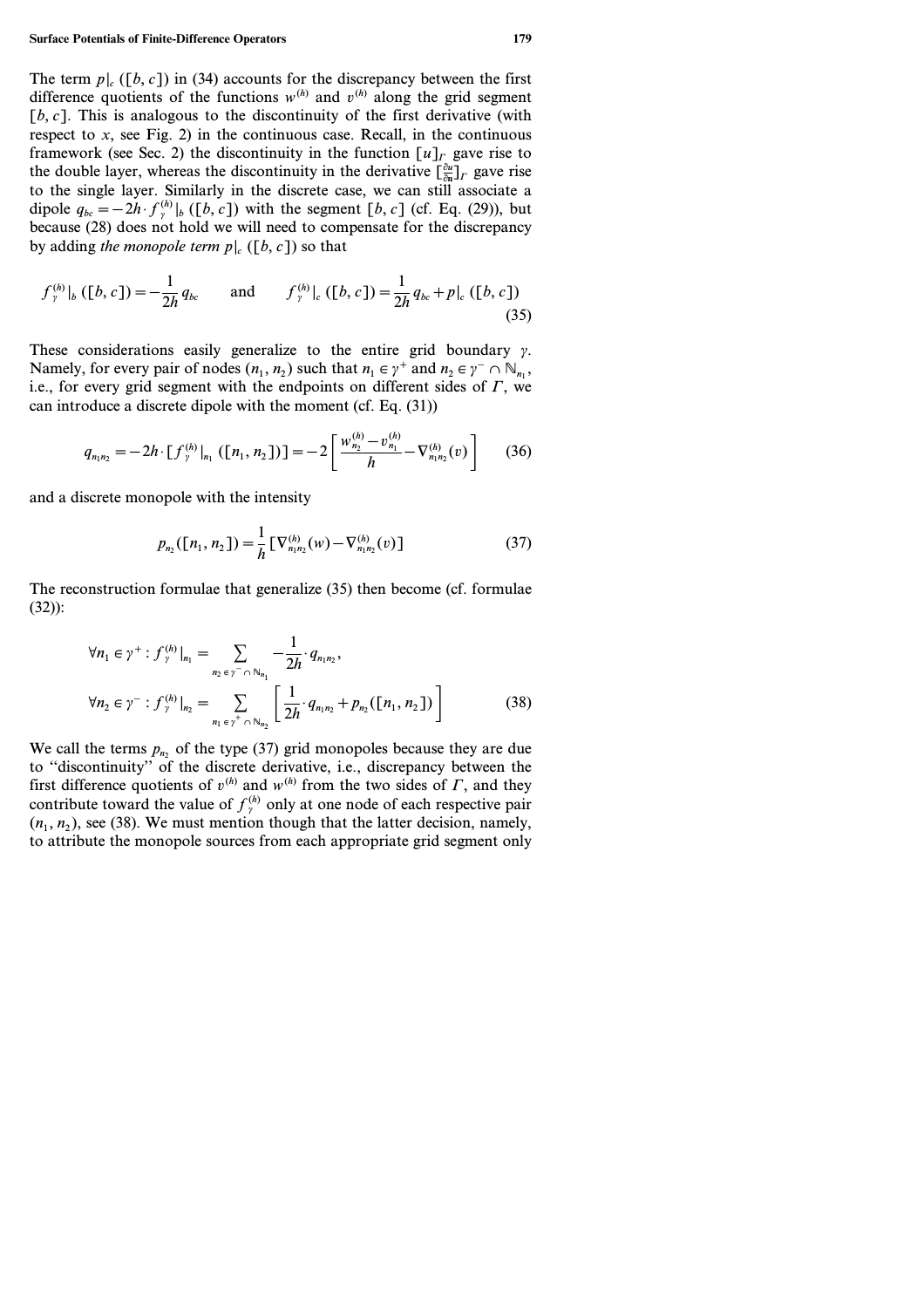to the corresponding exterior endpoint (i.e., the endpoint  $n_2 \in \gamma^-$ ), is, of course, arbitrary. Instead, we could have attributed the necessary monopole correction (see formulae (34) and (35)) to the interior endpoint only (i.e., to  $n_1 \in \gamma^+$ ), or distributed it in any proportion between the two endpoints  $n_1$  and  $n_2$ . Even though formally there is no clear advantage of introducing monopoles on the discrete level either way, we will later find (see the discussion following the proof of Lemma 3.5) that having the monopoles introduced the way we did it, i.e., only on  $\gamma$ <sup>−</sup>, makes the representation of a given  $v^{(h)}$  on  $\mathbb{N}^+$  in the form of a discrete single-layer potential most convenient.

Next, consider a special kind of  $w^{(h)}$ , namely, such that

$$
\forall n_2 \in \gamma^- \colon w_{n_2}^{(h)} = v_{n_2}^{(h)} \tag{39}
$$

It is easy to see from (37) that  $q_{n_1n_2}=0$ , i.e., there will be no dipole contribution to the overall density of the potential in this case. The only remaining contribution will be monopole, and one can rewrite (38) using (37) and (39) so that

$$
\forall n_1 \in \gamma^+ : f_{\gamma}^{(h)}|_{n_1} = 0,
$$
  

$$
\forall n_2 \in \gamma^- : f_{\gamma}^{(h)}|_{n_2} = -\frac{1}{h} \sum_{n_3 \in \{N^- \setminus \gamma^+\} \cap N_{n_2}} \nabla_{n_3 n_2}^{(h)}(w) + c w_{n_2}^{(h)}
$$
  

$$
-\frac{1}{h} \sum_{n_1 \in \gamma^+ \cap N_{n_2}} \nabla_{n_1 n_2}^{(h)}(v) \equiv p_{n_2}
$$
 (40)

To obtain the the expression for  $f_{\gamma}^{(h)}|_{n_2}$  in (40), we have used the fact that  $\forall m \in \gamma^{-}$ : **L**<sup>(h)</sup>*w*<sup>(h)</sup>|<sub>*m*</sub> = 0, which allowed us to equivalently replace the difference quotients of  $w^{(h)}$  from (38) by the corresponding terms in (40). At the same time, this expression is, of course, an explicit formula for the application of the operator  $L^{(h)}$  of (17) to the combined function  $\tilde{u}^{(h)}$  of (20b). This formula obviously does not contain  $w_{\gamma}^{(h)}$ , because  $\tilde{u}^{(h)}$  is obtained from  $u^{(h)}$ by truncation, as before. There is, however, a difference compared to the previously analyzed dipole case. Previously, to obtain the expressions for dipole moments (31) we did need the boundary condition (30) that still involved  $w_{\gamma}^{(h)}$ , even though  $f_{\gamma}^{(h)}$  did not depend on  $w_{\gamma}^{(h)}$  in any event. Now, the boundary condition (39), which leads to monopoles  $p_{n_2}$ ,  $n_2 \in \gamma^-$ , see (40), does not contain the values  $w_{\gamma+}^{(h)}$  at all. As such, we can consider  $w^{(h)}$ only on N<sup>−</sup> \ $\gamma$ <sup>+</sup> throughout the entire argument, when we summarize the construction of discrete monopoles in the following

**Definition 3.2.** If the function  $v^{(h)}$  is defined on  $\mathbb{N}^+$  so that  $\mathbf{L}^{(h)}v^{(h)} = 0$ on  $\mathbb{M}^+$ ,  $\tilde{v}^{(h)} = v^{(h)}|_{\mathbb{N}^+ \setminus \nu^-}$ , and  $w^{(h)} \equiv \tilde{w}^{(h)}$  is defined on  $\mathbb{N}^- \setminus \gamma^+$  so that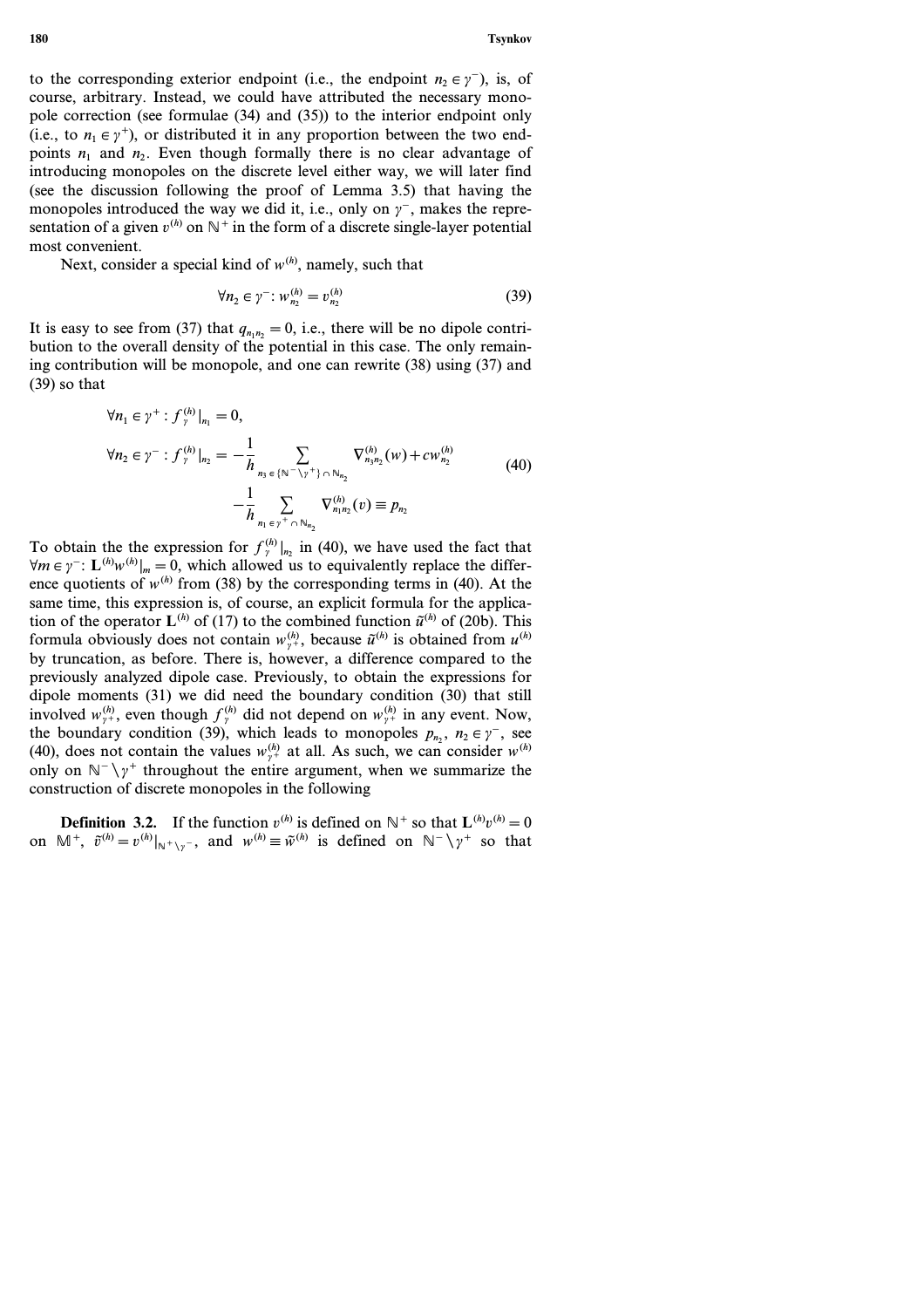$L^{(h)}w^{(h)} = 0$  on M<sup>-</sup>  $\gamma^-,$  and if boundary conditions (40) hold, then the corresponding  $f_{\gamma}^{(h)}$  of (21) is called the density of the discrete single-layer potential, and expression (22) defines the discrete single-layer potential itself.

Definition 3.2 is a natural finite-difference analogue to the definition of the continuous single-layer potential introduced in Sec. 2. Indeed, a pure continuous single-layer potential is defined by the discontinuity in the derivative of the function  $\left[\frac{\partial u}{\partial n}\right]_T$ , but not in the function itself. Accordingly, formula (37) shows that the discrete monopole-type sources are driven by the discrepancies in the first difference quotients of the grid functions  $v^{(h)}$ and  $w^{(h)}$  on different sides of the interface. Moreover, boundary condition (39) that Definition 3.2 hinges upon is essentially a discrete Dirichlet boundary condition for the function *w(h)*. It says that there is no discontinuity in the function itself in this case, whereas the discontinuity in the derivative (more precisely, first difference quotients) is, generally speaking, allowed, and it drives the non-trivial potential density. Finally, the term "grid monopoles" is characteristic because the sources  $p_n$  of (40) are concentrated only on  $\gamma$ <sup>−</sup>, i.e., only on one layer of the grid boundary  $\gamma$ .

**Lemma 3.3.** Any  $v^{(h)}$  defined on  $\mathbb{N}^+$  such that  $L^{(h)}v^{(h)} = 0$  on  $\mathbb{M}^+$ , where  $\mathbf{L}^{(h)}$  is the operator of (17) with  $c \le 0$ , i.e, either Yukawa or Laplace operator, can be represented in the form of a discrete single-layer potential.

*Proof.* What we essentially need to show is that for any *v(h)* that meets the requirements of the lemma, there will always be a function  $w^{(h)}$ on  $\mathbb{N}^- \setminus \gamma^+$  that solves the homogeneous equation  $\mathbf{L}^{(h)} w^{(h)} = 0$  on  $\mathbb{M}^- \setminus \gamma^-$ , and satisfies the far-field boundary condition (18) and boundary conditions (39) on  $\gamma$ <sup>−</sup>. The problem of finding the appropriate function  $w^{(h)}$  on  $\mathbb{N}$ <sup>−</sup>  $\gamma$ <sup>+</sup> can be classified as a discrete exterior problem of the Dirichlet type, because boundary conditions (39) prescribe the actual values of the discrete function  $w^{(h)}$  on the boundary  $y^{-}$ . In this sense, this problem is analogous to the continuous problem (14) that needs to be solved in order to represent a continuous  $v(\mathbf{x})$  on  $\Omega$  in the form of a single-layer potential.

For the proof, we again employ the maximum principle, as we did when proving Lemma 3.2. In this case, though, the argument is completely straightforward. The corresponding homogeneous problem

$$
\mathbf{L}^{(h)}w^{(h)} = 0 \qquad \text{on} \quad \mathbb{M}^{-}\setminus \gamma^{-},
$$
  

$$
\forall n_2 \in \gamma^{-}: w_{n_2}^{(h)} = 0
$$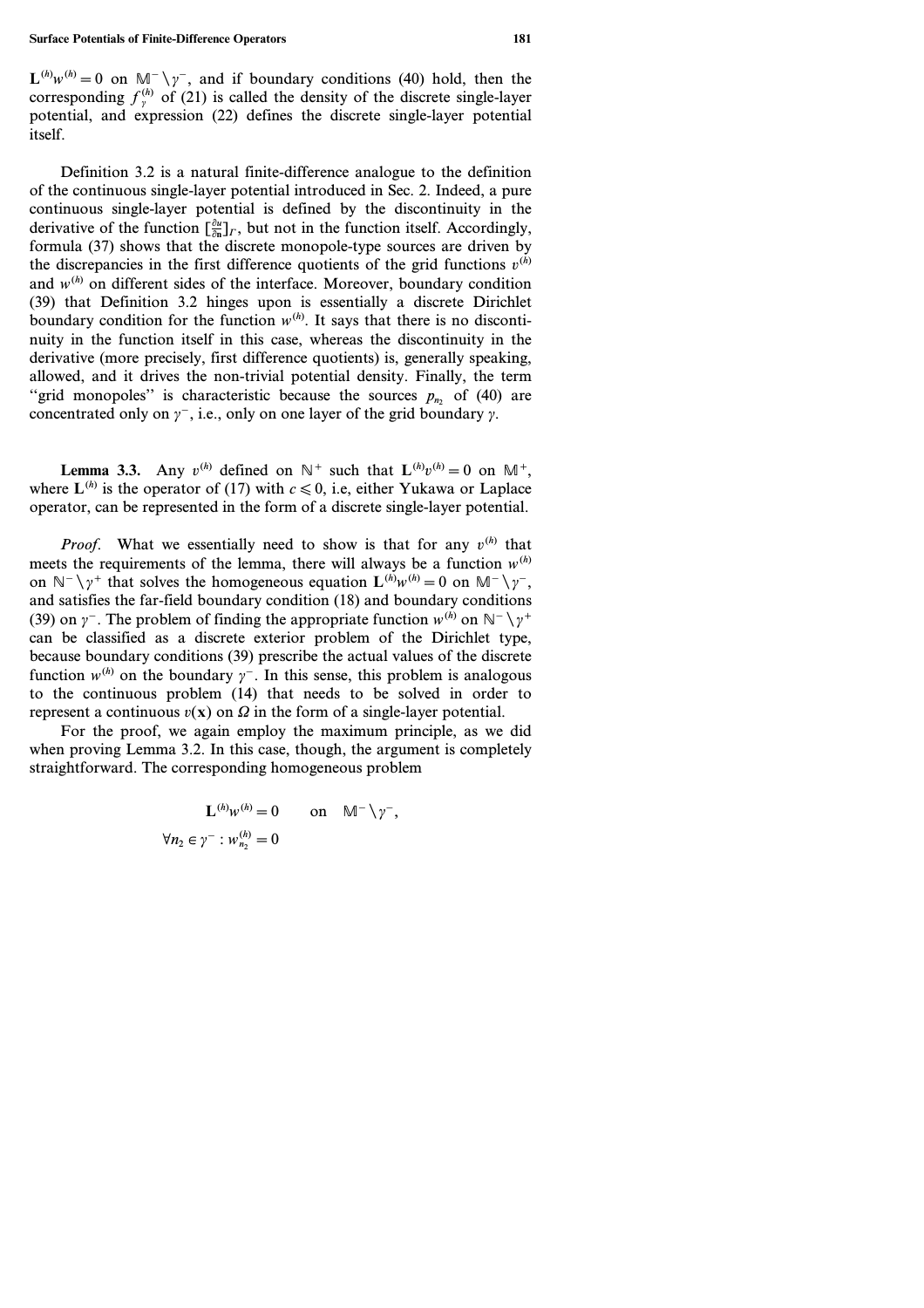obviously has as many equations as it has unknowns, and its only solution is trivial, because otherwise we would have had an interior-node positive maximum or negative minimum, which is not possible.  $\Box$ 

Similarly to the previously analyzed double-layer case, for the Helmholtz equation the solvability of the foregoing discrete exterior Dirichlet problem for  $w^{(h)}$  on  $\mathbb{N}^- \setminus \gamma^+$  needs to be assumed (this, again, means that the complementary domain is not resonant). In this case we can claim that a given  $v^{(h)}$  on  $\mathbb{N}^+$  can be represented as a discrete single-layer potential.

Let us also emphasize that because we defined the discrete single layer so that the monopole sources are concentrated only on  $\gamma$ <sup>−</sup>, the corresponding potential (22) with the density  $f_{\gamma}^{(h)}$  of (40) automatically reconstructs the function  $v^{(h)}$  on the entire grid  $N^+$  so that  $L^{(h)}v^{(h)} = 0$  on all of the M<sup>+</sup>. As we will see in Sec. 4, this makes the discrete single layer a borderline case of discrete volumetric controls that are derived for noise cancellation in the finite-difference framework. In contradistinction to that, previously (in the case of a double layer, as well as in all composition cases) the discrete surface potential would only reconstruct  $\tilde{v}^{(h)}$  on  $\mathbb{N}^+\backslash \gamma^-$ , and the values  $v^{(h)}|_{\gamma}$  will have to be complemented afterwards.

To summarize, we have constructed discrete analogues of the continuous surface potentials for second-order operators. Similarly to the continuous case, the discrete potentials can be classified by the type of ''discontinuity'' of the grid function on the interface. The discrete potentials are driven by the densities that can be represented as combinations of grid monopoles and dipoles. Again, similarly to the continuous case, a given solution of the homogeneous finite-difference equation on the domain can be represented as a discrete surface potential in a variety of forms, including a pure single-layer potential, a pure double-layer potential, as well as combinations of the two, see formulae (38). For the Helmholtz equation, the aforementioned key result on representation of a given solution as either a single-layer potential or a double-layer potential requires that the complementary domain be non-resonant. It is obvious, however, that resonances can always be avoided by changing the geometry of the complementary domain only.

# **4. DISCUSSION ON POSSIBLE APPLICATIONS**

Assume that we have a given field *v* generated by some unknown sources located on  $\Omega_1$ , and we want to eliminate it on  $\Omega$  by active means, i.e., by adding the new source terms to the right-hand side of the overall governing equation so that their influence on  $\Omega$  will be exactly  $-v$ . As an important physical application in this context, one may think of active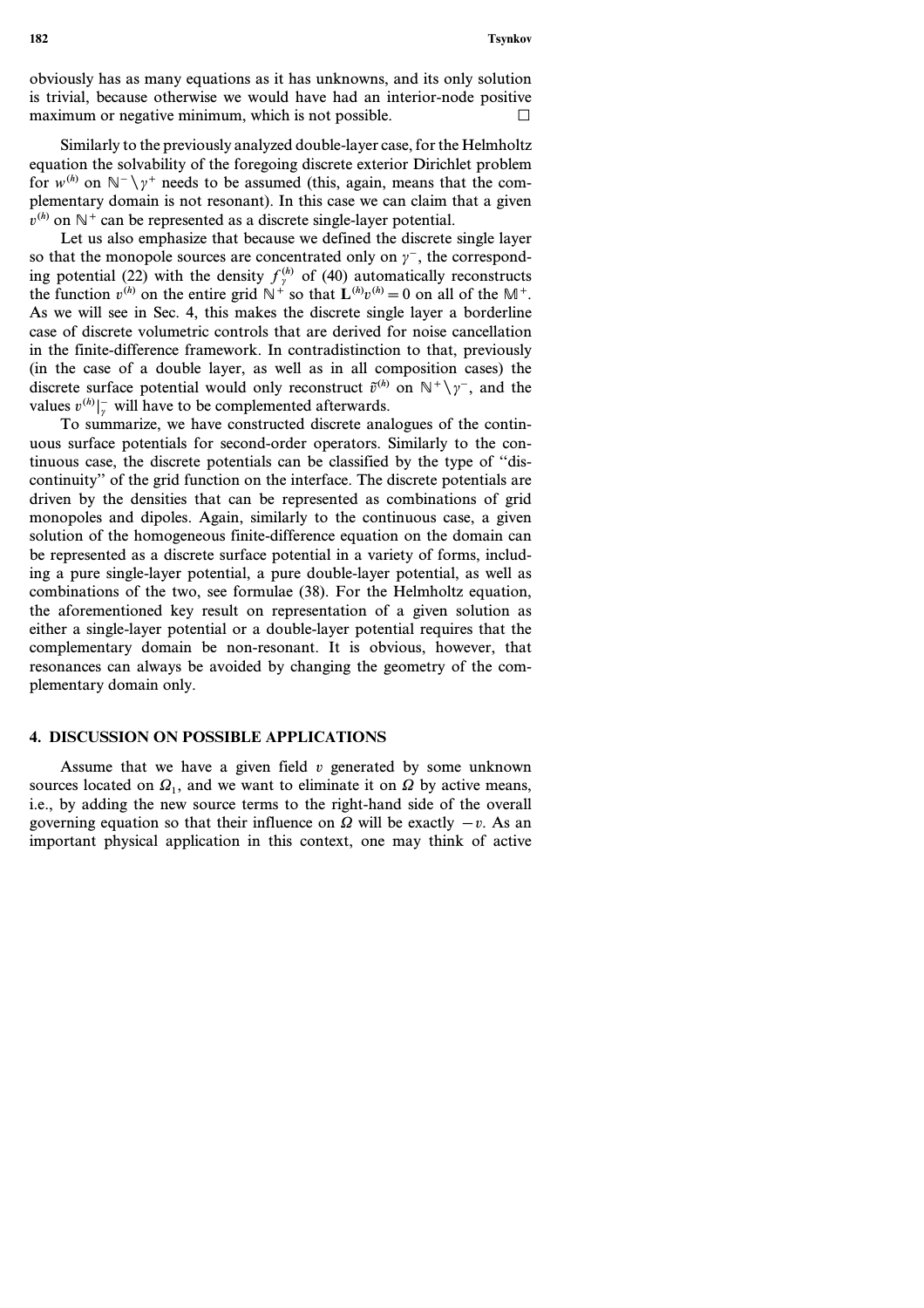control of monochromatic sound described by the Helmholtz equation. In this case, the waves generated by sources on  $\Omega_1$  should be treated as incoming with respect to the domain  $\Omega$  (this field solves the homogeneous Helmholtz equation on  $\Omega$ ), and the purpose of introducing the active control system is to cancel these waves out. A general solution to the noise control problem in terms of volumetric, rather than surface, control sources has been constructed in [Lončaric<sup>ci *et al.* (2001)]. It is given by</sup>

$$
f_{\text{control}}^{(\text{vol})} = -\,\text{L}w|_{\Omega_1} \tag{41}
$$

where *w* is an auxiliary function that is supposed to satisfy only some relatively "loose" requirements, namely,  $w \in U$  and  $w|_{\Gamma} = v|_{\Gamma}$ ,  $\frac{\partial w}{\partial n}|_{\Gamma} = \frac{\partial v}{\partial n}|_{\Gamma}$ , here *v* is the field that we want to control. The justification for formula (41) is rather straightforward. The field  $v$  to be controlled on  $\Omega$  can be annihilated by the surface potential with the density  $-(\frac{\partial v}{\partial n}|_F, v|_F)^T$ , or  $-(\frac{\partial w}{\partial n}|_F, w|_F)^T$ , which is the same. The latter can be equivalently rewritten on  $\Omega$  (using Green's formula) as a volume potential with the density given by (41):

$$
\forall \mathbf{x} \in \Omega : -v(\mathbf{x}) = -\int_{\Gamma} \left( \mathcal{G} \frac{\partial v}{\partial \mathbf{n}} - v \frac{\partial \mathcal{G}}{\partial \mathbf{n}} \right) d\sigma_{y} = -\int_{\Gamma} \left( \mathcal{G} \frac{\partial w}{\partial \mathbf{n}} - w \frac{\partial \mathcal{G}}{\partial \mathbf{n}} \right) d\sigma_{y}
$$

$$
= -w + \int_{\Omega} \mathcal{G} \mathbf{L}w \, dy = -\int_{\mathbb{D}} \mathcal{G} \mathbf{L}w \, dy + \int_{\Omega} \mathcal{G} \mathbf{L}w \, dy
$$

$$
= -\int_{\Omega_{1}} \mathcal{G} \mathbf{L}w \, dy = \int_{\mathbb{D}} \mathcal{G} f_{\text{control}}^{\text{(vol)}} \, dy \tag{42}
$$

One can also show that by considering the entire variety of auxiliary functions *w* that satisfy the aforementioned requirements, we obtain all those and only those volumetric control sources that identically cancel the unwanted noise  $v$  on the domain  $\Omega$ . Moreover, the actual signal  $v$  that is needed to define the auxiliary function *w* (through the boundary values  $\frac{\partial v}{\partial n}|_{\Gamma}$ and  $v|_{\Gamma}$ ) may, in fact, be "contaminated" in the sense that it may contain the component generated by the sources inside  $\Omega$  (if any). This component is obviously a solution to the homogeneous equation on  $\Omega_1$ , and shall be treated as an outgoing wave with respect to the domain  $\Omega$ . In the framework of [Lončarić et al. (2001)], we rather consider the sound generated inside  $\Omega$  as friendly, i.e., we do not want our control sources to have any effect on it. It turns out that in the presence of interior sound the formula (41) for controls does not change at all, even though the actual boundary values for *w* do change. The reason is that the output of controls  $f_{\text{control}}^{(\text{vol})}$ given by (41) on  $\Omega$  is the same as the surface potential with the density  $-(\frac{\partial w}{\partial n}|_F, w|_F)^T$ , see (42); and the latter, as we know from the analysis of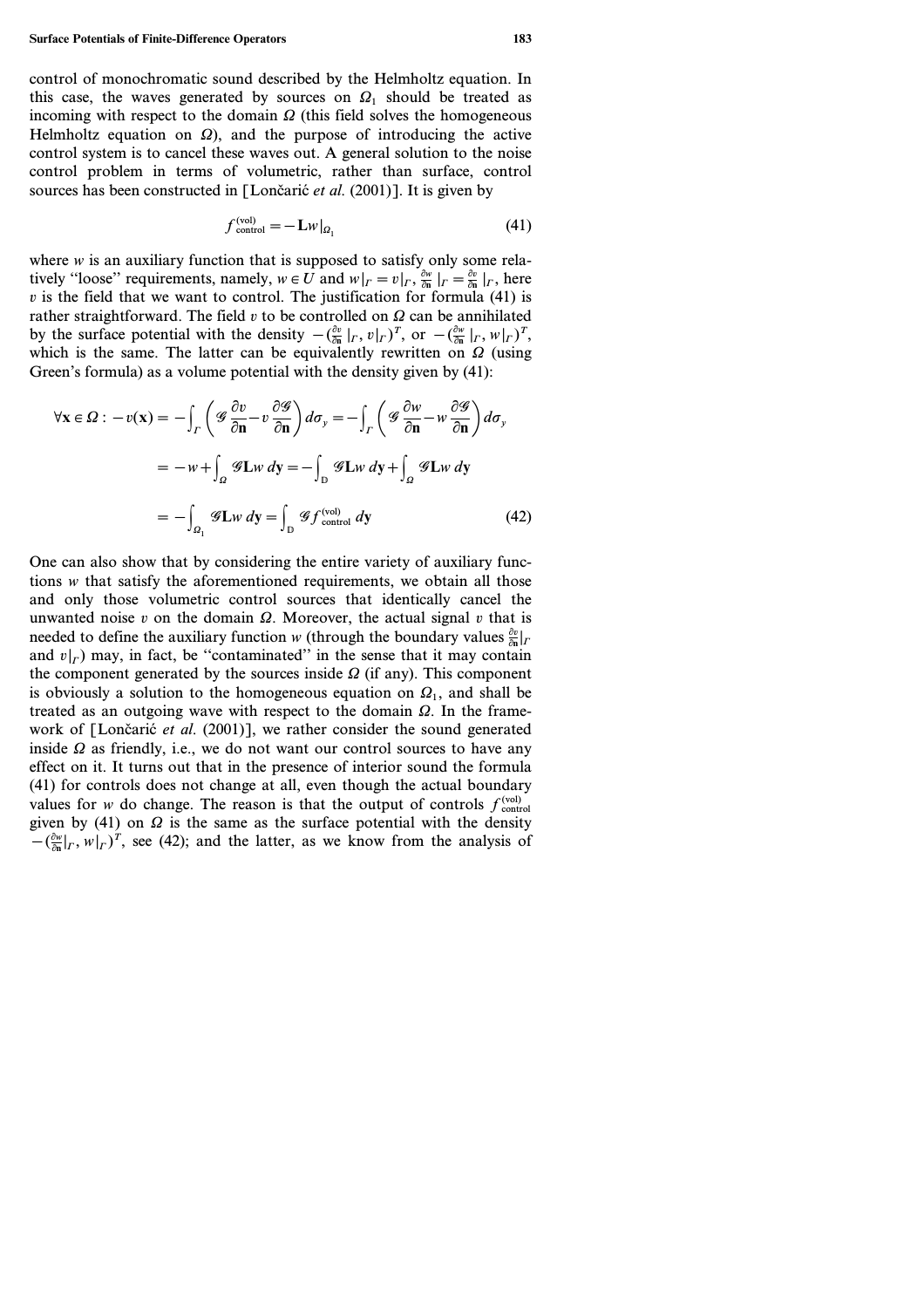Sec. 2, reconstructs on  $\Omega$  only the incoming portion of the overall wave field, while being completely insensitive (on  $\Omega$ ) to any outgoing component that may be present in the boundary data.

In much the same spirit as the foregoing description of volumetric controls [see [Lončaric´ *et al.* (2001)] for detail], Proposition 2.1 of Sec. 2 describes the entire variety of surface controls that cancel a given field on the domain  $\Omega$ . In this sense, the considerations of Sec. 2 complement those of [Lončaric<sup>ci *et al.* (2001)]. Obviously, the monopole and dipole surface</sup> sources described in Proposition 2.1 have to be taken with the minus sign for the purpose of eliminating a given field  $v(\mathbf{x})$ ,  $\mathbf{x} \in \Omega$ . Namely,

$$
f_{\text{control}}^{(\text{surf})} = -\left[\frac{\partial w}{\partial \mathbf{n}} - \frac{\partial v}{\partial \mathbf{n}}\right]_T \delta(\Gamma) - \frac{\partial}{\partial \mathbf{n}}\left([w - v]_T \delta(\Gamma)\right) \tag{43}
$$

where  $w = w(\mathbf{x})$  is an auxiliary function,  $\mathbf{x} \in \Omega_1$ ,  $w \in U$ ,  $Lw = 0$ . Similarly to formula (41), the set of all appropriate surface controls, see (43), is parameterized by considering the entire variety of auxiliary functions  $w$  on  $\Omega$ <sup>1</sup>. Moreover, by its very construction the surface potential on  $\Omega$  is insensitive to any field from the interior sources. In other words, if the actual outgoing waves are present, they can be considered an addition to the functionparameter *w*, which has the meaning of an outgoing wave in any event.

In [Lončarić and Tsynkov (2002a), Lončarić and Tsynkov (2002b)] we study different optimization formulations and strategies for the control sources (41) and (43). We emphasize that any control source from this class guarantees the identical cancellation of unwanted noise on the domain *W*. Therefore, unlike in many approximate formulations [see. e.g., Nelson and Elliot (1999)], in which the extent of noise reduction is a key optimization criterion, in the current exact formulation it will not be a part of the function of merit. As such, we are rather looking at the criteria that are based primarily on the control sources themselves. For example, we have found that the purely monopole surface controls from the class (43) obtained with *w* of (14) appear globally optimal (i.e., among both surface (43) and volumetric (41) controls) from the standpoint of minimizing the overall absolute acoustic source strength, i.e., integral amplitude of the volume velocity [see Nelson and Elliot (1999) for the definition], of all sources. Mathematically, this translates to optimization in the sense of  $L<sub>1</sub>$ . At the same time, this surface monopole solution appears to radiate zero acoustic power [again, see Nelson and Elliot (1999) for the definition]. There are other types of surface control sources that radiate no power. For example, the sources (43) that correspond to  $w \equiv 0$  radiate no power and also produce no reflection of the incoming wave to the domain  $\Omega_1$ . The latter circumstance, which is rather obvious in the framework of the analysis of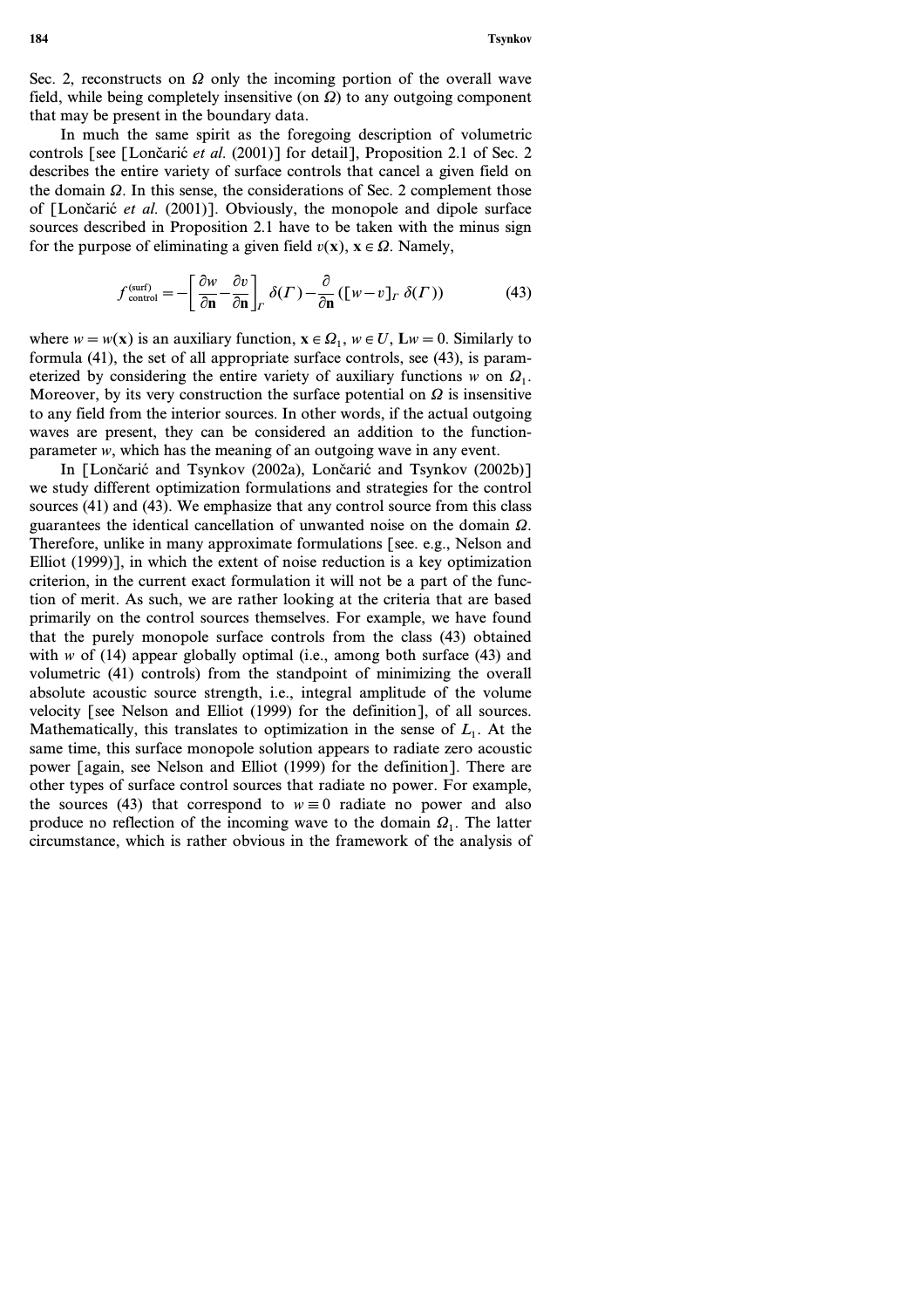this paper, has also been mentioned in [Nelson and Elliot (1999)]. On the other hand, the purely dipole surface controls (43) obtained with *w* of (15) are known to reflect all of the incoming wave back to the domain  $\Omega_1$ , see [Nelson and Elliot (1999)]. Among other combinations of type (43) one can, in fact, find those that would actually absorb the power of the incoming wave, i.e., be "beneficial" from the standpoint of energy.<sup>6</sup> Moreover, the extent of this power absorption can basically be made as large as one would want. This statement, which may look counterintuitive at a first glance, does not, of course, contradict the energy conservation. The explanation is that the field from the control sources (43) actually ''loads'' [see Nelson and Elliot (1999)] the original sources of sound located on  $\Omega_1$ , i.e., make them "push harder" against the medium and as such produce more energy, which is then partially consumed by the control system.

In practice, of course, no control system can be designed using genuine continuous elements, as required by the previous analysis, e.g., continuous excitation (43) along the perimeter of the protected region. Actual technical devices, i.e., loudspeakers, that one will need in order to build such a system, have finite (often, small) size and can typically be assigned a pointwise location in space. As such, it is convenient to consider a discrete ( finite-difference) formulation of the noise control problem from the very beginning.

As shown in [Ryaben'kii (2002), Part VIII] [see also previous work Ryaben'kii (1995), Veizman and Ryaben'kii (1997a), Veizman and Ryaben'kii (1997b), Ryaben'kii (1998)], the general solution for finitedifference volumetric control sources that cancel out the unwanted noise on the grid subdomain  $\mathbb{N}^+$  is given by (cf. formula (41))

$$
f_{\text{control}}^{(h,\text{vol})} = -\mathbf{L}^{(h)} w^{(h)}|_{\mathbb{M}^{-}} \tag{44}
$$

where  $w^{(h)}$  is an auxiliary function that is defined on  $\mathbb{N}^-$  and is supposed to satisfy the selected far-field boundary condition (e.g., (18)) and the following boundary condition on  $\gamma$ :  $w^{(h)}|_{\gamma} = v^{(h)}|_{\gamma}$ , where  $v^{(h)}$  is the discrete field that we want to control. Other than that the function  $w^{(h)}$  is arbitrary and as such, parameterizes the entire variety of appropriate volumetric control sources. The justification for formula (44) is based on the theory of generalized difference potentials, see [Ryaben'kii (1987), Ryaben'kii (2002)]. Without elaborating on this issue here, we simply mention that once the auxiliary function  $w^{(h)}$  meets the aforementioned requirements, the function  $\mathbf{G}^{(h)} f_{\text{control}}^{(h,\text{vol})}$  will always coincide with  $-v^{(h)}$  on  $\mathbb{N}^+$ , and as such, provide an

 $6$  In the control theory such systems are said to possess the property of passivity, and they are known to be less likely to misbehave if the operational conditions appear to be out of range.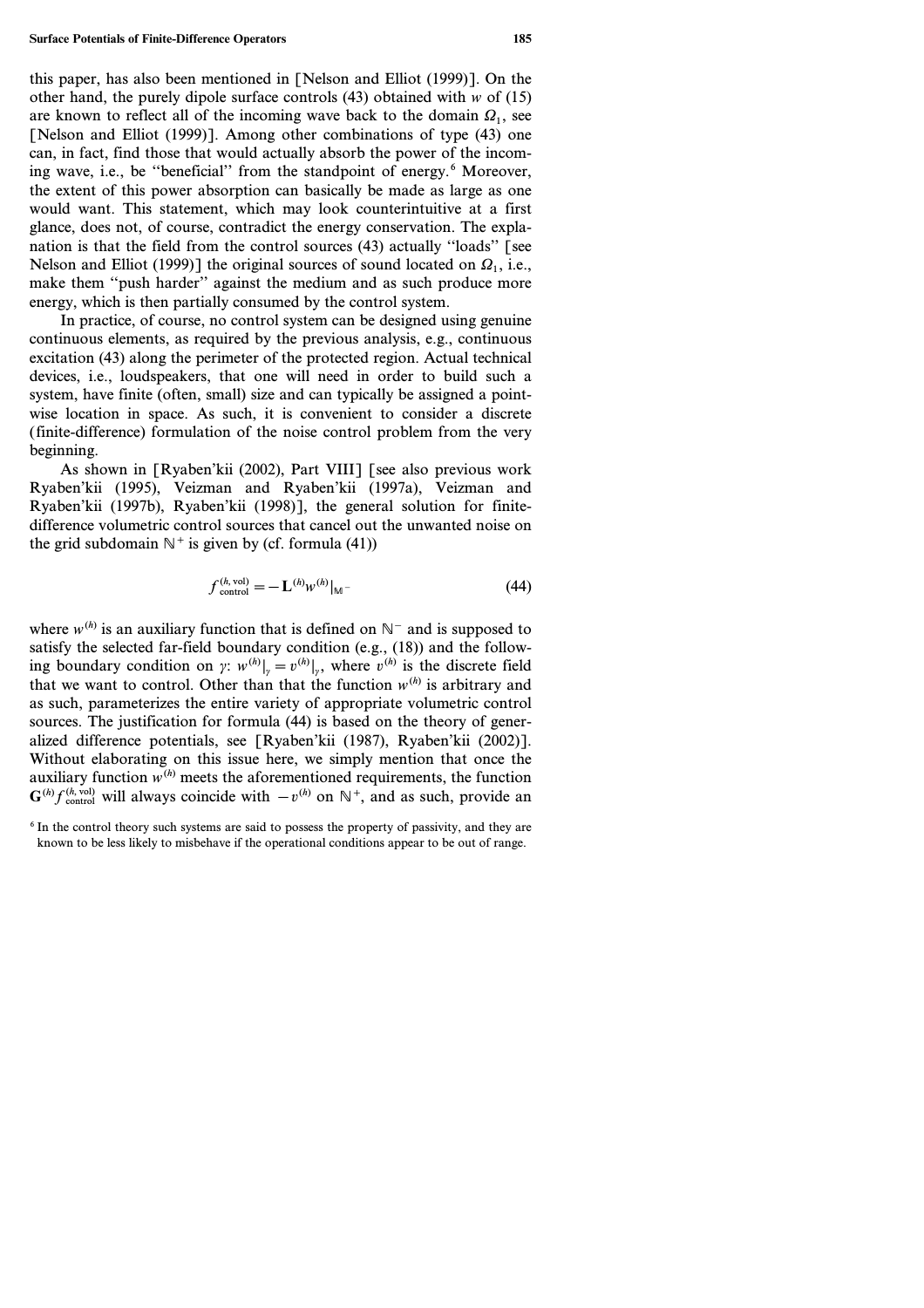ideal cancellation of the unwanted signal. Moreover, similarly to the continuous case, the actual boundary data  $v^{(h)}|$ , that we need in order to define  $w^{(h)}$  may actually contain a component due to the interior (i.e., outgoing) sound, if there are acoustic sources on M*<sup>+</sup>*. In this case, formula (44) does not change, and the resulting control sources will still be sensitive to the incoming component of the overall field only. This is clear because if we add to *w(h)* any solution of the homogeneous equation defined on N*<sup>−</sup>*, the control sources  $f_{\text{control}}^{(h,\text{vol})}$  of (44) will not be affected.

The discrete single-layer potential with the density (40) turns out to be a limiting, or borderline, case of the general solution (44). Indeed, let us define the function  $w^{(h)}$  required by (44) as follows:  $w^{(h)}|_{v} = v^{(h)}|_{v}$ , where  $v^{(h)}|$ , is given, and  $\mathbf{L}^{(h)}w^{(h)}=0$  on  $\mathbb{M}^{-}\backslash \gamma^{-}$ . In other words,  $w^{(h)}$  coincides with the given data on the grid boundary  $\gamma$  and provides a solution to the homogeneous equation on the rest of the domain. This is obviously equivalent to solving the Dirichlet problem for  $w^{(h)}$  on  $\mathbb{N}^{-}\setminus\gamma^{+}$  with boundary conditions (39), and then complementing  $w_{\gamma}^{(h)} = v_{\gamma}^{(h)}$ . Having done that, we will obviously recover from (44) the same single layer as (40), only with the opposite sign for cancellation.

In contradistinction to that, the discrete double-layer potential with the density (32), as well as any of the combination type discrete surface potentials with the density (38), is not a part of the general solution (44). It rather complements the general solution (44), in much the same way as surface control sources (43) complemented the volumetric ones (41) in the continuous framework. The formula for discrete surface controls is obtained by taking (38) with the opposite sign

$$
\forall n_1 \in \gamma^+ : f_{\text{control}}^{(h, \text{ surf})}|_{n_1} = \sum_{n_2 \in \gamma^- \cap N_{n_1}} \frac{1}{2h} \cdot q_{n_1 n_2},
$$
  

$$
\forall n_2 \in \gamma^- : f_{\text{control}}^{(h, \text{ surf})}|_{n_2} = \sum_{n_1 \in \gamma^+ \cap N_{n_2}} \left[ -\frac{1}{2h} \cdot q_{n_1 n_2} - p_{n_2}([n_1, n_2]) \right]
$$
(45)

where the monopoles and dipoles are defined by (37) and (36), respectively, and dipoles are assumed not to be identically equal to zero, otherwise (45) will fall into the category (44). As one can easily conclude from the analysis of Sec. 3, the discrete surface controls (45) are also insensitive to the outgoing sound; given the actual incoming field  $v^{(h)}$  that we want to control, adding an outgoing component will simply alter the function-parameter *w(h)*.

By comparing formulae (44) and (45) one can conclude that from the standpoint of derivation the key distinction between the volumetric and surface control sources is rather formal: In (44) we do not allow any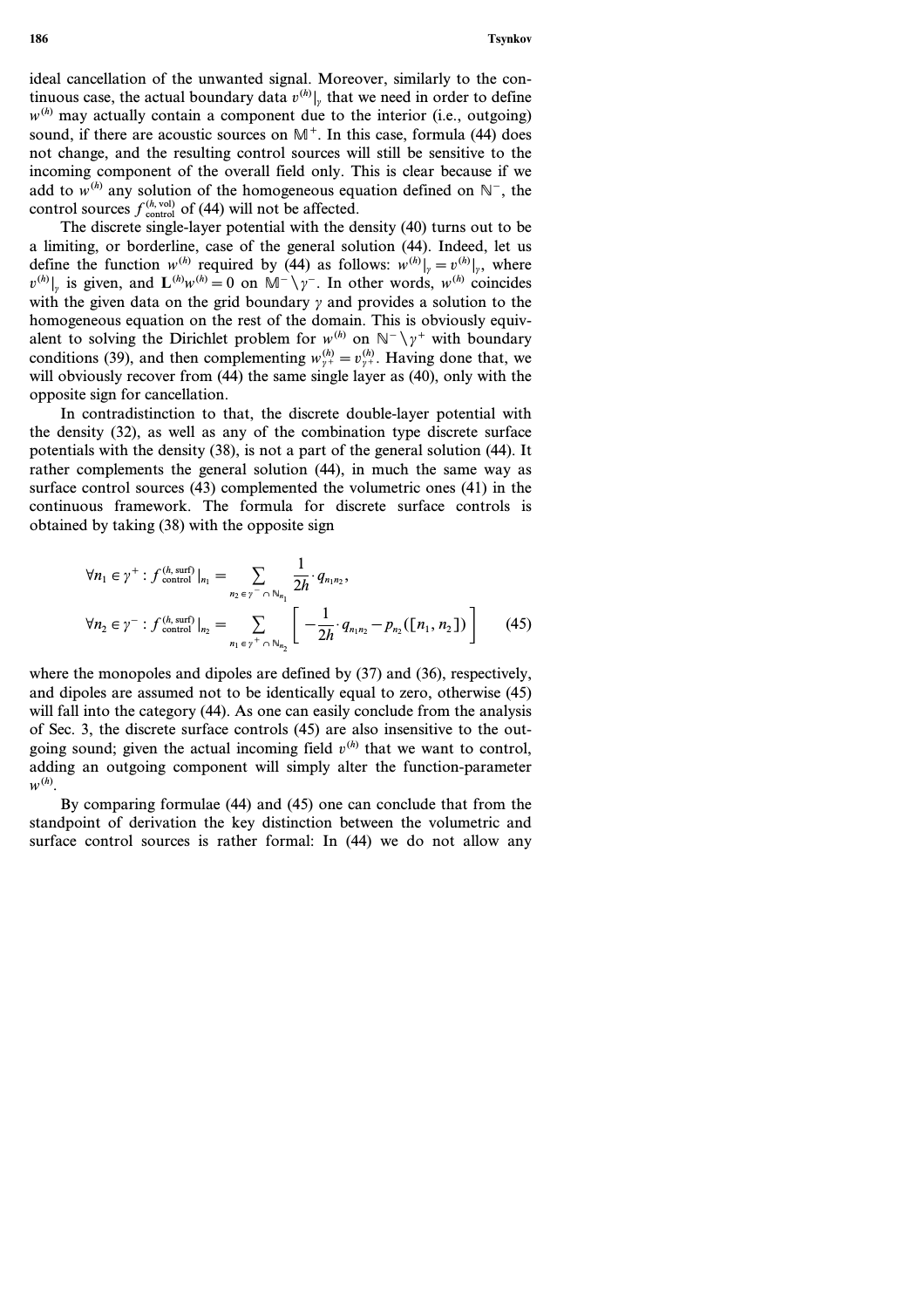control sources on M*<sup>+</sup>*, whereas in (45) we do allow the control sources on the interior layer of the grid boundary  $\gamma^+$  and as such enlarge the overall family of the appropriate control sources. In practice, however, the benefit from introducing dipoles on  $\gamma$  may be far more profound. It turns out that in many cases the engineering implementation of monopole sources is more difficult than that of dipole sources. As such, the discrete dipoles  $q_{n,n}$  may be introduced into a practical design as actual dipoles (oscillating doublesided membranes) located, e.g., at the centerpoints of the corresponding segments.

Following the continuous case, we have also considered in [Lončarić] and Tsynkov (2002a), Lončarić and Tsynkov (2002b)] several optimization formulations for the discrete control sources. Clearly, the type of optimization problem that most easily lends itself to the numerical solution is minimization of the  $L<sub>2</sub>$  norm of the control sources (44). However, this optimization criterion lacks clear physical interpretation. As such, other criteria need to be employed. For example, similarly to the continuous case we have found that the pure single layer on  $\gamma$ <sup>−</sup> appears globally optimal (among all solutions (44)) in the sense of  $L<sub>1</sub>$ , which corresponds to minimizing the overall absolute acoustic strength of all sources. We have also found that the surface control sources (45) obtained for  $w^{(h)} \equiv 0$  possess the nonreflecting property, i.e., they cancel out the unwanted noise on the protected region and at the same time do not alter the acoustic field on the complementary domain. This property on the discrete level follows immediately from the construction of the surface potential, in much the same way as it does on the continuous level. For further detail on the optimization of control sources for active cancellation of sound we refer the reader to our forthcoming papers [Lončarić and Tsynkov (2002a), Lončarić and Tsynkov (2002b)].

The last issue that yet remains to be addressed is the connection between the continuous and discrete formulations of the noise control problem. In other words, if we design a control system in the finite-difference framework, i.e., construct a discrete collection of noise-cancelling devices according to (45), (37), (36), what kind of performance shall we expect as far as eliminating the unwanted noise continuously throughout the protected region. First of all, to attempt a construction of the discrete control system, we need to require some standard properties from the discretization that we are using. Namely, the grid has to be sufficiently fine so that to well resolve the waves of the length  $\lambda = 2\pi/k$  (recall, the operator **L** of (2) for  $c = k^2$  becomes the Helmholtz operator so that equation L*u* = *f* governs the propagation of waves with the length  $\lambda = 2\pi/k$ . Moreover, the finite-difference scheme has to be consistent and stable (discretization (17) obviously satisfies the latter criteria). With these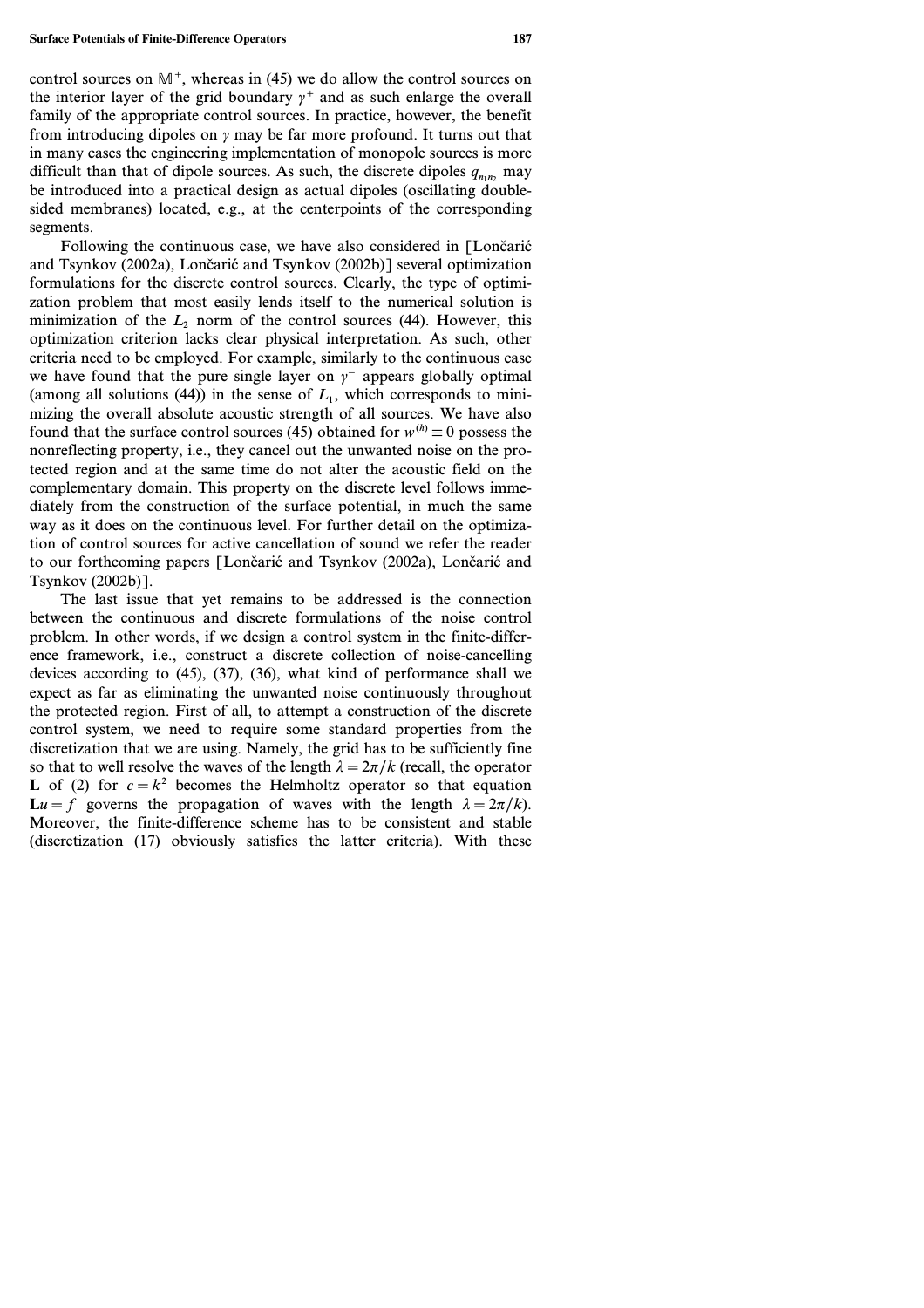requirements met, the general theory of [Ryaben'kii (1987), Ryaben'kii (2002), Ryaben'kii (1985)] basically says that the discrete potential *v(h)* defined on  $\mathbb{N}^+$  will approximate the continuous potential  $v(\mathbf{x})$  defined on  $\Omega$ , *provided that* the discrete boundary data  $v_{\gamma}^{(h)}$  approximate the continuous boundary data  $(\frac{\partial v}{\partial n}, v)^T$  in some special sense. Namely, once the continuous function and its first-order normal derivative are known at the boundary *C*, normal derivatives of higher orders can be obtained via the differential equation itself, and the near-boundary values  $v_{\gamma}^{(h)}$  can be calculated using Taylor's expansion; the order of accuracy of the latter calculation with respect to *h* has to be at least as high as the order of accuracy of the interior scheme. In this case, the quality of the approximation, i.e., the rate of convergence of the discrete potential with respect to the grid size *h*, will be the same as prescribed by the finite-difference scheme itself; this rate is  $O(h^2)$  for the particular example (17) that we have considered in Sec. 3. In other words, when designing an active control system following the finite-difference approach of Sec. 3, one can expect to have the actual noise cancellation in the same approximate sense as the solution of the finite-difference equation approximates the corresponding solution of the original differential equation.

# **ACKNOWLEDGMENTS**

The author is very thankful to Professor V. S. Ryaben'kii for useful discussions on the subject of the paper. This research was supported by the Creativity and Innovation Program (C&I), NASA Langley Research Center, Hampton, Virginia 23681–2199, USA.

# **REFERENCES**

- Calderon, A. P. (1963). Boundary-value problems for elliptic equations. In *Proceedings of the Soviet-American Conference on Partial Differential Equations at Novosibirsk*, Moscow, Fizmatgiz, pp. 303–304.
- Kamenetskii, D. S. (1995). *The Method of Difference Potentials: Certain Problems of Modified Calderon Potentials*, Parts I–III, Technical Report 94–96, Keldysh Institute of Applied Mathematics, Russian Academy of Sciences, Moscow, (In Russian).
- Kamenetskii, D. S. (1998). Difference potentials and the parameterization of solutions of homogeneous difference equations. *Comput. Math. Math. Phys.* **38**(11), 1754–1767.
- Kamenetskii, D. S. (1999). Difference generalized Poincaré-Steklov operators and potentials with density from a space of jumps. *Comput. Math. Math. Phys.* **39**(8), 1275–1282.
- Kamenetskii, D. S. (2000). On one form of representing the difference potentials. *Appl. Numer. Math.* **33**(1–4), 501–508.
- Lončarić, J., Ryaben'kii, V. S., and Tsynkov, S. V. ( 2001). Active shielding and control of noise. *SIAM J. Appl. Math.* **62**(2), 563–596.